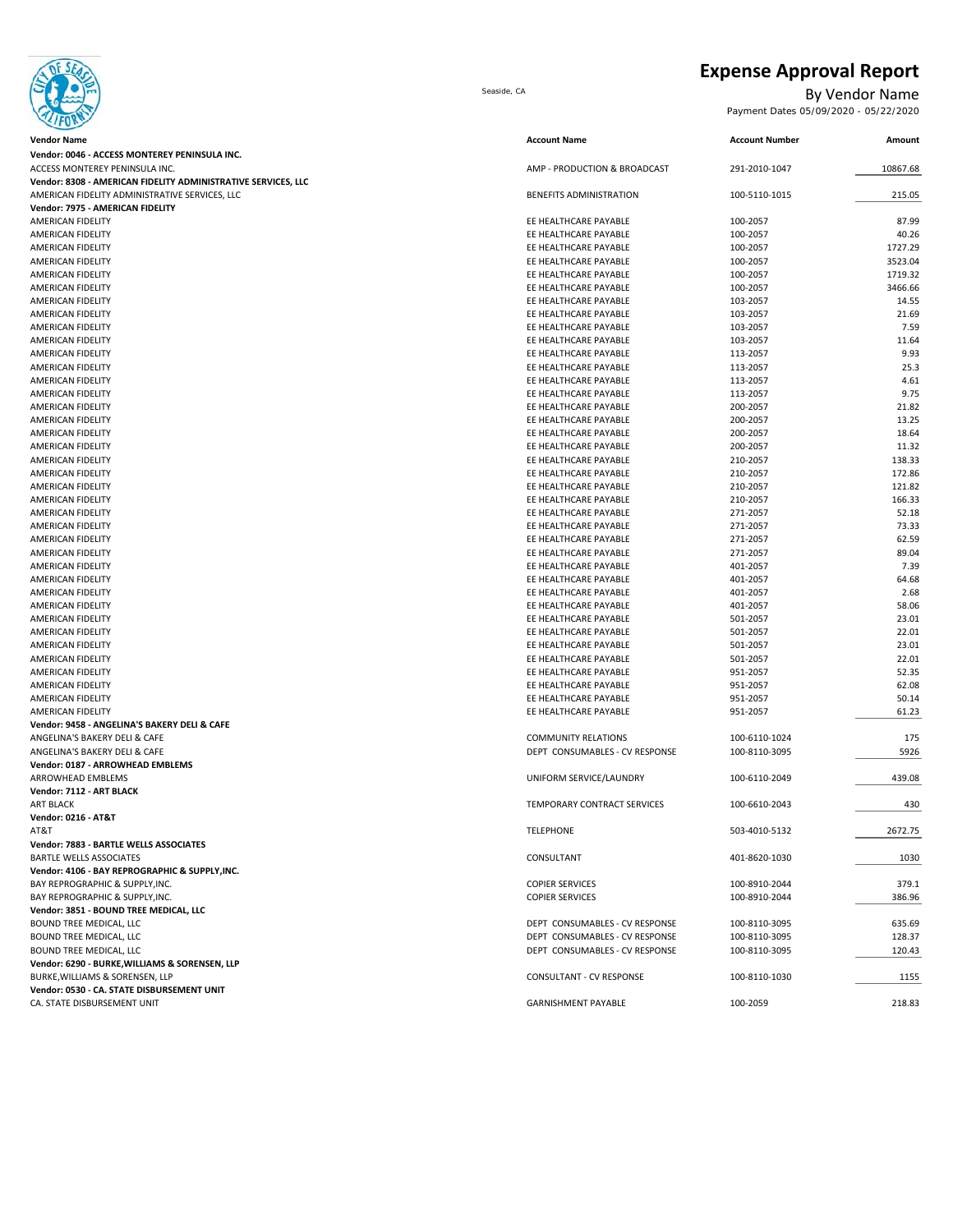| CA. STATE DISBURSEMENT UNIT                                           | <b>GARNISHMENT PAYABLE</b>     | 100-2059      | 740.07   |
|-----------------------------------------------------------------------|--------------------------------|---------------|----------|
| CA. STATE DISBURSEMENT UNIT                                           | <b>GARNISHMENT PAYABLE</b>     | 100-2059      | 139.04   |
| CA. STATE DISBURSEMENT UNIT                                           | <b>GARNISHMENT PAYABLE</b>     | 100-2059      | 461.53   |
| CA. STATE DISBURSEMENT UNIT                                           | <b>GARNISHMENT PAYABLE</b>     | 100-2059      | 603.69   |
| CA. STATE DISBURSEMENT UNIT                                           | <b>GARNISHMENT PAYABLE</b>     | 113-2059      | 180      |
| CA. STATE DISBURSEMENT UNIT                                           | <b>GARNISHMENT PAYABLE</b>     | 210-2059      | 80.24    |
| CA. STATE DISBURSEMENT UNIT                                           | <b>GARNISHMENT PAYABLE</b>     | 951-2059      | 3.57     |
| Vendor: 5103 - CALIF LAW ENFRCMNT ASSOC                               |                                |               |          |
| CALIF LAW ENFRCMNT ASSOC                                              | MISC PAYROLL PAYABLES          | 100-2062      | 10.37    |
| CALIF LAW ENFRCMNT ASSOC                                              | MISC PAYROLL PAYABLES          | 100-2062      | 20.75    |
| CALIF LAW ENFRCMNT ASSOC                                              | MISC PAYROLL PAYABLES          | 100-2062      | 31.14    |
| CALIF LAW ENFRCMNT ASSOC                                              | MISC PAYROLL PAYABLES          | 100-2062      | 259.5    |
| CALIF LAW ENFRCMNT ASSOC                                              | MISC PAYROLL PAYABLES          | 100-2062      | 31.11    |
| CALIF LAW ENFRCMNT ASSOC                                              | MISC PAYROLL PAYABLES          | 100-2062      | 269.63   |
| Vendor: 9366 - CLARK PEST CONTROL OF STOCKTON, INC.                   |                                |               |          |
|                                                                       | SUBCONTRACTED WORK             |               |          |
| CLARK PEST CONTROL OF STOCKTON, INC.                                  |                                | 113-8730-2073 | 199      |
| CLARK PEST CONTROL OF STOCKTON, INC.                                  | SUBCONTRACTED WORK             | 113-8730-2073 | 199      |
| CLARK PEST CONTROL OF STOCKTON, INC.                                  | SUBCONTRACTED WORK             | 113-8730-2073 | 285      |
| CLARK PEST CONTROL OF STOCKTON, INC.                                  | SUBCONTRACTED WORK             | 113-8730-2073 | 285      |
| CLARK PEST CONTROL OF STOCKTON, INC.                                  | SUBCONTRACTED WORK             | 113-8730-2073 | 199      |
| CLARK PEST CONTROL OF STOCKTON, INC.                                  | SUBCONTRACTED WORK             | 113-8730-2073 | 285      |
| CLARK PEST CONTROL OF STOCKTON, INC.                                  | SUBCONTRACTED WORK             | 113-8730-2073 | 8.25     |
| Vendor: 6553 - COMCAST                                                |                                |               |          |
| COMCAST                                                               | DATA COMMUNICATION             | 503-4010-5138 | 270.87   |
| Vendor: 0791 - COMMUNITY PARTNERSHIP FOR YOUTH                        |                                |               |          |
| COMMUNITY PARTNERSHIP FOR YOUTH                                       | COMM PARTNERSHIP FOR YOUTH     | 100-2042-7201 | 1747     |
| Vendor: 0898 - CRYSTAL SPRINGS WATER                                  |                                |               |          |
| <b>CRYSTAL SPRINGS WATER</b>                                          | DEPARTMENT CONSUMABLES         | 100-9100-3095 | 18       |
| <b>CRYSTAL SPRINGS WATER</b>                                          | DEPARTMENT CONSUMABLES         | 100-9100-3095 | 5        |
| <b>CRYSTAL SPRINGS WATER</b>                                          | DEPARTMENT CONSUMABLES         | 100-9100-3095 | 5        |
| <b>Vendor: 6664 - CULLIGAN WATER CONDITIONING</b>                     |                                |               |          |
| <b>CULLIGAN WATER CONDITIONING</b>                                    | DEPARTMENT CONSUMABLES         | 100-8310-3095 | 216      |
| <b>CULLIGAN WATER CONDITIONING</b>                                    | DEPARTMENT CONSUMABLES         | 113-8730-3095 | 68       |
| Vendor: 0922 - CYPRESS COAST FORD-LINCOLN                             |                                |               |          |
| CYPRESS COAST FORD-LINCOLN                                            | <b>VEHICLE PARTS</b>           | 501-8520-6144 | 35.18    |
|                                                                       |                                |               |          |
| Vendor: 4892 - EDGES ELECTRICAL GROUP                                 |                                |               |          |
| <b>EDGES ELECTRICAL GROUP</b>                                         | DEPARTMENT CONSUMABLES         | 113-8730-3095 | 44.3     |
| <b>EDGES ELECTRICAL GROUP</b>                                         | DEPARTMENT CONSUMABLES         | 113-8730-3095 | 18.42    |
| <b>EDGES ELECTRICAL GROUP</b>                                         | DEPARTMENT CONSUMABLES         | 113-8730-3095 | 70.63    |
| <b>EDGES ELECTRICAL GROUP</b>                                         | DEPARTMENT CONSUMABLES         | 113-8730-3095 | 70.63    |
| Vendor: 9346 - EMERGENCY SERVICES CONSULTING INTL                     |                                |               |          |
| <b>EMERGENCY SERVICES CONSULTING INTL</b>                             | ACCREDITATION                  | 100-6610-2045 | 11550    |
| Vendor: 1144 - EMPLOYMENT DEVELOPMENT DEPARTMENT                      |                                |               |          |
| EMPLOYMENT DEVELOPMENT DEPARTMENT                                     | JUDGEMENTS/DAMAGES             | 502-5120-2088 | 3337.95  |
| Vendor: 1152 - ENTENMANN-ROVIN COMPANY                                |                                |               |          |
| ENTENMANN-ROVIN COMPANY                                               | <b>EMPLOYEE RECOGNITION</b>    | 100-6110-1037 | 135.25   |
| ENTENMANN-ROVIN COMPANY                                               | <b>EMPLOYEE RECOGNITION</b>    | 100-6110-1037 | 135.25   |
| ENTENMANN-ROVIN COMPANY                                               | <b>OTHER EXPENSE</b>           |               |          |
| Vendor: 8979 - ERROL L. MONTGOMERY & ASSOCIATES, INC.                 |                                | 100-6110-2078 | 125.47   |
|                                                                       |                                |               |          |
| ERROL L. MONTGOMERY & ASSOCIATES, INC.                                | <b>CONSULTING COSTS</b>        | 670-2130-1030 | 2077.5   |
|                                                                       |                                |               |          |
| Vendor: 5969 - FASTENAL COMPANY                                       |                                |               |          |
| <b>FASTENAL COMPANY</b>                                               | DEPT CONSUMABLES - CV RESPONSE | 100-8110-3095 | 289.51   |
| <b>FASTENAL COMPANY</b>                                               | SUBCONTRACTED WORK             | 100-8420-2073 | 238.54   |
| Vendor: 1224 - FIRST ALARM                                            |                                |               |          |
| <b>FIRST ALARM</b>                                                    | ALARM SERVICE                  | 100-8310-2070 | 1717.8   |
| <b>FIRST ALARM</b>                                                    | DEPARTMENT CONSUMABLES         | 100-8310-3095 | 296.25   |
| Vendor: 1392 - GRANITE ROCK COMPANY                                   |                                |               |          |
| <b>GRANITE ROCK COMPANY</b>                                           | DEPARTMENT CONSUMABLES         | 100-8310-3095 | 75.62    |
| <b>GRANITE ROCK COMPANY</b>                                           | DEPARTMENT CONSUMABLES         | 100-8420-3095 | 86.92    |
| <b>GRANITE ROCK COMPANY</b>                                           | DEPARTMENT CONSUMABLES         | 210-8110-3095 | 1088.39  |
| <b>GRANITE ROCK COMPANY</b>                                           | DEPARTMENT CONSUMABLES         | 210-8110-3095 | 10.85    |
| <b>GRANITE ROCK COMPANY</b>                                           | DEPARTMENT CONSUMABLES         | 210-8110-3095 | 1054.28  |
| Vendor: 1402 - GREATER VICTORY TEMPLE                                 |                                |               |          |
| <b>GREATER VICTORY TEMPLE</b>                                         | <b>COMMUNITY RELATIONS</b>     | 100-1010-1024 | 2000     |
| Vendor: 3154 - GREEN VALLEY LANSCAPE INC.                             |                                |               |          |
| GREEN VALLEY LANSCAPE INC.                                            | <b>FIRE EQUIPMENT REPAIR</b>   | 100-6640-2055 | 63.98    |
| Vendor: 4222 - HARRIS & ASSOCIATES, INC.                              |                                |               |          |
| HARRIS & ASSOCIATES, INC.                                             | LIFT STATION UPGRADES          | 953-8820-9204 | 307.5    |
| HARRIS & ASSOCIATES, INC.                                             | DEL MONTE SWR MAIN REPLACEMENT | 953-8820-9214 | 15682.93 |
|                                                                       |                                |               |          |
| HARRIS & ASSOCIATES, INC.                                             | SEWER LINE REPLACEMENTS        | 953-8820-9218 | 26158.13 |
| Vendor: 1494 - HD SUPPLY FACILITIES MAINTENANCE                       |                                |               |          |
| HD SUPPLY FACILITIES MAINTENANCE                                      | SUBCONTRACTED WORK             | 100-8310-2073 | 433.83   |
| HD SUPPLY FACILITIES MAINTENANCE                                      | SUBCONTRACTED WORK             | 100-8310-2073 | 433.83   |
| Vendor: 4920 - ICMA RETIREMENT TRUST-457<br>ICMA RETIREMENT TRUST-457 | DEFERRED COMP PAYABLE          | 100-2060      | $-71.38$ |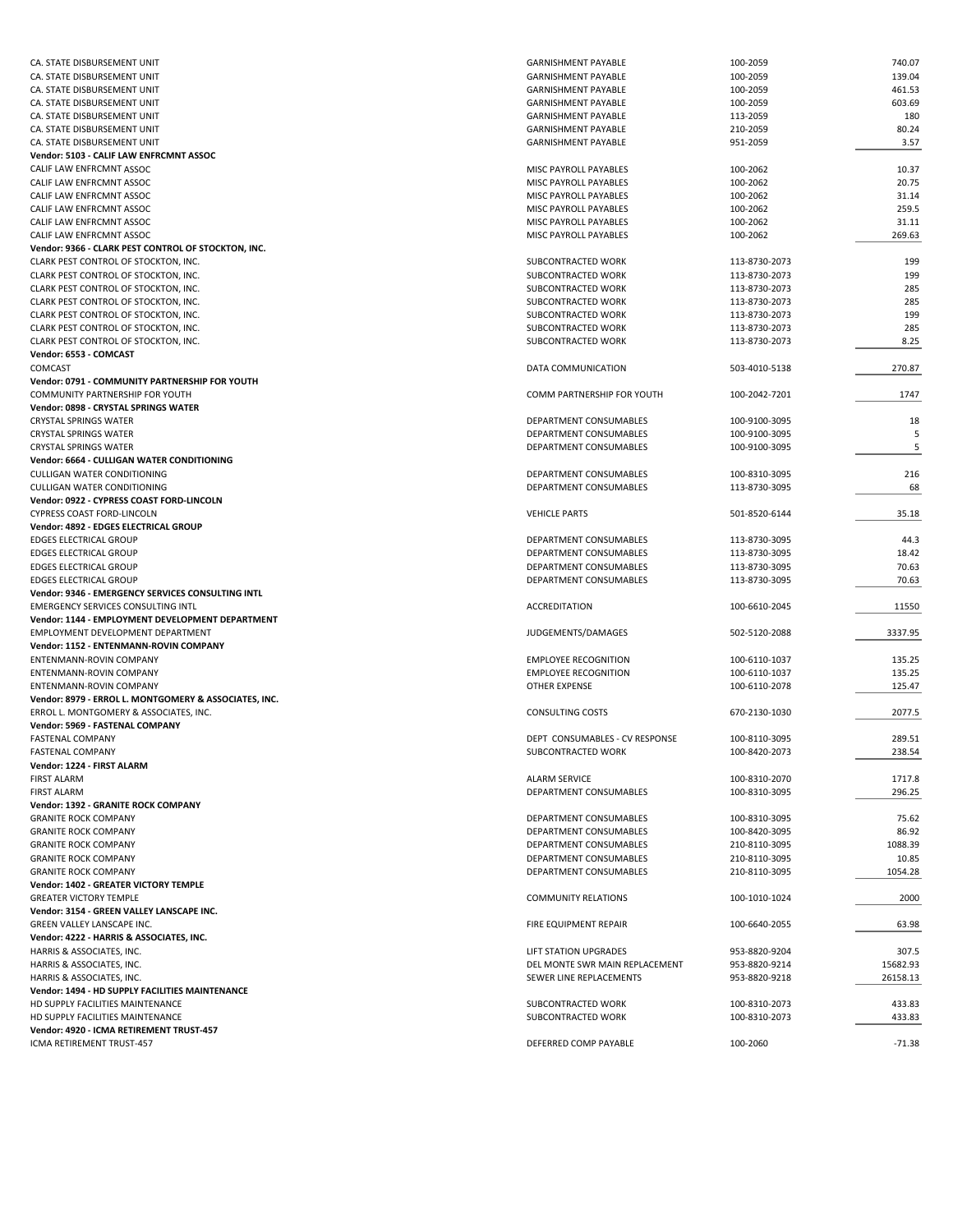| ICMA RETIREMENT TRUST-457                | DEFERRED COMP PAYABLE     | 100-2060      | 682.15   |
|------------------------------------------|---------------------------|---------------|----------|
| ICMA RETIREMENT TRUST-457                | DEFERRED COMP PAYABLE     | 100-2060      | 105.14   |
| ICMA RETIREMENT TRUST-457                | DEFERRED COMP PAYABLE     | 100-2060      | 198.9    |
| ICMA RETIREMENT TRUST-457                | DEFERRED COMP PAYABLE     | 100-2060      | 330.68   |
| ICMA RETIREMENT TRUST-457                | DEFERRED COMP PAYABLE     | 100-2060      | 13433.09 |
|                                          |                           |               | 343.74   |
| ICMA RETIREMENT TRUST-457                | DEFERRED COMP PAYABLE     | 100-2060      |          |
| ICMA RETIREMENT TRUST-457                | DEFERRED COMP PAYABLE     | 100-2060      | 577.74   |
| ICMA RETIREMENT TRUST-457                | DEFERRED COMP PAYABLE     | 100-2060      | 1036.17  |
| ICMA RETIREMENT TRUST-457                | DEFERRED COMP PAYABLE     | 100-2060      | 809.67   |
| ICMA RETIREMENT TRUST-457                | DEFERRED COMP PAYABLE     | 100-2060      | 955.25   |
|                                          |                           |               | 9282.63  |
| ICMA RETIREMENT TRUST-457                | DEFERRED COMP PAYABLE     | 100-2060      |          |
| ICMA RETIREMENT TRUST-457                | DEFERRED COMP PAYABLE     | 100-2060      | 3739.38  |
| ICMA RETIREMENT TRUST-457                | DEFERRED COMP PAYABLE     | 103-2060      | 21.28    |
| ICMA RETIREMENT TRUST-457                | DEFERRED COMP PAYABLE     | 103-2060      | 6.83     |
| ICMA RETIREMENT TRUST-457                | DEFERRED COMP PAYABLE     | 103-2060      | 5.36     |
| ICMA RETIREMENT TRUST-457                | DEFERRED COMP PAYABLE     |               | 69.11    |
|                                          |                           | 113-2060      |          |
| ICMA RETIREMENT TRUST-457                | DEFERRED COMP PAYABLE     | 113-2060      | 57.1     |
| ICMA RETIREMENT TRUST-457                | DEFERRED COMP PAYABLE     | 113-2060      | 216.13   |
| ICMA RETIREMENT TRUST-457                | DEFERRED COMP PAYABLE     | 200-2060      | 107.49   |
| ICMA RETIREMENT TRUST-457                | DEFERRED COMP PAYABLE     | 210-2060      | 114.2    |
|                                          |                           |               | 3.72     |
| ICMA RETIREMENT TRUST-457                | DEFERRED COMP PAYABLE     | 210-2060      |          |
| ICMA RETIREMENT TRUST-457                | DEFERRED COMP PAYABLE     | 210-2060      | 140.24   |
| ICMA RETIREMENT TRUST-457                | DEFERRED COMP PAYABLE     | 210-2060      | 420.13   |
| ICMA RETIREMENT TRUST-457                | DEFERRED COMP PAYABLE     | 210-2060      | 509.02   |
| ICMA RETIREMENT TRUST-457                | DEFERRED COMP PAYABLE     | 271-2060      | 59.34    |
|                                          |                           |               |          |
| ICMA RETIREMENT TRUST-457                | DEFERRED COMP PAYABLE     | 271-2060      | 134.09   |
| ICMA RETIREMENT TRUST-457                | DEFERRED COMP PAYABLE     | 271-2060      | 120.66   |
| ICMA RETIREMENT TRUST-457                | DEFERRED COMP PAYABLE     | 271-2060      | 261.08   |
| ICMA RETIREMENT TRUST-457                | DEFERRED COMP PAYABLE     | 271-2060      | 57.1     |
| ICMA RETIREMENT TRUST-457                | DEFERRED COMP PAYABLE     | 401-2060      | 69.36    |
|                                          |                           |               |          |
| ICMA RETIREMENT TRUST-457                | DEFERRED COMP PAYABLE     | 401-2060      | 4.22     |
| ICMA RETIREMENT TRUST-457                | DEFERRED COMP PAYABLE     | 401-2060      | 28.55    |
| ICMA RETIREMENT TRUST-457                | DEFERRED COMP PAYABLE     | 401-2060      | 262.86   |
| ICMA RETIREMENT TRUST-457                | DEFERRED COMP PAYABLE     | 401-2060      | 4.62     |
| ICMA RETIREMENT TRUST-457                | DEFERRED COMP PAYABLE     | 501-2060      | 57.1     |
|                                          |                           |               |          |
| ICMA RETIREMENT TRUST-457                | DEFERRED COMP PAYABLE     | 501-2060      | 66       |
| ICMA RETIREMENT TRUST-457                | DEFERRED COMP PAYABLE     | 501-2060      | 231.72   |
| ICMA RETIREMENT TRUST-457                | DEFERRED COMP PAYABLE     | 503-2060      | 486.56   |
| ICMA RETIREMENT TRUST-457                | DEFERRED COMP PAYABLE     | 503-2060      | 775      |
|                                          |                           |               | 75.8     |
| ICMA RETIREMENT TRUST-457                | DEFERRED COMP PAYABLE     | 951-2060      |          |
| ICMA RETIREMENT TRUST-457                | DEFERRED COMP PAYABLE     | 951-2060      | 12.69    |
| ICMA RETIREMENT TRUST-457                | DEFERRED COMP PAYABLE     | 951-2060      | 57.1     |
| ICMA RETIREMENT TRUST-457                | DEFERRED COMP PAYABLE     | 951-2060      | 4.01     |
| ICMA RETIREMENT TRUST-457                | DEFERRED COMP PAYABLE     | 951-2060      | 26.82    |
|                                          |                           |               |          |
| ICMA RETIREMENT TRUST-457                | DEFERRED COMP PAYABLE     | 951-2060      | 249.12   |
| ICMA RETIREMENT TRUST-457                | DEFERRED COMP PAYABLE     | 951-2060      | 241.51   |
| ICMA RETIREMENT TRUST-457                | DEFERRED COMP PAYABLE     | 953-2060      | 2.93     |
| ICMA RETIREMENT TRUST-457                | DEFERRED COMP PAYABLE     | 953-2060      | 22.58    |
| Vendor: 5266 - INTL ASSOC OF FIREFIGHTER |                           |               |          |
|                                          |                           |               |          |
| INTL ASSOC OF FIREFIGHTER                | MISC PAYROLL PAYABLES     | 100-2062      | 1100     |
| INTL ASSOC OF FIREFIGHTER                | MISC PAYROLL PAYABLES     | 100-2062      | 1320     |
| Vendor: 9101 - JAMES SOMMERVILLE INC.    |                           |               |          |
| JAMES SOMMERVILLE INC.                   | <b>ENCROACHMENT BONDS</b> | 601-2225      | 1000     |
| Vendor: 7065 - JAN ROEHL CONSULTING      |                           |               |          |
|                                          |                           |               |          |
| JAN ROEHL CONSULTING                     | JAN ROEHL CONSULTING      | 100-2042-1039 | 1200     |
| Vendor: 8022 - JEFF K. BILLS             |                           |               |          |
| JEFF K. BILLS                            | CONSULTANT                | 100-2031-1030 | 400      |
| Vendor: 8455 - JERRY BLACKWELDER         |                           |               |          |
| <b>JERRY BLACKWELDER</b>                 |                           |               |          |
|                                          | MEETINGS AND TRAVEL       | 951-8820-4121 | 100      |
| Vendor: 1798 - KELLY-MOORE PAINT COMPANY |                           |               |          |
| <b>KELLY-MOORE PAINT COMPANY</b>         | DEPARTMENT CONSUMABLES    | 100-8420-3095 | 89.81    |
| KELLY-MOORE PAINT COMPANY                | DEPARTMENT CONSUMABLES    | 113-8730-3095 | 8.46     |
| KELLY-MOORE PAINT COMPANY                | DEPARTMENT CONSUMABLES    | 113-8730-3095 | 8.46     |
|                                          |                           |               |          |
| KELLY-MOORE PAINT COMPANY                | DEPARTMENT CONSUMABLES    | 113-8730-3095 | 11.33    |
| KELLY-MOORE PAINT COMPANY                | DEPARTMENT CONSUMABLES    | 113-8730-3095 | 19.76    |
| KELLY-MOORE PAINT COMPANY                | DEPARTMENT CONSUMABLES    | 113-8730-3095 | 18.84    |
| KELLY-MOORE PAINT COMPANY                | DEPARTMENT CONSUMABLES    | 401-8620-3095 | 56.7     |
| KELLY-MOORE PAINT COMPANY                | DEPARTMENT CONSUMABLES    | 401-8620-3095 | 16.94    |
|                                          |                           |               |          |
| KELLY-MOORE PAINT COMPANY                | DEPARTMENT CONSUMABLES    | 951-8820-3095 | 8.46     |
| Vendor: 5462 - LABORERS NATIONAL PENSION |                           |               |          |
| LABORERS NATIONAL PENSION                | LIUNA PENSION PAYABLE     | 100-2064      | 1960.2   |
| LABORERS NATIONAL PENSION                | LIUNA PENSION PAYABLE     | 100-2064      | 2082.56  |
|                                          |                           |               |          |
| LABORERS NATIONAL PENSION                | LIUNA PENSION PAYABLE     | 103-2064      | 94.48    |
| LABORERS NATIONAL PENSION                | LIUNA PENSION PAYABLE     | 103-2064      | 51.46    |
| LABORERS NATIONAL PENSION                | LIUNA PENSION PAYABLE     | 113-2064      | 94.8     |
| LABORERS NATIONAL PENSION                | LIUNA PENSION PAYABLE     | 113-2064      | 11.45    |
|                                          |                           |               |          |

| 100-2060             | 682.15        |
|----------------------|---------------|
|                      |               |
| 100-2060             | 105.14        |
| 100-2060             | 198.9         |
| 100-2060             | 330.68        |
|                      |               |
| 100-2060             | 13433.09      |
| 100-2060             | 343.74        |
| 100-2060             | 577.74        |
| 100-2060             | 1036.17       |
| 100-2060             | 809.67        |
|                      |               |
| 100-2060             | 955.25        |
| 100-2060             | 9282.63       |
| 100-2060             | 3739.38       |
| 103-2060             | 21.28         |
| 103-2060             | 6.83          |
|                      |               |
| 103-2060             | 5.36          |
| 113-2060             | 69.11         |
| 113-2060             | 57.1          |
| 113-2060             | 216.13        |
| 200-2060             | 107.49        |
|                      |               |
| 210-2060             | 114.2         |
| 210-2060             | 3.72          |
| 210-2060             | 140.24        |
| 210-2060             | 420.13        |
| 210-2060             | 509.02        |
|                      |               |
| 271-2060             | 59.34         |
| 271-2060             | 134.09        |
| 271-2060             | 120.66        |
| 271-2060             | 261.08        |
| 271-2060             | 57.1          |
|                      |               |
| 401-2060             | 69.36         |
| 401-2060             | 4.22          |
| 401-2060             | 28.55         |
| 401-2060             | 262.86        |
| 401-2060             | 4.62          |
|                      |               |
| 501-2060             | 57.1          |
| 501-2060             | 66            |
| 501-2060             | 231.72        |
| 503-2060             | 486.56        |
| 503-2060             | 775           |
|                      | 75.8          |
|                      |               |
| 951-2060             |               |
| 951-2060             | 12.69         |
| 951-2060             | 57.1          |
| 951-2060             | 4.01          |
|                      |               |
| 951-2060             | 26.82         |
| 951-2060             | 249.12        |
| 951-2060             | 241.51        |
| 953-2060             | 2.93          |
|                      |               |
| 953-2060             | 22.58         |
|                      |               |
| 100-2062             | 1100          |
| 100-2062             | 1320          |
|                      |               |
| 601-2225             | 1000          |
|                      |               |
|                      |               |
| 100-2042-1039        | 1200          |
|                      |               |
| 100-2031-1030        | 400           |
|                      |               |
| 951-8820-4121        | 100           |
|                      |               |
| 100-8420-3095        | 89.81         |
|                      |               |
| 113-8730-3095        | 8.46          |
| 113-8730-3095        | 8.46          |
| 113-8730-3095        | 11.33         |
| 113-8730-3095        | 19.76         |
| 113-8730-3095        | 18.84         |
|                      |               |
| 401-8620-3095        | 56.7          |
| 401-8620-3095        | 16.94         |
| 951-8820-3095        | 8.46          |
|                      |               |
| 100-2064             | 1960.2        |
| 100-2064             | 2082.56       |
| 103-2064             | 94.48         |
|                      |               |
| 103-2064             | 51.46         |
| 113-2064<br>113-2064 | 94.8<br>11.45 |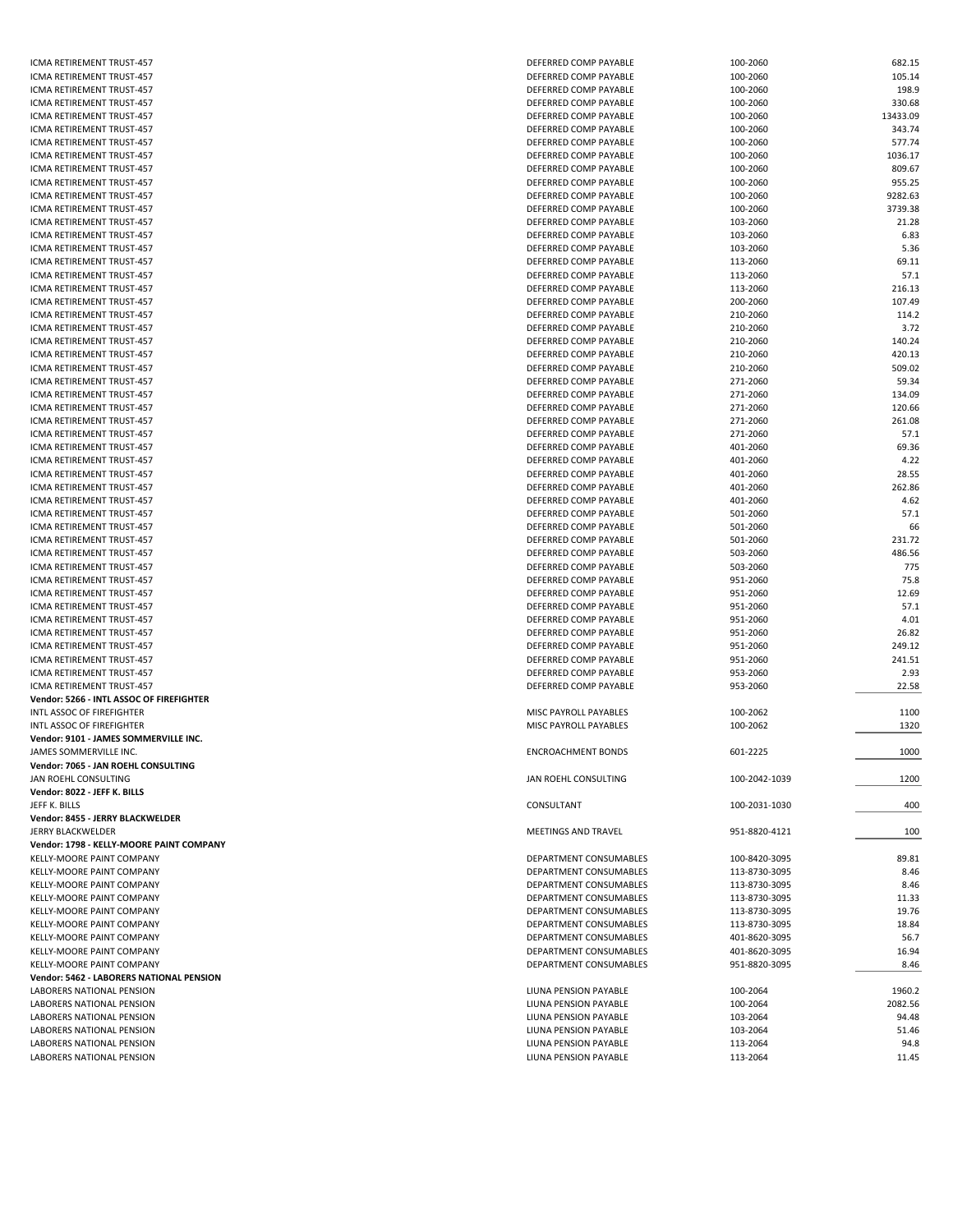| LABORERS NATIONAL PENSION                                 | LIUNA PENSION PAYABLE          | 210-2064      | 766.44   |
|-----------------------------------------------------------|--------------------------------|---------------|----------|
| LABORERS NATIONAL PENSION                                 | LIUNA PENSION PAYABLE          | 210-2064      | 652.88   |
| LABORERS NATIONAL PENSION                                 | LIUNA PENSION PAYABLE          | 271-2064      | 471.44   |
| LABORERS NATIONAL PENSION                                 |                                | 271-2064      | 613.66   |
|                                                           | LIUNA PENSION PAYABLE          |               |          |
| LABORERS NATIONAL PENSION                                 | LIUNA PENSION PAYABLE          | 401-2064      | 322.28   |
| LABORERS NATIONAL PENSION                                 | LIUNA PENSION PAYABLE          | 401-2064      | 299.11   |
| LABORERS NATIONAL PENSION                                 | LIUNA PENSION PAYABLE          | 501-2064      | 288      |
| LABORERS NATIONAL PENSION                                 | LIUNA PENSION PAYABLE          | 501-2064      | 288      |
| LABORERS NATIONAL PENSION                                 | LIUNA PENSION PAYABLE          | 951-2064      | 322.36   |
|                                                           |                                |               |          |
| LABORERS NATIONAL PENSION                                 | LIUNA PENSION PAYABLE          | 951-2064      | 320.88   |
| Vendor: 6172 - LEXISNEXIS RISK DATA MANGEMENT INC.        |                                |               |          |
| LEXISNEXIS RISK DATA MANGEMENT INC.                       | <b>INVESTIGATION EXPENSE</b>   | 100-6130-4125 | 150      |
| Vendor: 2045 - M & S BUILDING SUPPLY INC                  |                                |               |          |
| M & S BUILDING SUPPLY INC                                 | DEPARTMENT CONSUMABLES         | 100-8310-3095 | 110.79   |
| M & S BUILDING SUPPLY INC                                 | DEPARTMENT CONSUMABLES         | 113-8730-3095 | 75.29    |
|                                                           |                                |               |          |
| Vendor: 2102 - MARTIN'S IRRIGATION SUPPLY, INC.           |                                |               |          |
| MARTIN'S IRRIGATION SUPPLY, INC.                          | DEPARTMENT CONSUMABLES         | 103-8710-3095 | 397.5    |
| Vendor: 9459 - MICHAEL NEVARES                            |                                |               |          |
| MICHAEL NEVARES                                           | STREET OPENING/ENCR PERMIT     | 100-3231      | 335      |
| Vendor: 2184 - MISSION LINEN SERVICE                      |                                |               |          |
| <b>MISSION LINEN SERVICE</b>                              | UNIFORM SERVICE/LAUNDRY        | 100-6640-2049 | 82.21    |
|                                                           |                                |               |          |
| Vendor: 2186 - MISSION UNIFORM SERVICE                    |                                |               |          |
| <b>MISSION UNIFORM SERVICE</b>                            | UNIFORM SERVICE/LAUNDRY        | 100-6640-2049 | 35.49    |
| MISSION UNIFORM SERVICE                                   | UNIFORM SERVICE / LAUNDRY      | 100-8310-2049 | 69.06    |
| <b>MISSION UNIFORM SERVICE</b>                            | UNIFORM SERVICE / LAUNDRY      | 100-8310-2049 | 70.73    |
| <b>MISSION UNIFORM SERVICE</b>                            | UNIFORM SERVICE/LAUNDRY        | 100-8410-2049 | 22.11    |
|                                                           |                                |               | 22.64    |
| MISSION UNIFORM SERVICE                                   | UNIFORM SERVICE/LAUNDRY        | 100-8410-2049 |          |
| MISSION UNIFORM SERVICE                                   | UNIFORM SERVICE/LAUNDRY        | 100-8420-2049 | 69.06    |
| <b>MISSION UNIFORM SERVICE</b>                            | UNIFORM SERVICE/LAUNDRY        | 100-8420-2049 | 70.73    |
| <b>MISSION UNIFORM SERVICE</b>                            | UNIFORM SERVICE / LAUNDRY      | 100-8440-2049 | 41.42    |
| MISSION UNIFORM SERVICE                                   | UNIFORM SERVICE / LAUNDRY      | 100-8440-2049 | 42.42    |
| <b>MISSION UNIFORM SERVICE</b>                            | UNIFORM SERVICE / LAUNDRY      | 100-8450-2049 | 22.11    |
|                                                           | UNIFORM SERVICE / LAUNDRY      |               | 22.64    |
| MISSION UNIFORM SERVICE                                   |                                | 100-8450-2049 |          |
| MISSION UNIFORM SERVICE                                   | UNIFORM SERVICE/LAUNDRY        | 100-9105-2049 | 143.81   |
| <b>MISSION UNIFORM SERVICE</b>                            | UNIFORM SERVICE/LAUNDRY        | 103-8710-2049 | 13.82    |
| <b>MISSION UNIFORM SERVICE</b>                            | UNIFORM SERVICE/LAUNDRY        | 103-8710-2049 | 14.16    |
| MISSION UNIFORM SERVICE                                   | UNIFORM SERVICE / LAUNDRY      | 113-8730-2049 | 106.74   |
| MISSION UNIFORM SERVICE                                   | UNIFORM SERVICE / LAUNDRY      | 113-8730-2049 | 106.74   |
|                                                           |                                |               |          |
| <b>MISSION UNIFORM SERVICE</b>                            | UNIFORM SERVICE/LAUNDRY        | 210-8110-2049 | 55.24    |
| MISSION UNIFORM SERVICE                                   | UNIFORM SERVICE/LAUNDRY        | 210-8110-2049 | 56.57    |
| MISSION UNIFORM SERVICE                                   | UNIFORM SERVICE/LAUNDRY        | 210-8420-2049 | 13.82    |
| MISSION UNIFORM SERVICE                                   | UNIFORM SERVICE/LAUNDRY        | 210-8420-2049 | 14.16    |
| MISSION UNIFORM SERVICE                                   | UNIFORM SERVICE/LAUNDRY        | 271-8110-2049 | 55.24    |
| MISSION UNIFORM SERVICE                                   | UNIFORM SERVICE/LAUNDRY        | 271-8110-2049 | 56.57    |
|                                                           |                                |               |          |
| <b>MISSION UNIFORM SERVICE</b>                            | UNIFORM SERVICE/LAUNDRY        | 401-8620-2049 | 55.24    |
| <b>MISSION UNIFORM SERVICE</b>                            | UNIFORM SERVICE/LAUNDRY        | 401-8620-2049 | 56.57    |
| <b>MISSION UNIFORM SERVICE</b>                            | UNIFORM SERVICE/LAUNDRY        | 501-8520-2049 | 55.24    |
| <b>MISSION UNIFORM SERVICE</b>                            | UNIFORM SERVICE/LAUNDRY        | 501-8520-2049 | 56.57    |
| MISSION UNIFORM SERVICE                                   | UNIFORM SERVICE / LAUNDRY      | 951-8820-2049 | 55.24    |
| <b>MISSION UNIFORM SERVICE</b>                            | UNIFORM SERVICE / LAUNDRY      | 951-8820-2049 | 56.58    |
|                                                           |                                |               |          |
| Vendor: 0144 - MOLINARI SUPPLY, INC.                      |                                |               |          |
| MOLINARI SUPPLY, INC.                                     | DEPT CONSUMABLES - CV RESPONSE | 100-8110-3095 | 47.74    |
| MOLINARI SUPPLY, INC.                                     | DEPARTMENT CONSUMABLES         | 100-8420-3095 | 206.26   |
| MOLINARI SUPPLY, INC.                                     | DEPARTMENT CONSUMABLES         | 210-8110-3095 | 27.92    |
| Vendor: 7505 - MONTEREY BAY ANALYTICAL SVCS.              |                                |               |          |
|                                                           |                                |               |          |
| MONTEREY BAY ANALYTICAL SVCS.                             | <b>WATER SAMPLING</b>          | 401-8620-2072 | 78       |
| Vendor: 2238 - MONTEREY BAY PEST CONTROL                  |                                |               |          |
| MONTEREY BAY PEST CONTROL                                 | PEST CONTROL                   | 100-6110-2057 | 60       |
| MONTEREY BAY PEST CONTROL                                 | PEST CONTROL                   | 100-8310-2057 | 100      |
| MONTEREY BAY PEST CONTROL                                 | PEST CONTROL                   | 100-8310-2057 | 250      |
| Vendor: 2205 - MONTEREY CO. CONVENTION & VISITOR'S BUREAU |                                |               |          |
|                                                           |                                |               |          |
| MONTEREY CO. CONVENTION & VISITOR'S BUREAU                | TID ASSESSMENT                 | 100-2010      | 10532.61 |
| Vendor: 0759 - MONTEREY CO. WEEKLY CLASSIFIEDS            |                                |               |          |
| MONTEREY CO. WEEKLY CLASSIFIEDS                           | PUBLISHING & LEGAL ADVERTISING | 100-2021-2063 | 95.03    |
| MONTEREY CO. WEEKLY CLASSIFIEDS                           | PUBLISHING & LEGAL ADVERTISING | 100-2021-2063 | 162.9    |
| MONTEREY CO. WEEKLY CLASSIFIEDS                           | DEPARTMENT EQUIPMENT           | 100-2021-8187 | 1819     |
| Vendor: 8049 - MONTEREY PENINSULA VOLUNTEER SERVICES      |                                |               |          |
|                                                           |                                |               |          |
| MONTEREY PENINSULA VOLUNTEER SERVICES                     | <b>CENTER RENTAL</b>           | 100-3672      | 33       |
| Vendor: 2338 - MONTEREY PENINSULA WATER                   |                                |               |          |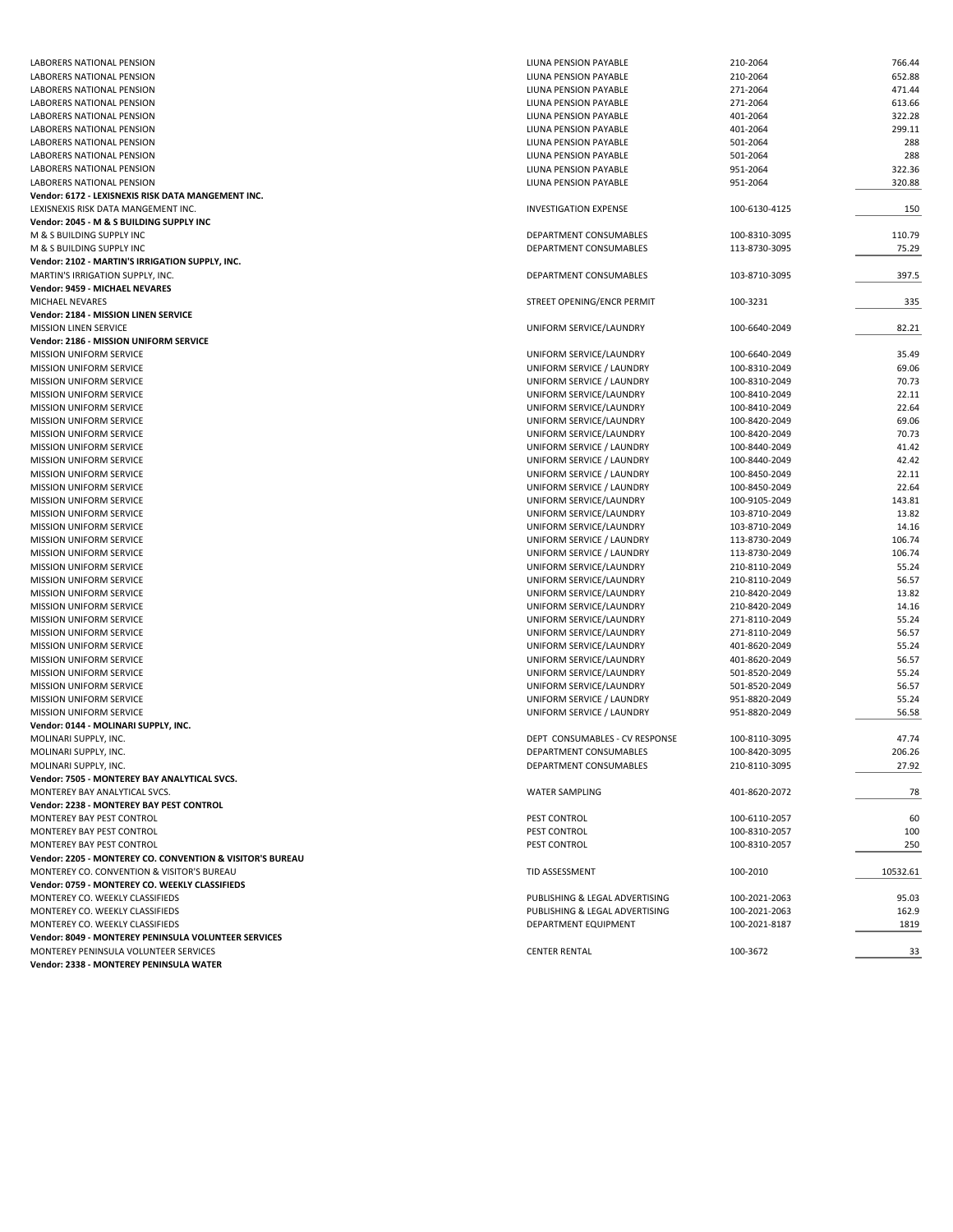| MONTEREY PENINSULA WATER                                                                            | A/P MPWMD SURCHARGE                              | 401-2002                       | 5457.27            |
|-----------------------------------------------------------------------------------------------------|--------------------------------------------------|--------------------------------|--------------------|
| Vendor: 7135 - MONTEREY SANITARY SUPPLY, INC.                                                       |                                                  |                                |                    |
| MONTEREY SANITARY SUPPLY, INC.<br>Vendor: 2351 - MONTEREY TIRE SERVICE                              | CSA74 APPROVED MEDICAL SUPP                      | 100-6120-3096                  | 99                 |
| MONTEREY TIRE SERVICE                                                                               | <b>TIRES</b>                                     | 501-8520-6147                  | 618.31             |
| MONTEREY TIRE SERVICE                                                                               | <b>TIRES</b>                                     | 501-8520-6147                  | 32.68              |
| Vendor: 5582 - O'REILLY AUTO PARTS                                                                  |                                                  |                                |                    |
| O'REILLY AUTO PARTS                                                                                 | <b>VEHICLE PARTS</b>                             | 501-8520-6144                  | 118.34             |
| O'REILLY AUTO PARTS                                                                                 | <b>VEHICLE PARTS</b>                             | 501-8520-6144                  | 30.58              |
| Vendor: 9451 - PACIFIC HEIGHTS HOMEOWNERS ASSOC.<br>PACIFIC HEIGHTS HOMEOWNERS ASSOC.               | <b>CENTER RENTAL</b>                             | 100-3672                       | 33                 |
| <b>Vendor: 9041 - PARTNERS FOR PEACE</b>                                                            |                                                  |                                |                    |
| PARTNERS FOR PEACE                                                                                  | <b>PARTNERS FOR PEACE</b>                        | 100-2042-7206                  | 1695.38            |
| Vendor: 8014 - PAXTON ASSOCIATES                                                                    |                                                  |                                |                    |
| PAXTON ASSOCIATES                                                                                   | CONSULTANT                                       | 670-2120-1030                  | 2450               |
| Vendor: 2752 - PENINSULA WELDING & MEDICAL SUPPLY, INC.<br>PENINSULA WELDING & MEDICAL SUPPLY, INC. | <b>DEPARTMENT CONSUMABLES</b>                    |                                |                    |
| Vendor: 6162 - PLAYCORE WISCONSIN INC                                                               |                                                  | 401-8620-3095                  | 80.19              |
| PLAYCORE WISCONSIN INC                                                                              | CHEMICALS                                        | 100-8310-3099                  | 1455.08            |
| PLAYCORE WISCONSIN INC                                                                              | CHEMICALS                                        | 100-8310-3099                  | 721.01             |
| PLAYCORE WISCONSIN INC                                                                              | CHEMICALS                                        | 100-8310-3099                  | 687.65             |
| PLAYCORE WISCONSIN INC                                                                              | CHEMICALS                                        | 100-8310-3099                  | 848.25             |
| Vendor: 2849 - PREMIUM AUTO PARTS, INC.                                                             |                                                  |                                |                    |
| PREMIUM AUTO PARTS, INC.<br>PREMIUM AUTO PARTS, INC.                                                | DEPARTMENT CONSUMABLES<br>DEPARTMENT CONSUMABLES | 100-8420-3095<br>100-8420-3095 | 10.91<br>10.91     |
| PREMIUM AUTO PARTS, INC.                                                                            | <b>VEHICLE PARTS</b>                             | 501-8520-6144                  | 3.27               |
| PREMIUM AUTO PARTS, INC.                                                                            | <b>VEHICLE PARTS</b>                             | 501-8520-6144                  | 1.91               |
| Vendor: 5705 - PUBLIC AGENCY RETIREMENT SERVICES                                                    |                                                  |                                |                    |
| PUBLIC AGENCY RETIREMENT SERVICES                                                                   | BENEFITS ADMINISTRATION                          | 100-5110-1015                  | 750                |
| PUBLIC AGENCY RETIREMENT SERVICES                                                                   | BENEFITS ADMINISTRATION                          | 100-5110-1015                  | 427.59             |
| Vendor: 2877 - PUBLIC EMPLOYEES' RETIREMENT SYSTEM<br>PUBLIC EMPLOYEES' RETIREMENT SYSTEM           | PERS PAYABLE                                     | 100-2056                       | 18069.89           |
| PUBLIC EMPLOYEES' RETIREMENT SYSTEM                                                                 | PERS PAYABLE                                     | 100-2056                       | 1204.41            |
| PUBLIC EMPLOYEES' RETIREMENT SYSTEM                                                                 | PERS PAYABLE                                     | 100-2056                       | 948.07             |
| PUBLIC EMPLOYEES' RETIREMENT SYSTEM                                                                 | PERS PAYABLE                                     | 100-2056                       | 754.94             |
| PUBLIC EMPLOYEES' RETIREMENT SYSTEM                                                                 | PERS PAYABLE                                     | 100-2056                       | 633.63             |
| PUBLIC EMPLOYEES' RETIREMENT SYSTEM                                                                 | PERS PAYABLE                                     | 100-2056                       | 16359.02           |
| PUBLIC EMPLOYEES' RETIREMENT SYSTEM<br>PUBLIC EMPLOYEES' RETIREMENT SYSTEM                          | PERS PAYABLE<br>PERS PAYABLE                     | 100-2056<br>100-2056           | 134.53<br>11413.55 |
| PUBLIC EMPLOYEES' RETIREMENT SYSTEM                                                                 | PERS PAYABLE                                     | 100-2056                       | 1245.01            |
| PUBLIC EMPLOYEES' RETIREMENT SYSTEM                                                                 | PERS PAYABLE                                     | 100-2056                       | 11456.56           |
| PUBLIC EMPLOYEES' RETIREMENT SYSTEM                                                                 | PERS PAYABLE                                     | 100-2056                       | 1108.86            |
| PUBLIC EMPLOYEES' RETIREMENT SYSTEM                                                                 | PERS PAYABLE                                     | 100-2056                       | 1274.7             |
| PUBLIC EMPLOYEES' RETIREMENT SYSTEM                                                                 | PERS PAYABLE                                     | 100-2056                       | 6142.53            |
| PUBLIC EMPLOYEES' RETIREMENT SYSTEM<br>PUBLIC EMPLOYEES' RETIREMENT SYSTEM                          | PERS PAYABLE<br>PERS PAYABLE                     | 100-2056<br>100-2056           | 6416.91<br>5840.09 |
| PUBLIC EMPLOYEES' RETIREMENT SYSTEM                                                                 | PERS PAYABLE                                     | 100-2056                       | 5643.64            |
| PUBLIC EMPLOYEES' RETIREMENT SYSTEM                                                                 | PERS PAYABLE                                     | 100-2056                       | 3654.33            |
| PUBLIC EMPLOYEES' RETIREMENT SYSTEM                                                                 | PERS PAYABLE                                     | 100-2056                       | 9493.83            |
| PUBLIC EMPLOYEES' RETIREMENT SYSTEM                                                                 | PERS PAYABLE                                     | 100-2056                       | 2326.29            |
| PUBLIC EMPLOYEES' RETIREMENT SYSTEM                                                                 | PERS PAYABLE                                     | 100-2056                       | 2319.59            |
| PUBLIC EMPLOYEES' RETIREMENT SYSTEM<br>PUBLIC EMPLOYEES' RETIREMENT SYSTEM                          | PERS PAYABLE<br>PERS PAYABLE                     | 100-2056<br>100-2056           | 1803.9<br>1302.6   |
| PUBLIC EMPLOYEES' RETIREMENT SYSTEM                                                                 | PERS PAYABLE                                     | 100-2056                       | 3477.62            |
| PUBLIC EMPLOYEES' RETIREMENT SYSTEM                                                                 | PERS PAYABLE                                     | 100-2056                       | 6350.7             |
| PUBLIC EMPLOYEES' RETIREMENT SYSTEM                                                                 | PERS PAYABLE                                     | 100-2056                       | $-153.63$          |
| PUBLIC EMPLOYEES' RETIREMENT SYSTEM                                                                 | PERS PAYABLE                                     | 100-2056                       | 0.06               |
| PUBLIC EMPLOYEES' RETIREMENT SYSTEM                                                                 | PERS PAYABLE                                     | 103-2056                       | 96.72              |
| PUBLIC EMPLOYEES' RETIREMENT SYSTEM<br>PUBLIC EMPLOYEES' RETIREMENT SYSTEM                          | PERS PAYABLE<br>PERS PAYABLE                     | 103-2056<br>103-2056           | 0.42<br>141.23     |
| PUBLIC EMPLOYEES' RETIREMENT SYSTEM                                                                 | PERS PAYABLE                                     | 113-2056                       | 12.56              |
| PUBLIC EMPLOYEES' RETIREMENT SYSTEM                                                                 | PERS PAYABLE                                     | 113-2056                       | 59.82              |
| PUBLIC EMPLOYEES' RETIREMENT SYSTEM                                                                 | PERS PAYABLE                                     | 113-2056                       | 54.36              |
| PUBLIC EMPLOYEES' RETIREMENT SYSTEM                                                                 | PERS PAYABLE                                     | 113-2056                       | 65.61              |
| PUBLIC EMPLOYEES' RETIREMENT SYSTEM                                                                 | PERS PAYABLE                                     | 113-2056                       | 781.67             |
| PUBLIC EMPLOYEES' RETIREMENT SYSTEM<br>PUBLIC EMPLOYEES' RETIREMENT SYSTEM                          | PERS PAYABLE<br>PERS PAYABLE                     | 113-2056<br>113-2056           | 808.88             |
| PUBLIC EMPLOYEES' RETIREMENT SYSTEM                                                                 | PERS PAYABLE                                     | 200-2056                       | 4.8<br>221.2       |
| PUBLIC EMPLOYEES' RETIREMENT SYSTEM                                                                 | PERS PAYABLE                                     | 200-2056                       | 151.5              |
| PUBLIC EMPLOYEES' RETIREMENT SYSTEM                                                                 | PERS PAYABLE                                     | 200-2056                       | 0.55               |
| PUBLIC EMPLOYEES' RETIREMENT SYSTEM                                                                 | PERS PAYABLE                                     | 210-2056                       | 240.46             |
| PUBLIC EMPLOYEES' RETIREMENT SYSTEM                                                                 | PERS PAYABLE                                     | 210-2056                       | 232.37             |
| PUBLIC EMPLOYEES' RETIREMENT SYSTEM<br>PUBLIC EMPLOYEES' RETIREMENT SYSTEM                          | PERS PAYABLE<br>PERS PAYABLE                     | 210-2056<br>210-2056           | 3.71<br>666.59     |
|                                                                                                     |                                                  |                                |                    |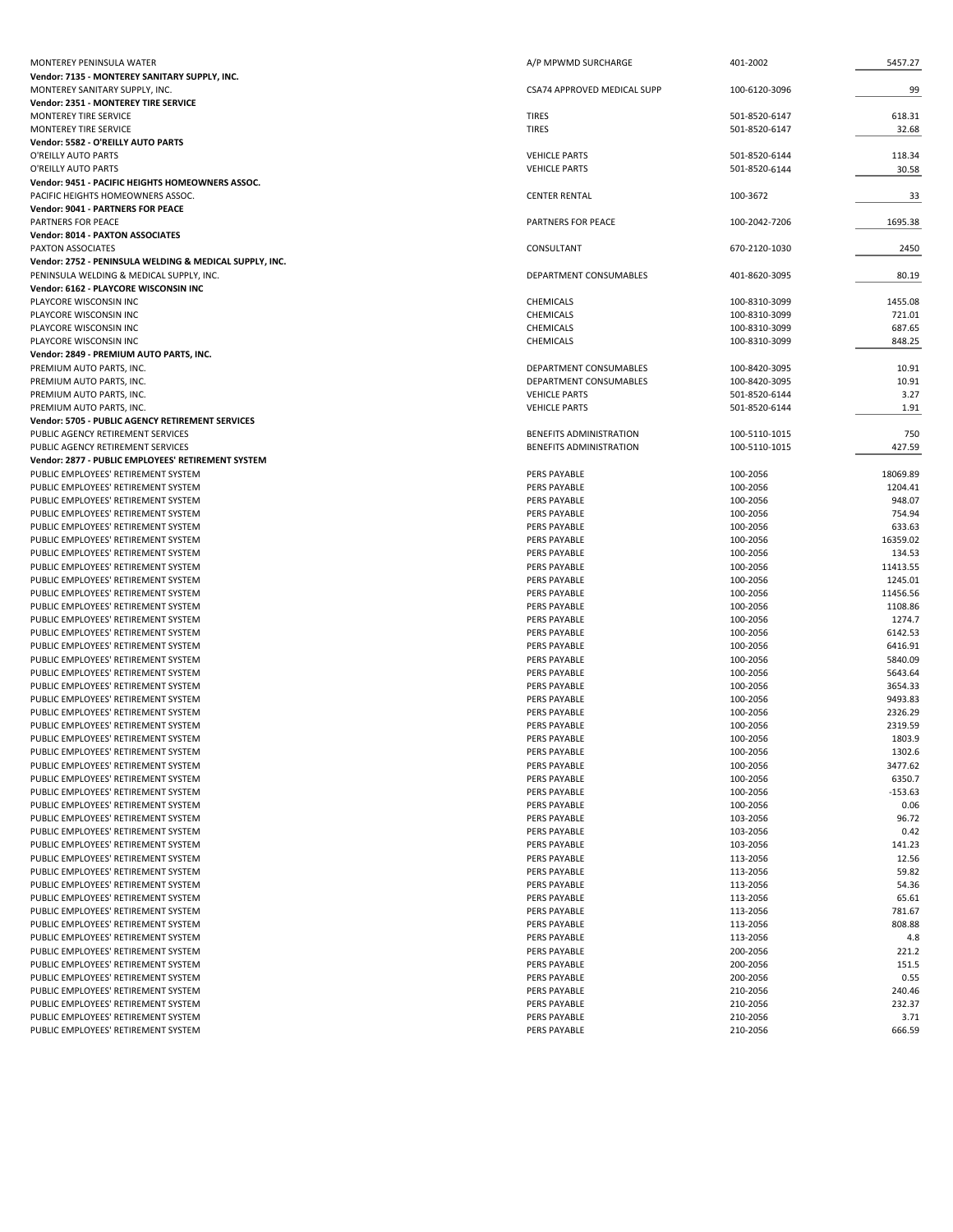| PUBLIC EMPLOYEES' RETIREMENT SYSTEM                | PERS PAYABLE           | 210-2056      | 108.7    |
|----------------------------------------------------|------------------------|---------------|----------|
| PUBLIC EMPLOYEES' RETIREMENT SYSTEM                | PERS PAYABLE           | 210-2056      | 63.93    |
| PUBLIC EMPLOYEES' RETIREMENT SYSTEM                | PERS PAYABLE           | 210-2056      | 467.06   |
| PUBLIC EMPLOYEES' RETIREMENT SYSTEM                | <b>PERS PAYABLE</b>    | 271-2056      | 424.11   |
| PUBLIC EMPLOYEES' RETIREMENT SYSTEM                | <b>PERS PAYABLE</b>    | 271-2056      | 510.63   |
| PUBLIC EMPLOYEES' RETIREMENT SYSTEM                | PERS PAYABLE           | 271-2056      | 108.67   |
| PUBLIC EMPLOYEES' RETIREMENT SYSTEM                | <b>PERS PAYABLE</b>    | 271-2056      |          |
|                                                    |                        |               | 61       |
| PUBLIC EMPLOYEES' RETIREMENT SYSTEM                | PERS PAYABLE           | 271-2056      | 2.09     |
| PUBLIC EMPLOYEES' RETIREMENT SYSTEM                | <b>PERS PAYABLE</b>    | 271-2056      | 63.12    |
| PUBLIC EMPLOYEES' RETIREMENT SYSTEM                | PERS PAYABLE           | 401-2056      | 54.38    |
| PUBLIC EMPLOYEES' RETIREMENT SYSTEM                | <b>PERS PAYABLE</b>    | 401-2056      | 52.54    |
| PUBLIC EMPLOYEES' RETIREMENT SYSTEM                | PERS PAYABLE           | 401-2056      | 2.32     |
| PUBLIC EMPLOYEES' RETIREMENT SYSTEM                | PERS PAYABLE           | 401-2056      | 475.55   |
|                                                    |                        |               |          |
| PUBLIC EMPLOYEES' RETIREMENT SYSTEM                | PERS PAYABLE           | 401-2056      | 423.6    |
| PUBLIC EMPLOYEES' RETIREMENT SYSTEM                | PERS PAYABLE           | 401-2056      | 270.78   |
| PUBLIC EMPLOYEES' RETIREMENT SYSTEM                | <b>PERS PAYABLE</b>    | 501-2056      | 247.48   |
| PUBLIC EMPLOYEES' RETIREMENT SYSTEM                | <b>PERS PAYABLE</b>    | 501-2056      | 54.36    |
| PUBLIC EMPLOYEES' RETIREMENT SYSTEM                | PERS PAYABLE           | 501-2056      | 1.95     |
| PUBLIC EMPLOYEES' RETIREMENT SYSTEM                | PERS PAYABLE           | 501-2056      | 168.88   |
| PUBLIC EMPLOYEES' RETIREMENT SYSTEM                | <b>PERS PAYABLE</b>    | 501-2056      | 174.76   |
|                                                    |                        |               |          |
| PUBLIC EMPLOYEES' RETIREMENT SYSTEM                | PERS PAYABLE           | 501-2056      | 307.01   |
| PUBLIC EMPLOYEES' RETIREMENT SYSTEM                | PERS PAYABLE           | 503-2056      | 1.86     |
| PUBLIC EMPLOYEES' RETIREMENT SYSTEM                | <b>PERS PAYABLE</b>    | 503-2056      | 368.69   |
| PUBLIC EMPLOYEES' RETIREMENT SYSTEM                | PERS PAYABLE           | 503-2056      | 538.34   |
| PUBLIC EMPLOYEES' RETIREMENT SYSTEM                | PERS PAYABLE           | 503-2056      | 214.9    |
| PUBLIC EMPLOYEES' RETIREMENT SYSTEM                | <b>PERS PAYABLE</b>    | 503-2056      | 222.38   |
| PUBLIC EMPLOYEES' RETIREMENT SYSTEM                | PERS PAYABLE           | 951-2056      | 312.11   |
|                                                    |                        |               |          |
| PUBLIC EMPLOYEES' RETIREMENT SYSTEM                | PERS PAYABLE           | 951-2056      | 301.61   |
| PUBLIC EMPLOYEES' RETIREMENT SYSTEM                | PERS PAYABLE           | 951-2056      | 646.55   |
| PUBLIC EMPLOYEES' RETIREMENT SYSTEM                | <b>PERS PAYABLE</b>    | 951-2056      | 515.8    |
| PUBLIC EMPLOYEES' RETIREMENT SYSTEM                | PERS PAYABLE           | 951-2056      | 106.54   |
| PUBLIC EMPLOYEES' RETIREMENT SYSTEM                | PERS PAYABLE           | 951-2056      | 3.82     |
| PUBLIC EMPLOYEES' RETIREMENT SYSTEM                | PERS PAYABLE           | 953-2056      | 9.06     |
| PUBLIC EMPLOYEES' RETIREMENT SYSTEM                | PERS PAYABLE           | 953-2056      | 18.69    |
|                                                    |                        |               |          |
| PUBLIC EMPLOYEES' RETIREMENT SYSTEM                | <b>PERS PAYABLE</b>    | 953-2056      | 27.29    |
| PUBLIC EMPLOYEES' RETIREMENT SYSTEM                | <b>PERS PAYABLE</b>    | 953-2056      | 0.08     |
| PUBLIC EMPLOYEES' RETIREMENT SYSTEM                | <b>PERS PAYABLE</b>    | 953-2056      | 8.76     |
| PUBLIC EMPLOYEES' RETIREMENT SYSTEM                | PERS PAYABLE           | 971-2056      | 12.37    |
| PUBLIC EMPLOYEES' RETIREMENT SYSTEM                | PERS PAYABLE           | 971-2056      | 18.07    |
| PUBLIC EMPLOYEES' RETIREMENT SYSTEM                | <b>PERS PAYABLE</b>    | 971-2056      | 0.08     |
|                                                    |                        |               |          |
| PUBLIC EMPLOYEES' RETIREMENT SYSTEM                | PERS PAYABLE           | 973-2056      | 2.51     |
| PUBLIC EMPLOYEES' RETIREMENT SYSTEM                | <b>PERS PAYABLE</b>    | 973-2056      | 0.03     |
| PUBLIC EMPLOYEES' RETIREMENT SYSTEM                | PERS PAYABLE           | 973-2056      | 3.66     |
| Vendor: 7393 - PUBLIC SAFETY CENTER                |                        |               |          |
| PUBLIC SAFETY CENTER                               | DEPARTMENT CONSUMABLES | 100-6110-3095 | 173.93   |
| Vendor: 2888 - PURE H20 INC.                       |                        |               |          |
| PURE H20 INC.                                      | DEPARTMENT CONSUMABLES | 100-6110-3095 | 65.54    |
|                                                    |                        |               |          |
| Vendor: 5264 - RABOBANK, N.A.                      |                        |               |          |
| RABOBANK, N.A.                                     | FEDERAL TAX PAYABLE    | 100-2052      | 2185.06  |
|                                                    |                        |               |          |
| RABOBANK, N.A.                                     | FEDERAL TAX PAYABLE    | 100-2052      | 50474.47 |
| RABOBANK, N.A.                                     | EE HEALTHCARE PAYABLE  | 100-2057      | 623.04   |
|                                                    | EE HEALTHCARE PAYABLE  | 100-2057      | 14688.16 |
| RABOBANK, N.A.                                     |                        |               |          |
| RABOBANK, N.A.                                     | FEDERAL TAX PAYABLE    | 103-2052      | 40.44    |
| RABOBANK, N.A.                                     | EE HEALTHCARE PAYABLE  | 103-2057      | 13.28    |
| RABOBANK, N.A.                                     | FEDERAL TAX PAYABLE    | 113-2052      | 1166.85  |
| RABOBANK, N.A.                                     | EE HEALTHCARE PAYABLE  | 113-2057      | 379.28   |
| RABOBANK, N.A.                                     | FEDERAL TAX PAYABLE    | 200-2052      | 120.82   |
| RABOBANK, N.A.                                     | EE HEALTHCARE PAYABLE  | 200-2057      | 42.84    |
|                                                    |                        |               |          |
| RABOBANK, N.A.                                     | FEDERAL TAX PAYABLE    | 210-2052      | 1049.19  |
| RABOBANK, N.A.                                     | EE HEALTHCARE PAYABLE  | 210-2057      | 368.8    |
| RABOBANK, N.A.                                     | FEDERAL TAX PAYABLE    | 271-2052      | 601.26   |
|                                                    | EE HEALTHCARE PAYABLE  | 271-2057      | 225.92   |
|                                                    | FEDERAL TAX PAYABLE    | 401-2052      | 449.86   |
| RABOBANK, N.A.<br>RABOBANK, N.A.<br>RABOBANK, N.A. | EE HEALTHCARE PAYABLE  | 401-2057      | 173.54   |
|                                                    | FEDERAL TAX PAYABLE    | 501-2052      | 481.55   |
|                                                    | EE HEALTHCARE PAYABLE  |               |          |
|                                                    |                        | 501-2057      | 161.5    |
| RABOBANK, N.A.<br>RABOBANK, N.A.<br>RABOBANK, N.A. | FEDERAL TAX PAYABLE    | 503-2052      | 1049.35  |
| RABOBANK, N.A.                                     | EE HEALTHCARE PAYABLE  | 503-2057      | 162.68   |
| RABOBANK, N.A.                                     | FEDERAL TAX PAYABLE    | 951-2052      | 829.42   |
| RABOBANK, N.A.                                     | EE HEALTHCARE PAYABLE  | 951-2057      | 327.86   |
| RABOBANK, N.A.                                     | FEDERAL TAX PAYABLE    | 953-2052      | 92.4     |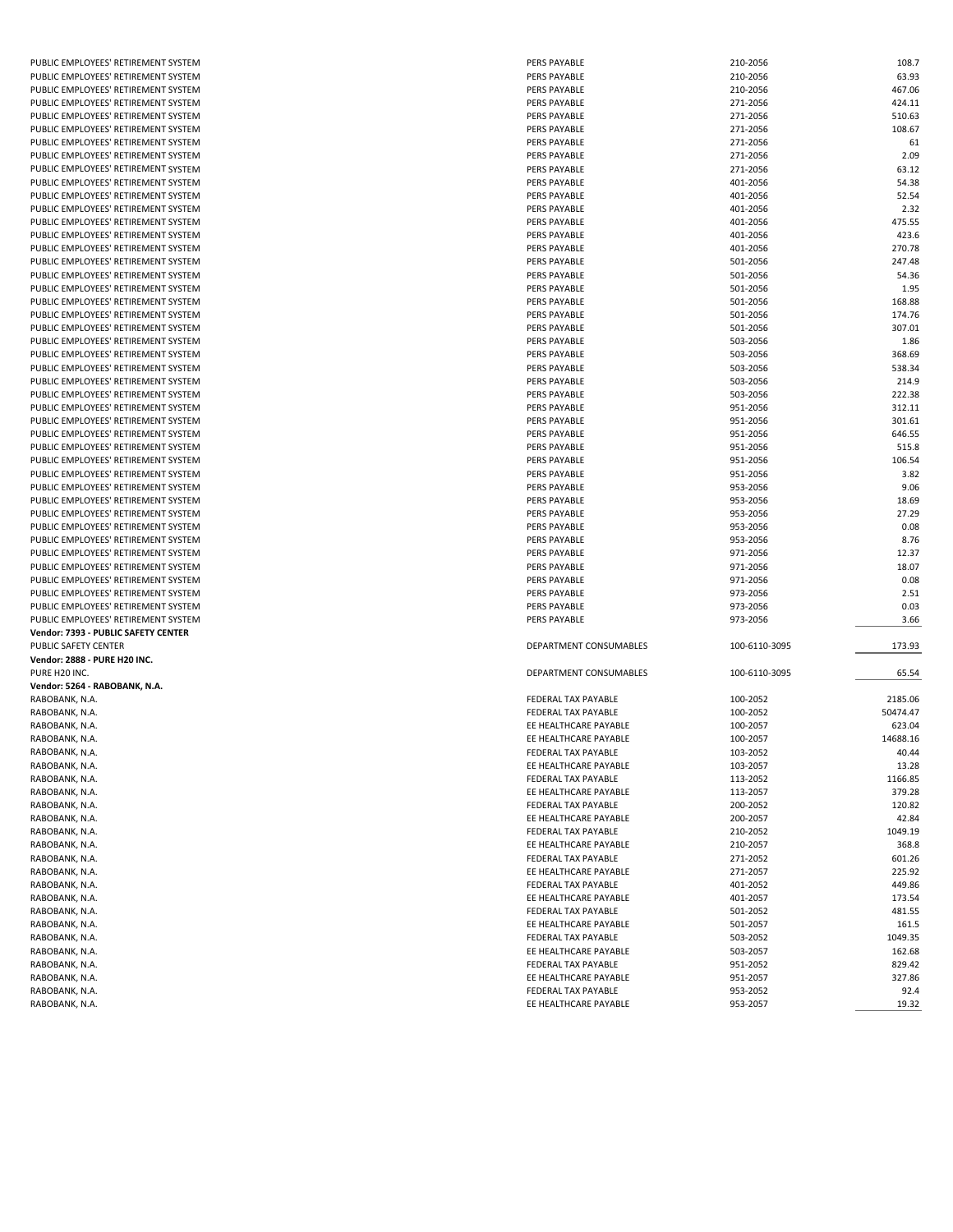| <b>RICHARD LEE</b><br>UNIFORM SERVICE/LANUDRY<br>100-6120-2049<br>455.41<br>Vendor: 8800 - RINCON CONSULTANTS, INC.<br>RINCON CONSULTANTS, INC.<br>HOUSING ELEMENT CONSULTANT<br>100-7310-1046<br>911.25<br>Vendor: 6477 - ROBERT S. JAQUES<br><b>CONSULTING COSTS</b><br>5175<br>ROBERT S. JAQUES<br>670-2130-1030<br>Vendor: 7880 - ROBERT TUTTLE<br><b>ROBERT TUTTLE</b><br>90<br>SPECIAL EVENT APPLICATION<br>100-3695<br>Vendor: 9374 - RUSSELL BRANSON<br>10546.7<br>RUSSELL BRANSON<br>CONSULTANT<br>100-5110-1030<br>Vendor: 3138 - SEASIDE EMPLOYEES ASSN<br>100-2062<br>87.62<br>SEASIDE EMPLOYEES ASSN<br>MISC PAYROLL PAYABLES<br>100-2062<br>88.09<br>SEASIDE EMPLOYEES ASSN<br>MISC PAYROLL PAYABLES<br>103-2062<br>1.66<br>SEASIDE EMPLOYEES ASSN<br>MISC PAYROLL PAYABLES<br>MISC PAYROLL PAYABLES<br>103-2062<br>0.91<br>SEASIDE EMPLOYEES ASSN<br>113-2062<br>16.6<br>SEASIDE EMPLOYEES ASSN<br>MISC PAYROLL PAYABLES<br>113-2062<br>14.53<br>SEASIDE EMPLOYEES ASSN<br>MISC PAYROLL PAYABLES<br>210-2062<br>20.82<br>SEASIDE EMPLOYEES ASSN<br>MISC PAYROLL PAYABLES<br>21.17<br>SEASIDE EMPLOYEES ASSN<br>MISC PAYROLL PAYABLES<br>210-2062<br>271-2062<br>8.66<br>SEASIDE EMPLOYEES ASSN<br>MISC PAYROLL PAYABLES<br>271-2062<br>10.65<br>SEASIDE EMPLOYEES ASSN<br>MISC PAYROLL PAYABLES<br>401-2062<br>5.6<br>SEASIDE EMPLOYEES ASSN<br>MISC PAYROLL PAYABLES<br>401-2062<br>5.4<br>SEASIDE EMPLOYEES ASSN<br>MISC PAYROLL PAYABLES<br>501-2062<br>SEASIDE EMPLOYEES ASSN<br>MISC PAYROLL PAYABLES<br>5<br>10<br>SEASIDE EMPLOYEES ASSN<br>MISC PAYROLL PAYABLES<br>501-2062<br>951-2062<br>19.04<br>SEASIDE EMPLOYEES ASSN<br>MISC PAYROLL PAYABLES<br>MISC PAYROLL PAYABLES<br>951-2062<br>19.25<br>SEASIDE EMPLOYEES ASSN<br>Vendor: 3153 - SEASIDE MANAGEMENT ASSN<br>SEASIDE MANAGEMENT ASSN<br>MISC PAYROLL PAYABLES<br>100-2062<br>21.72<br>100-2062<br>22.09<br>SEASIDE MANAGEMENT ASSN<br>MISC PAYROLL PAYABLES<br>113-2062<br>0.5<br>SEASIDE MANAGEMENT ASSN<br>MISC PAYROLL PAYABLES<br>113-2062<br>0.5<br>SEASIDE MANAGEMENT ASSN<br>MISC PAYROLL PAYABLES<br>200-2062<br>2.51<br>SEASIDE MANAGEMENT ASSN<br>MISC PAYROLL PAYABLES<br>200-2062<br>2.15<br>SEASIDE MANAGEMENT ASSN<br>MISC PAYROLL PAYABLES<br>210-2062<br>$\mathbf{1}$<br>SEASIDE MANAGEMENT ASSN<br>MISC PAYROLL PAYABLES<br>210-2062<br>$\mathbf{1}$<br>SEASIDE MANAGEMENT ASSN<br>MISC PAYROLL PAYABLES<br>271-2062<br>0.5<br>SEASIDE MANAGEMENT ASSN<br>MISC PAYROLL PAYABLES<br>271-2062<br>0.53<br>SEASIDE MANAGEMENT ASSN<br>MISC PAYROLL PAYABLES<br>401-2062<br>1.23<br>SEASIDE MANAGEMENT ASSN<br>MISC PAYROLL PAYABLES<br>401-2062<br>1.48<br>SEASIDE MANAGEMENT ASSN<br>MISC PAYROLL PAYABLES<br>501-2062<br>0.5<br>SEASIDE MANAGEMENT ASSN<br>MISC PAYROLL PAYABLES<br>501-2062<br>0.5<br>SEASIDE MANAGEMENT ASSN<br>MISC PAYROLL PAYABLES<br>951-2062<br>1.48<br>SEASIDE MANAGEMENT ASSN<br>MISC PAYROLL PAYABLES<br>951-2062<br>1.09<br>SEASIDE MANAGEMENT ASSN<br>MISC PAYROLL PAYABLES<br>953-2062<br>0.56<br>SEASIDE MANAGEMENT ASSN<br>MISC PAYROLL PAYABLES<br>MISC PAYROLL PAYABLES<br>953-2062<br>0.66<br>SEASIDE MANAGEMENT ASSN<br>Vendor: 5267 - SEASIDE POLICE<br><b>SEASIDE POLICE</b><br>2257.19<br>MISC PAYROLL PAYABLES<br>100-2062<br><b>SEASIDE POLICE</b><br>100-2062<br>2204.07<br>MISC PAYROLL PAYABLES<br><b>SEASIDE POLICE</b><br>MISC PAYROLL PAYABLES<br>113-2062<br>0.31<br>MISC PAYROLL PAYABLES<br>0.93<br><b>SEASIDE POLICE</b><br>113-2062<br>Vendor: 9246 - SeeClickFix, Inc.<br>SUBCONTRACTED WORK<br>3500<br>210-8110-2073<br>SeeClickFix, Inc.<br>Vendor: 3211 - SHERWIN-WILLIAMS CO.<br>SHERWIN-WILLIAMS CO.<br>DEPARTMENT CONSUMABLES<br>204.63<br>210-8110-3095<br>Vendor: 8273 - SMILE BUSINESS PRODUCTS, INC.<br>SMILE BUSINESS PRODUCTS, INC.<br><b>COPIER SERVICES</b><br>100-5110-2044<br>158.37<br>SMILE BUSINESS PRODUCTS, INC.<br><b>COPIER SERVICES</b><br>188.82<br>100-8910-2044<br>SMILE BUSINESS PRODUCTS, INC.<br>89.3<br><b>COPIER SERVICES</b><br>100-8910-2044<br>Vendor: 8361 - SPEAKWRITE LLC<br>SPEAKWRITE LLC<br>807.5<br>CONSULTANT<br>100-6110-1030<br>Vendor: 3319 - STAPLES ADVANTAGE<br>STAPLES ADVANTAGE<br>STATIONARY SUPPLIES<br>100-5110-3092<br>282.3<br>308.3<br>STAPLES ADVANTAGE<br><b>STATIONARY SUPPLIES</b><br>100-6110-3092<br>STAPLES ADVANTAGE<br>DEPARTMENT CONSUMABLES<br>100-8910-3095<br>9.17<br>Vendor: 5144 - STATE OF CALIFORNIA<br>100-2053<br>815.16<br>STATE OF CALIFORNIA<br>STATE TAX PAYABLE<br>100-2053<br>20037.83<br>STATE OF CALIFORNIA<br>STATE TAX PAYABLE<br>103-2053<br>13.95<br>STATE OF CALIFORNIA<br>STATE TAX PAYABLE<br>113-2053<br>455.08<br>STATE OF CALIFORNIA<br>STATE TAX PAYABLE<br>200-2053<br>35.69<br>STATE OF CALIFORNIA<br>STATE TAX PAYABLE<br>210-2053<br>338.97<br>STATE OF CALIFORNIA<br>STATE TAX PAYABLE<br>271-2053<br>166.23<br>STATE OF CALIFORNIA<br>STATE TAX PAYABLE<br>STATE OF CALIFORNIA<br>401-2053<br>140.67<br>STATE TAX PAYABLE | Vendor: 4025 - RICHARD LEE |  |  |
|---------------------------------------------------------------------------------------------------------------------------------------------------------------------------------------------------------------------------------------------------------------------------------------------------------------------------------------------------------------------------------------------------------------------------------------------------------------------------------------------------------------------------------------------------------------------------------------------------------------------------------------------------------------------------------------------------------------------------------------------------------------------------------------------------------------------------------------------------------------------------------------------------------------------------------------------------------------------------------------------------------------------------------------------------------------------------------------------------------------------------------------------------------------------------------------------------------------------------------------------------------------------------------------------------------------------------------------------------------------------------------------------------------------------------------------------------------------------------------------------------------------------------------------------------------------------------------------------------------------------------------------------------------------------------------------------------------------------------------------------------------------------------------------------------------------------------------------------------------------------------------------------------------------------------------------------------------------------------------------------------------------------------------------------------------------------------------------------------------------------------------------------------------------------------------------------------------------------------------------------------------------------------------------------------------------------------------------------------------------------------------------------------------------------------------------------------------------------------------------------------------------------------------------------------------------------------------------------------------------------------------------------------------------------------------------------------------------------------------------------------------------------------------------------------------------------------------------------------------------------------------------------------------------------------------------------------------------------------------------------------------------------------------------------------------------------------------------------------------------------------------------------------------------------------------------------------------------------------------------------------------------------------------------------------------------------------------------------------------------------------------------------------------------------------------------------------------------------------------------------------------------------------------------------------------------------------------------------------------------------------------------------------------------------------------------------------------------------------------------------------------------------------------------------------------------------------------------------------------------------------------------------------------------------------------------------------------------------------------------------------------------------------------------------------------------------------------------------------------------------------------------------------------------------------------------------------------------------------------------------------------------------------------------------------------------------------------------------------------------------------------------------------------------------------------------------------------------------------------------------------------------------------------------------------------------------------------------------------------------------------------------------------------------------------------------------------------------------------------------------------------------------------------------------------------------------------------------------------------------------------------------------------------------------------------------------------------------------------------------|----------------------------|--|--|
|                                                                                                                                                                                                                                                                                                                                                                                                                                                                                                                                                                                                                                                                                                                                                                                                                                                                                                                                                                                                                                                                                                                                                                                                                                                                                                                                                                                                                                                                                                                                                                                                                                                                                                                                                                                                                                                                                                                                                                                                                                                                                                                                                                                                                                                                                                                                                                                                                                                                                                                                                                                                                                                                                                                                                                                                                                                                                                                                                                                                                                                                                                                                                                                                                                                                                                                                                                                                                                                                                                                                                                                                                                                                                                                                                                                                                                                                                                                                                                                                                                                                                                                                                                                                                                                                                                                                                                                                                                                                                                                                                                                                                                                                                                                                                                                                                                                                                                                                                                                       |                            |  |  |
|                                                                                                                                                                                                                                                                                                                                                                                                                                                                                                                                                                                                                                                                                                                                                                                                                                                                                                                                                                                                                                                                                                                                                                                                                                                                                                                                                                                                                                                                                                                                                                                                                                                                                                                                                                                                                                                                                                                                                                                                                                                                                                                                                                                                                                                                                                                                                                                                                                                                                                                                                                                                                                                                                                                                                                                                                                                                                                                                                                                                                                                                                                                                                                                                                                                                                                                                                                                                                                                                                                                                                                                                                                                                                                                                                                                                                                                                                                                                                                                                                                                                                                                                                                                                                                                                                                                                                                                                                                                                                                                                                                                                                                                                                                                                                                                                                                                                                                                                                                                       |                            |  |  |
|                                                                                                                                                                                                                                                                                                                                                                                                                                                                                                                                                                                                                                                                                                                                                                                                                                                                                                                                                                                                                                                                                                                                                                                                                                                                                                                                                                                                                                                                                                                                                                                                                                                                                                                                                                                                                                                                                                                                                                                                                                                                                                                                                                                                                                                                                                                                                                                                                                                                                                                                                                                                                                                                                                                                                                                                                                                                                                                                                                                                                                                                                                                                                                                                                                                                                                                                                                                                                                                                                                                                                                                                                                                                                                                                                                                                                                                                                                                                                                                                                                                                                                                                                                                                                                                                                                                                                                                                                                                                                                                                                                                                                                                                                                                                                                                                                                                                                                                                                                                       |                            |  |  |
|                                                                                                                                                                                                                                                                                                                                                                                                                                                                                                                                                                                                                                                                                                                                                                                                                                                                                                                                                                                                                                                                                                                                                                                                                                                                                                                                                                                                                                                                                                                                                                                                                                                                                                                                                                                                                                                                                                                                                                                                                                                                                                                                                                                                                                                                                                                                                                                                                                                                                                                                                                                                                                                                                                                                                                                                                                                                                                                                                                                                                                                                                                                                                                                                                                                                                                                                                                                                                                                                                                                                                                                                                                                                                                                                                                                                                                                                                                                                                                                                                                                                                                                                                                                                                                                                                                                                                                                                                                                                                                                                                                                                                                                                                                                                                                                                                                                                                                                                                                                       |                            |  |  |
|                                                                                                                                                                                                                                                                                                                                                                                                                                                                                                                                                                                                                                                                                                                                                                                                                                                                                                                                                                                                                                                                                                                                                                                                                                                                                                                                                                                                                                                                                                                                                                                                                                                                                                                                                                                                                                                                                                                                                                                                                                                                                                                                                                                                                                                                                                                                                                                                                                                                                                                                                                                                                                                                                                                                                                                                                                                                                                                                                                                                                                                                                                                                                                                                                                                                                                                                                                                                                                                                                                                                                                                                                                                                                                                                                                                                                                                                                                                                                                                                                                                                                                                                                                                                                                                                                                                                                                                                                                                                                                                                                                                                                                                                                                                                                                                                                                                                                                                                                                                       |                            |  |  |
|                                                                                                                                                                                                                                                                                                                                                                                                                                                                                                                                                                                                                                                                                                                                                                                                                                                                                                                                                                                                                                                                                                                                                                                                                                                                                                                                                                                                                                                                                                                                                                                                                                                                                                                                                                                                                                                                                                                                                                                                                                                                                                                                                                                                                                                                                                                                                                                                                                                                                                                                                                                                                                                                                                                                                                                                                                                                                                                                                                                                                                                                                                                                                                                                                                                                                                                                                                                                                                                                                                                                                                                                                                                                                                                                                                                                                                                                                                                                                                                                                                                                                                                                                                                                                                                                                                                                                                                                                                                                                                                                                                                                                                                                                                                                                                                                                                                                                                                                                                                       |                            |  |  |
|                                                                                                                                                                                                                                                                                                                                                                                                                                                                                                                                                                                                                                                                                                                                                                                                                                                                                                                                                                                                                                                                                                                                                                                                                                                                                                                                                                                                                                                                                                                                                                                                                                                                                                                                                                                                                                                                                                                                                                                                                                                                                                                                                                                                                                                                                                                                                                                                                                                                                                                                                                                                                                                                                                                                                                                                                                                                                                                                                                                                                                                                                                                                                                                                                                                                                                                                                                                                                                                                                                                                                                                                                                                                                                                                                                                                                                                                                                                                                                                                                                                                                                                                                                                                                                                                                                                                                                                                                                                                                                                                                                                                                                                                                                                                                                                                                                                                                                                                                                                       |                            |  |  |
|                                                                                                                                                                                                                                                                                                                                                                                                                                                                                                                                                                                                                                                                                                                                                                                                                                                                                                                                                                                                                                                                                                                                                                                                                                                                                                                                                                                                                                                                                                                                                                                                                                                                                                                                                                                                                                                                                                                                                                                                                                                                                                                                                                                                                                                                                                                                                                                                                                                                                                                                                                                                                                                                                                                                                                                                                                                                                                                                                                                                                                                                                                                                                                                                                                                                                                                                                                                                                                                                                                                                                                                                                                                                                                                                                                                                                                                                                                                                                                                                                                                                                                                                                                                                                                                                                                                                                                                                                                                                                                                                                                                                                                                                                                                                                                                                                                                                                                                                                                                       |                            |  |  |
|                                                                                                                                                                                                                                                                                                                                                                                                                                                                                                                                                                                                                                                                                                                                                                                                                                                                                                                                                                                                                                                                                                                                                                                                                                                                                                                                                                                                                                                                                                                                                                                                                                                                                                                                                                                                                                                                                                                                                                                                                                                                                                                                                                                                                                                                                                                                                                                                                                                                                                                                                                                                                                                                                                                                                                                                                                                                                                                                                                                                                                                                                                                                                                                                                                                                                                                                                                                                                                                                                                                                                                                                                                                                                                                                                                                                                                                                                                                                                                                                                                                                                                                                                                                                                                                                                                                                                                                                                                                                                                                                                                                                                                                                                                                                                                                                                                                                                                                                                                                       |                            |  |  |
|                                                                                                                                                                                                                                                                                                                                                                                                                                                                                                                                                                                                                                                                                                                                                                                                                                                                                                                                                                                                                                                                                                                                                                                                                                                                                                                                                                                                                                                                                                                                                                                                                                                                                                                                                                                                                                                                                                                                                                                                                                                                                                                                                                                                                                                                                                                                                                                                                                                                                                                                                                                                                                                                                                                                                                                                                                                                                                                                                                                                                                                                                                                                                                                                                                                                                                                                                                                                                                                                                                                                                                                                                                                                                                                                                                                                                                                                                                                                                                                                                                                                                                                                                                                                                                                                                                                                                                                                                                                                                                                                                                                                                                                                                                                                                                                                                                                                                                                                                                                       |                            |  |  |
|                                                                                                                                                                                                                                                                                                                                                                                                                                                                                                                                                                                                                                                                                                                                                                                                                                                                                                                                                                                                                                                                                                                                                                                                                                                                                                                                                                                                                                                                                                                                                                                                                                                                                                                                                                                                                                                                                                                                                                                                                                                                                                                                                                                                                                                                                                                                                                                                                                                                                                                                                                                                                                                                                                                                                                                                                                                                                                                                                                                                                                                                                                                                                                                                                                                                                                                                                                                                                                                                                                                                                                                                                                                                                                                                                                                                                                                                                                                                                                                                                                                                                                                                                                                                                                                                                                                                                                                                                                                                                                                                                                                                                                                                                                                                                                                                                                                                                                                                                                                       |                            |  |  |
|                                                                                                                                                                                                                                                                                                                                                                                                                                                                                                                                                                                                                                                                                                                                                                                                                                                                                                                                                                                                                                                                                                                                                                                                                                                                                                                                                                                                                                                                                                                                                                                                                                                                                                                                                                                                                                                                                                                                                                                                                                                                                                                                                                                                                                                                                                                                                                                                                                                                                                                                                                                                                                                                                                                                                                                                                                                                                                                                                                                                                                                                                                                                                                                                                                                                                                                                                                                                                                                                                                                                                                                                                                                                                                                                                                                                                                                                                                                                                                                                                                                                                                                                                                                                                                                                                                                                                                                                                                                                                                                                                                                                                                                                                                                                                                                                                                                                                                                                                                                       |                            |  |  |
|                                                                                                                                                                                                                                                                                                                                                                                                                                                                                                                                                                                                                                                                                                                                                                                                                                                                                                                                                                                                                                                                                                                                                                                                                                                                                                                                                                                                                                                                                                                                                                                                                                                                                                                                                                                                                                                                                                                                                                                                                                                                                                                                                                                                                                                                                                                                                                                                                                                                                                                                                                                                                                                                                                                                                                                                                                                                                                                                                                                                                                                                                                                                                                                                                                                                                                                                                                                                                                                                                                                                                                                                                                                                                                                                                                                                                                                                                                                                                                                                                                                                                                                                                                                                                                                                                                                                                                                                                                                                                                                                                                                                                                                                                                                                                                                                                                                                                                                                                                                       |                            |  |  |
|                                                                                                                                                                                                                                                                                                                                                                                                                                                                                                                                                                                                                                                                                                                                                                                                                                                                                                                                                                                                                                                                                                                                                                                                                                                                                                                                                                                                                                                                                                                                                                                                                                                                                                                                                                                                                                                                                                                                                                                                                                                                                                                                                                                                                                                                                                                                                                                                                                                                                                                                                                                                                                                                                                                                                                                                                                                                                                                                                                                                                                                                                                                                                                                                                                                                                                                                                                                                                                                                                                                                                                                                                                                                                                                                                                                                                                                                                                                                                                                                                                                                                                                                                                                                                                                                                                                                                                                                                                                                                                                                                                                                                                                                                                                                                                                                                                                                                                                                                                                       |                            |  |  |
|                                                                                                                                                                                                                                                                                                                                                                                                                                                                                                                                                                                                                                                                                                                                                                                                                                                                                                                                                                                                                                                                                                                                                                                                                                                                                                                                                                                                                                                                                                                                                                                                                                                                                                                                                                                                                                                                                                                                                                                                                                                                                                                                                                                                                                                                                                                                                                                                                                                                                                                                                                                                                                                                                                                                                                                                                                                                                                                                                                                                                                                                                                                                                                                                                                                                                                                                                                                                                                                                                                                                                                                                                                                                                                                                                                                                                                                                                                                                                                                                                                                                                                                                                                                                                                                                                                                                                                                                                                                                                                                                                                                                                                                                                                                                                                                                                                                                                                                                                                                       |                            |  |  |
|                                                                                                                                                                                                                                                                                                                                                                                                                                                                                                                                                                                                                                                                                                                                                                                                                                                                                                                                                                                                                                                                                                                                                                                                                                                                                                                                                                                                                                                                                                                                                                                                                                                                                                                                                                                                                                                                                                                                                                                                                                                                                                                                                                                                                                                                                                                                                                                                                                                                                                                                                                                                                                                                                                                                                                                                                                                                                                                                                                                                                                                                                                                                                                                                                                                                                                                                                                                                                                                                                                                                                                                                                                                                                                                                                                                                                                                                                                                                                                                                                                                                                                                                                                                                                                                                                                                                                                                                                                                                                                                                                                                                                                                                                                                                                                                                                                                                                                                                                                                       |                            |  |  |
|                                                                                                                                                                                                                                                                                                                                                                                                                                                                                                                                                                                                                                                                                                                                                                                                                                                                                                                                                                                                                                                                                                                                                                                                                                                                                                                                                                                                                                                                                                                                                                                                                                                                                                                                                                                                                                                                                                                                                                                                                                                                                                                                                                                                                                                                                                                                                                                                                                                                                                                                                                                                                                                                                                                                                                                                                                                                                                                                                                                                                                                                                                                                                                                                                                                                                                                                                                                                                                                                                                                                                                                                                                                                                                                                                                                                                                                                                                                                                                                                                                                                                                                                                                                                                                                                                                                                                                                                                                                                                                                                                                                                                                                                                                                                                                                                                                                                                                                                                                                       |                            |  |  |
|                                                                                                                                                                                                                                                                                                                                                                                                                                                                                                                                                                                                                                                                                                                                                                                                                                                                                                                                                                                                                                                                                                                                                                                                                                                                                                                                                                                                                                                                                                                                                                                                                                                                                                                                                                                                                                                                                                                                                                                                                                                                                                                                                                                                                                                                                                                                                                                                                                                                                                                                                                                                                                                                                                                                                                                                                                                                                                                                                                                                                                                                                                                                                                                                                                                                                                                                                                                                                                                                                                                                                                                                                                                                                                                                                                                                                                                                                                                                                                                                                                                                                                                                                                                                                                                                                                                                                                                                                                                                                                                                                                                                                                                                                                                                                                                                                                                                                                                                                                                       |                            |  |  |
|                                                                                                                                                                                                                                                                                                                                                                                                                                                                                                                                                                                                                                                                                                                                                                                                                                                                                                                                                                                                                                                                                                                                                                                                                                                                                                                                                                                                                                                                                                                                                                                                                                                                                                                                                                                                                                                                                                                                                                                                                                                                                                                                                                                                                                                                                                                                                                                                                                                                                                                                                                                                                                                                                                                                                                                                                                                                                                                                                                                                                                                                                                                                                                                                                                                                                                                                                                                                                                                                                                                                                                                                                                                                                                                                                                                                                                                                                                                                                                                                                                                                                                                                                                                                                                                                                                                                                                                                                                                                                                                                                                                                                                                                                                                                                                                                                                                                                                                                                                                       |                            |  |  |
|                                                                                                                                                                                                                                                                                                                                                                                                                                                                                                                                                                                                                                                                                                                                                                                                                                                                                                                                                                                                                                                                                                                                                                                                                                                                                                                                                                                                                                                                                                                                                                                                                                                                                                                                                                                                                                                                                                                                                                                                                                                                                                                                                                                                                                                                                                                                                                                                                                                                                                                                                                                                                                                                                                                                                                                                                                                                                                                                                                                                                                                                                                                                                                                                                                                                                                                                                                                                                                                                                                                                                                                                                                                                                                                                                                                                                                                                                                                                                                                                                                                                                                                                                                                                                                                                                                                                                                                                                                                                                                                                                                                                                                                                                                                                                                                                                                                                                                                                                                                       |                            |  |  |
|                                                                                                                                                                                                                                                                                                                                                                                                                                                                                                                                                                                                                                                                                                                                                                                                                                                                                                                                                                                                                                                                                                                                                                                                                                                                                                                                                                                                                                                                                                                                                                                                                                                                                                                                                                                                                                                                                                                                                                                                                                                                                                                                                                                                                                                                                                                                                                                                                                                                                                                                                                                                                                                                                                                                                                                                                                                                                                                                                                                                                                                                                                                                                                                                                                                                                                                                                                                                                                                                                                                                                                                                                                                                                                                                                                                                                                                                                                                                                                                                                                                                                                                                                                                                                                                                                                                                                                                                                                                                                                                                                                                                                                                                                                                                                                                                                                                                                                                                                                                       |                            |  |  |
|                                                                                                                                                                                                                                                                                                                                                                                                                                                                                                                                                                                                                                                                                                                                                                                                                                                                                                                                                                                                                                                                                                                                                                                                                                                                                                                                                                                                                                                                                                                                                                                                                                                                                                                                                                                                                                                                                                                                                                                                                                                                                                                                                                                                                                                                                                                                                                                                                                                                                                                                                                                                                                                                                                                                                                                                                                                                                                                                                                                                                                                                                                                                                                                                                                                                                                                                                                                                                                                                                                                                                                                                                                                                                                                                                                                                                                                                                                                                                                                                                                                                                                                                                                                                                                                                                                                                                                                                                                                                                                                                                                                                                                                                                                                                                                                                                                                                                                                                                                                       |                            |  |  |
|                                                                                                                                                                                                                                                                                                                                                                                                                                                                                                                                                                                                                                                                                                                                                                                                                                                                                                                                                                                                                                                                                                                                                                                                                                                                                                                                                                                                                                                                                                                                                                                                                                                                                                                                                                                                                                                                                                                                                                                                                                                                                                                                                                                                                                                                                                                                                                                                                                                                                                                                                                                                                                                                                                                                                                                                                                                                                                                                                                                                                                                                                                                                                                                                                                                                                                                                                                                                                                                                                                                                                                                                                                                                                                                                                                                                                                                                                                                                                                                                                                                                                                                                                                                                                                                                                                                                                                                                                                                                                                                                                                                                                                                                                                                                                                                                                                                                                                                                                                                       |                            |  |  |
|                                                                                                                                                                                                                                                                                                                                                                                                                                                                                                                                                                                                                                                                                                                                                                                                                                                                                                                                                                                                                                                                                                                                                                                                                                                                                                                                                                                                                                                                                                                                                                                                                                                                                                                                                                                                                                                                                                                                                                                                                                                                                                                                                                                                                                                                                                                                                                                                                                                                                                                                                                                                                                                                                                                                                                                                                                                                                                                                                                                                                                                                                                                                                                                                                                                                                                                                                                                                                                                                                                                                                                                                                                                                                                                                                                                                                                                                                                                                                                                                                                                                                                                                                                                                                                                                                                                                                                                                                                                                                                                                                                                                                                                                                                                                                                                                                                                                                                                                                                                       |                            |  |  |
|                                                                                                                                                                                                                                                                                                                                                                                                                                                                                                                                                                                                                                                                                                                                                                                                                                                                                                                                                                                                                                                                                                                                                                                                                                                                                                                                                                                                                                                                                                                                                                                                                                                                                                                                                                                                                                                                                                                                                                                                                                                                                                                                                                                                                                                                                                                                                                                                                                                                                                                                                                                                                                                                                                                                                                                                                                                                                                                                                                                                                                                                                                                                                                                                                                                                                                                                                                                                                                                                                                                                                                                                                                                                                                                                                                                                                                                                                                                                                                                                                                                                                                                                                                                                                                                                                                                                                                                                                                                                                                                                                                                                                                                                                                                                                                                                                                                                                                                                                                                       |                            |  |  |
|                                                                                                                                                                                                                                                                                                                                                                                                                                                                                                                                                                                                                                                                                                                                                                                                                                                                                                                                                                                                                                                                                                                                                                                                                                                                                                                                                                                                                                                                                                                                                                                                                                                                                                                                                                                                                                                                                                                                                                                                                                                                                                                                                                                                                                                                                                                                                                                                                                                                                                                                                                                                                                                                                                                                                                                                                                                                                                                                                                                                                                                                                                                                                                                                                                                                                                                                                                                                                                                                                                                                                                                                                                                                                                                                                                                                                                                                                                                                                                                                                                                                                                                                                                                                                                                                                                                                                                                                                                                                                                                                                                                                                                                                                                                                                                                                                                                                                                                                                                                       |                            |  |  |
|                                                                                                                                                                                                                                                                                                                                                                                                                                                                                                                                                                                                                                                                                                                                                                                                                                                                                                                                                                                                                                                                                                                                                                                                                                                                                                                                                                                                                                                                                                                                                                                                                                                                                                                                                                                                                                                                                                                                                                                                                                                                                                                                                                                                                                                                                                                                                                                                                                                                                                                                                                                                                                                                                                                                                                                                                                                                                                                                                                                                                                                                                                                                                                                                                                                                                                                                                                                                                                                                                                                                                                                                                                                                                                                                                                                                                                                                                                                                                                                                                                                                                                                                                                                                                                                                                                                                                                                                                                                                                                                                                                                                                                                                                                                                                                                                                                                                                                                                                                                       |                            |  |  |
|                                                                                                                                                                                                                                                                                                                                                                                                                                                                                                                                                                                                                                                                                                                                                                                                                                                                                                                                                                                                                                                                                                                                                                                                                                                                                                                                                                                                                                                                                                                                                                                                                                                                                                                                                                                                                                                                                                                                                                                                                                                                                                                                                                                                                                                                                                                                                                                                                                                                                                                                                                                                                                                                                                                                                                                                                                                                                                                                                                                                                                                                                                                                                                                                                                                                                                                                                                                                                                                                                                                                                                                                                                                                                                                                                                                                                                                                                                                                                                                                                                                                                                                                                                                                                                                                                                                                                                                                                                                                                                                                                                                                                                                                                                                                                                                                                                                                                                                                                                                       |                            |  |  |
|                                                                                                                                                                                                                                                                                                                                                                                                                                                                                                                                                                                                                                                                                                                                                                                                                                                                                                                                                                                                                                                                                                                                                                                                                                                                                                                                                                                                                                                                                                                                                                                                                                                                                                                                                                                                                                                                                                                                                                                                                                                                                                                                                                                                                                                                                                                                                                                                                                                                                                                                                                                                                                                                                                                                                                                                                                                                                                                                                                                                                                                                                                                                                                                                                                                                                                                                                                                                                                                                                                                                                                                                                                                                                                                                                                                                                                                                                                                                                                                                                                                                                                                                                                                                                                                                                                                                                                                                                                                                                                                                                                                                                                                                                                                                                                                                                                                                                                                                                                                       |                            |  |  |
|                                                                                                                                                                                                                                                                                                                                                                                                                                                                                                                                                                                                                                                                                                                                                                                                                                                                                                                                                                                                                                                                                                                                                                                                                                                                                                                                                                                                                                                                                                                                                                                                                                                                                                                                                                                                                                                                                                                                                                                                                                                                                                                                                                                                                                                                                                                                                                                                                                                                                                                                                                                                                                                                                                                                                                                                                                                                                                                                                                                                                                                                                                                                                                                                                                                                                                                                                                                                                                                                                                                                                                                                                                                                                                                                                                                                                                                                                                                                                                                                                                                                                                                                                                                                                                                                                                                                                                                                                                                                                                                                                                                                                                                                                                                                                                                                                                                                                                                                                                                       |                            |  |  |
|                                                                                                                                                                                                                                                                                                                                                                                                                                                                                                                                                                                                                                                                                                                                                                                                                                                                                                                                                                                                                                                                                                                                                                                                                                                                                                                                                                                                                                                                                                                                                                                                                                                                                                                                                                                                                                                                                                                                                                                                                                                                                                                                                                                                                                                                                                                                                                                                                                                                                                                                                                                                                                                                                                                                                                                                                                                                                                                                                                                                                                                                                                                                                                                                                                                                                                                                                                                                                                                                                                                                                                                                                                                                                                                                                                                                                                                                                                                                                                                                                                                                                                                                                                                                                                                                                                                                                                                                                                                                                                                                                                                                                                                                                                                                                                                                                                                                                                                                                                                       |                            |  |  |
|                                                                                                                                                                                                                                                                                                                                                                                                                                                                                                                                                                                                                                                                                                                                                                                                                                                                                                                                                                                                                                                                                                                                                                                                                                                                                                                                                                                                                                                                                                                                                                                                                                                                                                                                                                                                                                                                                                                                                                                                                                                                                                                                                                                                                                                                                                                                                                                                                                                                                                                                                                                                                                                                                                                                                                                                                                                                                                                                                                                                                                                                                                                                                                                                                                                                                                                                                                                                                                                                                                                                                                                                                                                                                                                                                                                                                                                                                                                                                                                                                                                                                                                                                                                                                                                                                                                                                                                                                                                                                                                                                                                                                                                                                                                                                                                                                                                                                                                                                                                       |                            |  |  |
|                                                                                                                                                                                                                                                                                                                                                                                                                                                                                                                                                                                                                                                                                                                                                                                                                                                                                                                                                                                                                                                                                                                                                                                                                                                                                                                                                                                                                                                                                                                                                                                                                                                                                                                                                                                                                                                                                                                                                                                                                                                                                                                                                                                                                                                                                                                                                                                                                                                                                                                                                                                                                                                                                                                                                                                                                                                                                                                                                                                                                                                                                                                                                                                                                                                                                                                                                                                                                                                                                                                                                                                                                                                                                                                                                                                                                                                                                                                                                                                                                                                                                                                                                                                                                                                                                                                                                                                                                                                                                                                                                                                                                                                                                                                                                                                                                                                                                                                                                                                       |                            |  |  |
|                                                                                                                                                                                                                                                                                                                                                                                                                                                                                                                                                                                                                                                                                                                                                                                                                                                                                                                                                                                                                                                                                                                                                                                                                                                                                                                                                                                                                                                                                                                                                                                                                                                                                                                                                                                                                                                                                                                                                                                                                                                                                                                                                                                                                                                                                                                                                                                                                                                                                                                                                                                                                                                                                                                                                                                                                                                                                                                                                                                                                                                                                                                                                                                                                                                                                                                                                                                                                                                                                                                                                                                                                                                                                                                                                                                                                                                                                                                                                                                                                                                                                                                                                                                                                                                                                                                                                                                                                                                                                                                                                                                                                                                                                                                                                                                                                                                                                                                                                                                       |                            |  |  |
|                                                                                                                                                                                                                                                                                                                                                                                                                                                                                                                                                                                                                                                                                                                                                                                                                                                                                                                                                                                                                                                                                                                                                                                                                                                                                                                                                                                                                                                                                                                                                                                                                                                                                                                                                                                                                                                                                                                                                                                                                                                                                                                                                                                                                                                                                                                                                                                                                                                                                                                                                                                                                                                                                                                                                                                                                                                                                                                                                                                                                                                                                                                                                                                                                                                                                                                                                                                                                                                                                                                                                                                                                                                                                                                                                                                                                                                                                                                                                                                                                                                                                                                                                                                                                                                                                                                                                                                                                                                                                                                                                                                                                                                                                                                                                                                                                                                                                                                                                                                       |                            |  |  |
|                                                                                                                                                                                                                                                                                                                                                                                                                                                                                                                                                                                                                                                                                                                                                                                                                                                                                                                                                                                                                                                                                                                                                                                                                                                                                                                                                                                                                                                                                                                                                                                                                                                                                                                                                                                                                                                                                                                                                                                                                                                                                                                                                                                                                                                                                                                                                                                                                                                                                                                                                                                                                                                                                                                                                                                                                                                                                                                                                                                                                                                                                                                                                                                                                                                                                                                                                                                                                                                                                                                                                                                                                                                                                                                                                                                                                                                                                                                                                                                                                                                                                                                                                                                                                                                                                                                                                                                                                                                                                                                                                                                                                                                                                                                                                                                                                                                                                                                                                                                       |                            |  |  |
|                                                                                                                                                                                                                                                                                                                                                                                                                                                                                                                                                                                                                                                                                                                                                                                                                                                                                                                                                                                                                                                                                                                                                                                                                                                                                                                                                                                                                                                                                                                                                                                                                                                                                                                                                                                                                                                                                                                                                                                                                                                                                                                                                                                                                                                                                                                                                                                                                                                                                                                                                                                                                                                                                                                                                                                                                                                                                                                                                                                                                                                                                                                                                                                                                                                                                                                                                                                                                                                                                                                                                                                                                                                                                                                                                                                                                                                                                                                                                                                                                                                                                                                                                                                                                                                                                                                                                                                                                                                                                                                                                                                                                                                                                                                                                                                                                                                                                                                                                                                       |                            |  |  |
|                                                                                                                                                                                                                                                                                                                                                                                                                                                                                                                                                                                                                                                                                                                                                                                                                                                                                                                                                                                                                                                                                                                                                                                                                                                                                                                                                                                                                                                                                                                                                                                                                                                                                                                                                                                                                                                                                                                                                                                                                                                                                                                                                                                                                                                                                                                                                                                                                                                                                                                                                                                                                                                                                                                                                                                                                                                                                                                                                                                                                                                                                                                                                                                                                                                                                                                                                                                                                                                                                                                                                                                                                                                                                                                                                                                                                                                                                                                                                                                                                                                                                                                                                                                                                                                                                                                                                                                                                                                                                                                                                                                                                                                                                                                                                                                                                                                                                                                                                                                       |                            |  |  |
|                                                                                                                                                                                                                                                                                                                                                                                                                                                                                                                                                                                                                                                                                                                                                                                                                                                                                                                                                                                                                                                                                                                                                                                                                                                                                                                                                                                                                                                                                                                                                                                                                                                                                                                                                                                                                                                                                                                                                                                                                                                                                                                                                                                                                                                                                                                                                                                                                                                                                                                                                                                                                                                                                                                                                                                                                                                                                                                                                                                                                                                                                                                                                                                                                                                                                                                                                                                                                                                                                                                                                                                                                                                                                                                                                                                                                                                                                                                                                                                                                                                                                                                                                                                                                                                                                                                                                                                                                                                                                                                                                                                                                                                                                                                                                                                                                                                                                                                                                                                       |                            |  |  |
|                                                                                                                                                                                                                                                                                                                                                                                                                                                                                                                                                                                                                                                                                                                                                                                                                                                                                                                                                                                                                                                                                                                                                                                                                                                                                                                                                                                                                                                                                                                                                                                                                                                                                                                                                                                                                                                                                                                                                                                                                                                                                                                                                                                                                                                                                                                                                                                                                                                                                                                                                                                                                                                                                                                                                                                                                                                                                                                                                                                                                                                                                                                                                                                                                                                                                                                                                                                                                                                                                                                                                                                                                                                                                                                                                                                                                                                                                                                                                                                                                                                                                                                                                                                                                                                                                                                                                                                                                                                                                                                                                                                                                                                                                                                                                                                                                                                                                                                                                                                       |                            |  |  |
|                                                                                                                                                                                                                                                                                                                                                                                                                                                                                                                                                                                                                                                                                                                                                                                                                                                                                                                                                                                                                                                                                                                                                                                                                                                                                                                                                                                                                                                                                                                                                                                                                                                                                                                                                                                                                                                                                                                                                                                                                                                                                                                                                                                                                                                                                                                                                                                                                                                                                                                                                                                                                                                                                                                                                                                                                                                                                                                                                                                                                                                                                                                                                                                                                                                                                                                                                                                                                                                                                                                                                                                                                                                                                                                                                                                                                                                                                                                                                                                                                                                                                                                                                                                                                                                                                                                                                                                                                                                                                                                                                                                                                                                                                                                                                                                                                                                                                                                                                                                       |                            |  |  |
|                                                                                                                                                                                                                                                                                                                                                                                                                                                                                                                                                                                                                                                                                                                                                                                                                                                                                                                                                                                                                                                                                                                                                                                                                                                                                                                                                                                                                                                                                                                                                                                                                                                                                                                                                                                                                                                                                                                                                                                                                                                                                                                                                                                                                                                                                                                                                                                                                                                                                                                                                                                                                                                                                                                                                                                                                                                                                                                                                                                                                                                                                                                                                                                                                                                                                                                                                                                                                                                                                                                                                                                                                                                                                                                                                                                                                                                                                                                                                                                                                                                                                                                                                                                                                                                                                                                                                                                                                                                                                                                                                                                                                                                                                                                                                                                                                                                                                                                                                                                       |                            |  |  |
|                                                                                                                                                                                                                                                                                                                                                                                                                                                                                                                                                                                                                                                                                                                                                                                                                                                                                                                                                                                                                                                                                                                                                                                                                                                                                                                                                                                                                                                                                                                                                                                                                                                                                                                                                                                                                                                                                                                                                                                                                                                                                                                                                                                                                                                                                                                                                                                                                                                                                                                                                                                                                                                                                                                                                                                                                                                                                                                                                                                                                                                                                                                                                                                                                                                                                                                                                                                                                                                                                                                                                                                                                                                                                                                                                                                                                                                                                                                                                                                                                                                                                                                                                                                                                                                                                                                                                                                                                                                                                                                                                                                                                                                                                                                                                                                                                                                                                                                                                                                       |                            |  |  |
|                                                                                                                                                                                                                                                                                                                                                                                                                                                                                                                                                                                                                                                                                                                                                                                                                                                                                                                                                                                                                                                                                                                                                                                                                                                                                                                                                                                                                                                                                                                                                                                                                                                                                                                                                                                                                                                                                                                                                                                                                                                                                                                                                                                                                                                                                                                                                                                                                                                                                                                                                                                                                                                                                                                                                                                                                                                                                                                                                                                                                                                                                                                                                                                                                                                                                                                                                                                                                                                                                                                                                                                                                                                                                                                                                                                                                                                                                                                                                                                                                                                                                                                                                                                                                                                                                                                                                                                                                                                                                                                                                                                                                                                                                                                                                                                                                                                                                                                                                                                       |                            |  |  |
|                                                                                                                                                                                                                                                                                                                                                                                                                                                                                                                                                                                                                                                                                                                                                                                                                                                                                                                                                                                                                                                                                                                                                                                                                                                                                                                                                                                                                                                                                                                                                                                                                                                                                                                                                                                                                                                                                                                                                                                                                                                                                                                                                                                                                                                                                                                                                                                                                                                                                                                                                                                                                                                                                                                                                                                                                                                                                                                                                                                                                                                                                                                                                                                                                                                                                                                                                                                                                                                                                                                                                                                                                                                                                                                                                                                                                                                                                                                                                                                                                                                                                                                                                                                                                                                                                                                                                                                                                                                                                                                                                                                                                                                                                                                                                                                                                                                                                                                                                                                       |                            |  |  |
|                                                                                                                                                                                                                                                                                                                                                                                                                                                                                                                                                                                                                                                                                                                                                                                                                                                                                                                                                                                                                                                                                                                                                                                                                                                                                                                                                                                                                                                                                                                                                                                                                                                                                                                                                                                                                                                                                                                                                                                                                                                                                                                                                                                                                                                                                                                                                                                                                                                                                                                                                                                                                                                                                                                                                                                                                                                                                                                                                                                                                                                                                                                                                                                                                                                                                                                                                                                                                                                                                                                                                                                                                                                                                                                                                                                                                                                                                                                                                                                                                                                                                                                                                                                                                                                                                                                                                                                                                                                                                                                                                                                                                                                                                                                                                                                                                                                                                                                                                                                       |                            |  |  |
|                                                                                                                                                                                                                                                                                                                                                                                                                                                                                                                                                                                                                                                                                                                                                                                                                                                                                                                                                                                                                                                                                                                                                                                                                                                                                                                                                                                                                                                                                                                                                                                                                                                                                                                                                                                                                                                                                                                                                                                                                                                                                                                                                                                                                                                                                                                                                                                                                                                                                                                                                                                                                                                                                                                                                                                                                                                                                                                                                                                                                                                                                                                                                                                                                                                                                                                                                                                                                                                                                                                                                                                                                                                                                                                                                                                                                                                                                                                                                                                                                                                                                                                                                                                                                                                                                                                                                                                                                                                                                                                                                                                                                                                                                                                                                                                                                                                                                                                                                                                       |                            |  |  |
|                                                                                                                                                                                                                                                                                                                                                                                                                                                                                                                                                                                                                                                                                                                                                                                                                                                                                                                                                                                                                                                                                                                                                                                                                                                                                                                                                                                                                                                                                                                                                                                                                                                                                                                                                                                                                                                                                                                                                                                                                                                                                                                                                                                                                                                                                                                                                                                                                                                                                                                                                                                                                                                                                                                                                                                                                                                                                                                                                                                                                                                                                                                                                                                                                                                                                                                                                                                                                                                                                                                                                                                                                                                                                                                                                                                                                                                                                                                                                                                                                                                                                                                                                                                                                                                                                                                                                                                                                                                                                                                                                                                                                                                                                                                                                                                                                                                                                                                                                                                       |                            |  |  |
|                                                                                                                                                                                                                                                                                                                                                                                                                                                                                                                                                                                                                                                                                                                                                                                                                                                                                                                                                                                                                                                                                                                                                                                                                                                                                                                                                                                                                                                                                                                                                                                                                                                                                                                                                                                                                                                                                                                                                                                                                                                                                                                                                                                                                                                                                                                                                                                                                                                                                                                                                                                                                                                                                                                                                                                                                                                                                                                                                                                                                                                                                                                                                                                                                                                                                                                                                                                                                                                                                                                                                                                                                                                                                                                                                                                                                                                                                                                                                                                                                                                                                                                                                                                                                                                                                                                                                                                                                                                                                                                                                                                                                                                                                                                                                                                                                                                                                                                                                                                       |                            |  |  |
|                                                                                                                                                                                                                                                                                                                                                                                                                                                                                                                                                                                                                                                                                                                                                                                                                                                                                                                                                                                                                                                                                                                                                                                                                                                                                                                                                                                                                                                                                                                                                                                                                                                                                                                                                                                                                                                                                                                                                                                                                                                                                                                                                                                                                                                                                                                                                                                                                                                                                                                                                                                                                                                                                                                                                                                                                                                                                                                                                                                                                                                                                                                                                                                                                                                                                                                                                                                                                                                                                                                                                                                                                                                                                                                                                                                                                                                                                                                                                                                                                                                                                                                                                                                                                                                                                                                                                                                                                                                                                                                                                                                                                                                                                                                                                                                                                                                                                                                                                                                       |                            |  |  |
|                                                                                                                                                                                                                                                                                                                                                                                                                                                                                                                                                                                                                                                                                                                                                                                                                                                                                                                                                                                                                                                                                                                                                                                                                                                                                                                                                                                                                                                                                                                                                                                                                                                                                                                                                                                                                                                                                                                                                                                                                                                                                                                                                                                                                                                                                                                                                                                                                                                                                                                                                                                                                                                                                                                                                                                                                                                                                                                                                                                                                                                                                                                                                                                                                                                                                                                                                                                                                                                                                                                                                                                                                                                                                                                                                                                                                                                                                                                                                                                                                                                                                                                                                                                                                                                                                                                                                                                                                                                                                                                                                                                                                                                                                                                                                                                                                                                                                                                                                                                       |                            |  |  |
|                                                                                                                                                                                                                                                                                                                                                                                                                                                                                                                                                                                                                                                                                                                                                                                                                                                                                                                                                                                                                                                                                                                                                                                                                                                                                                                                                                                                                                                                                                                                                                                                                                                                                                                                                                                                                                                                                                                                                                                                                                                                                                                                                                                                                                                                                                                                                                                                                                                                                                                                                                                                                                                                                                                                                                                                                                                                                                                                                                                                                                                                                                                                                                                                                                                                                                                                                                                                                                                                                                                                                                                                                                                                                                                                                                                                                                                                                                                                                                                                                                                                                                                                                                                                                                                                                                                                                                                                                                                                                                                                                                                                                                                                                                                                                                                                                                                                                                                                                                                       |                            |  |  |
|                                                                                                                                                                                                                                                                                                                                                                                                                                                                                                                                                                                                                                                                                                                                                                                                                                                                                                                                                                                                                                                                                                                                                                                                                                                                                                                                                                                                                                                                                                                                                                                                                                                                                                                                                                                                                                                                                                                                                                                                                                                                                                                                                                                                                                                                                                                                                                                                                                                                                                                                                                                                                                                                                                                                                                                                                                                                                                                                                                                                                                                                                                                                                                                                                                                                                                                                                                                                                                                                                                                                                                                                                                                                                                                                                                                                                                                                                                                                                                                                                                                                                                                                                                                                                                                                                                                                                                                                                                                                                                                                                                                                                                                                                                                                                                                                                                                                                                                                                                                       |                            |  |  |
|                                                                                                                                                                                                                                                                                                                                                                                                                                                                                                                                                                                                                                                                                                                                                                                                                                                                                                                                                                                                                                                                                                                                                                                                                                                                                                                                                                                                                                                                                                                                                                                                                                                                                                                                                                                                                                                                                                                                                                                                                                                                                                                                                                                                                                                                                                                                                                                                                                                                                                                                                                                                                                                                                                                                                                                                                                                                                                                                                                                                                                                                                                                                                                                                                                                                                                                                                                                                                                                                                                                                                                                                                                                                                                                                                                                                                                                                                                                                                                                                                                                                                                                                                                                                                                                                                                                                                                                                                                                                                                                                                                                                                                                                                                                                                                                                                                                                                                                                                                                       |                            |  |  |
|                                                                                                                                                                                                                                                                                                                                                                                                                                                                                                                                                                                                                                                                                                                                                                                                                                                                                                                                                                                                                                                                                                                                                                                                                                                                                                                                                                                                                                                                                                                                                                                                                                                                                                                                                                                                                                                                                                                                                                                                                                                                                                                                                                                                                                                                                                                                                                                                                                                                                                                                                                                                                                                                                                                                                                                                                                                                                                                                                                                                                                                                                                                                                                                                                                                                                                                                                                                                                                                                                                                                                                                                                                                                                                                                                                                                                                                                                                                                                                                                                                                                                                                                                                                                                                                                                                                                                                                                                                                                                                                                                                                                                                                                                                                                                                                                                                                                                                                                                                                       |                            |  |  |
|                                                                                                                                                                                                                                                                                                                                                                                                                                                                                                                                                                                                                                                                                                                                                                                                                                                                                                                                                                                                                                                                                                                                                                                                                                                                                                                                                                                                                                                                                                                                                                                                                                                                                                                                                                                                                                                                                                                                                                                                                                                                                                                                                                                                                                                                                                                                                                                                                                                                                                                                                                                                                                                                                                                                                                                                                                                                                                                                                                                                                                                                                                                                                                                                                                                                                                                                                                                                                                                                                                                                                                                                                                                                                                                                                                                                                                                                                                                                                                                                                                                                                                                                                                                                                                                                                                                                                                                                                                                                                                                                                                                                                                                                                                                                                                                                                                                                                                                                                                                       |                            |  |  |
|                                                                                                                                                                                                                                                                                                                                                                                                                                                                                                                                                                                                                                                                                                                                                                                                                                                                                                                                                                                                                                                                                                                                                                                                                                                                                                                                                                                                                                                                                                                                                                                                                                                                                                                                                                                                                                                                                                                                                                                                                                                                                                                                                                                                                                                                                                                                                                                                                                                                                                                                                                                                                                                                                                                                                                                                                                                                                                                                                                                                                                                                                                                                                                                                                                                                                                                                                                                                                                                                                                                                                                                                                                                                                                                                                                                                                                                                                                                                                                                                                                                                                                                                                                                                                                                                                                                                                                                                                                                                                                                                                                                                                                                                                                                                                                                                                                                                                                                                                                                       |                            |  |  |
|                                                                                                                                                                                                                                                                                                                                                                                                                                                                                                                                                                                                                                                                                                                                                                                                                                                                                                                                                                                                                                                                                                                                                                                                                                                                                                                                                                                                                                                                                                                                                                                                                                                                                                                                                                                                                                                                                                                                                                                                                                                                                                                                                                                                                                                                                                                                                                                                                                                                                                                                                                                                                                                                                                                                                                                                                                                                                                                                                                                                                                                                                                                                                                                                                                                                                                                                                                                                                                                                                                                                                                                                                                                                                                                                                                                                                                                                                                                                                                                                                                                                                                                                                                                                                                                                                                                                                                                                                                                                                                                                                                                                                                                                                                                                                                                                                                                                                                                                                                                       |                            |  |  |
|                                                                                                                                                                                                                                                                                                                                                                                                                                                                                                                                                                                                                                                                                                                                                                                                                                                                                                                                                                                                                                                                                                                                                                                                                                                                                                                                                                                                                                                                                                                                                                                                                                                                                                                                                                                                                                                                                                                                                                                                                                                                                                                                                                                                                                                                                                                                                                                                                                                                                                                                                                                                                                                                                                                                                                                                                                                                                                                                                                                                                                                                                                                                                                                                                                                                                                                                                                                                                                                                                                                                                                                                                                                                                                                                                                                                                                                                                                                                                                                                                                                                                                                                                                                                                                                                                                                                                                                                                                                                                                                                                                                                                                                                                                                                                                                                                                                                                                                                                                                       |                            |  |  |
|                                                                                                                                                                                                                                                                                                                                                                                                                                                                                                                                                                                                                                                                                                                                                                                                                                                                                                                                                                                                                                                                                                                                                                                                                                                                                                                                                                                                                                                                                                                                                                                                                                                                                                                                                                                                                                                                                                                                                                                                                                                                                                                                                                                                                                                                                                                                                                                                                                                                                                                                                                                                                                                                                                                                                                                                                                                                                                                                                                                                                                                                                                                                                                                                                                                                                                                                                                                                                                                                                                                                                                                                                                                                                                                                                                                                                                                                                                                                                                                                                                                                                                                                                                                                                                                                                                                                                                                                                                                                                                                                                                                                                                                                                                                                                                                                                                                                                                                                                                                       |                            |  |  |
|                                                                                                                                                                                                                                                                                                                                                                                                                                                                                                                                                                                                                                                                                                                                                                                                                                                                                                                                                                                                                                                                                                                                                                                                                                                                                                                                                                                                                                                                                                                                                                                                                                                                                                                                                                                                                                                                                                                                                                                                                                                                                                                                                                                                                                                                                                                                                                                                                                                                                                                                                                                                                                                                                                                                                                                                                                                                                                                                                                                                                                                                                                                                                                                                                                                                                                                                                                                                                                                                                                                                                                                                                                                                                                                                                                                                                                                                                                                                                                                                                                                                                                                                                                                                                                                                                                                                                                                                                                                                                                                                                                                                                                                                                                                                                                                                                                                                                                                                                                                       |                            |  |  |
|                                                                                                                                                                                                                                                                                                                                                                                                                                                                                                                                                                                                                                                                                                                                                                                                                                                                                                                                                                                                                                                                                                                                                                                                                                                                                                                                                                                                                                                                                                                                                                                                                                                                                                                                                                                                                                                                                                                                                                                                                                                                                                                                                                                                                                                                                                                                                                                                                                                                                                                                                                                                                                                                                                                                                                                                                                                                                                                                                                                                                                                                                                                                                                                                                                                                                                                                                                                                                                                                                                                                                                                                                                                                                                                                                                                                                                                                                                                                                                                                                                                                                                                                                                                                                                                                                                                                                                                                                                                                                                                                                                                                                                                                                                                                                                                                                                                                                                                                                                                       |                            |  |  |
|                                                                                                                                                                                                                                                                                                                                                                                                                                                                                                                                                                                                                                                                                                                                                                                                                                                                                                                                                                                                                                                                                                                                                                                                                                                                                                                                                                                                                                                                                                                                                                                                                                                                                                                                                                                                                                                                                                                                                                                                                                                                                                                                                                                                                                                                                                                                                                                                                                                                                                                                                                                                                                                                                                                                                                                                                                                                                                                                                                                                                                                                                                                                                                                                                                                                                                                                                                                                                                                                                                                                                                                                                                                                                                                                                                                                                                                                                                                                                                                                                                                                                                                                                                                                                                                                                                                                                                                                                                                                                                                                                                                                                                                                                                                                                                                                                                                                                                                                                                                       |                            |  |  |
|                                                                                                                                                                                                                                                                                                                                                                                                                                                                                                                                                                                                                                                                                                                                                                                                                                                                                                                                                                                                                                                                                                                                                                                                                                                                                                                                                                                                                                                                                                                                                                                                                                                                                                                                                                                                                                                                                                                                                                                                                                                                                                                                                                                                                                                                                                                                                                                                                                                                                                                                                                                                                                                                                                                                                                                                                                                                                                                                                                                                                                                                                                                                                                                                                                                                                                                                                                                                                                                                                                                                                                                                                                                                                                                                                                                                                                                                                                                                                                                                                                                                                                                                                                                                                                                                                                                                                                                                                                                                                                                                                                                                                                                                                                                                                                                                                                                                                                                                                                                       |                            |  |  |
|                                                                                                                                                                                                                                                                                                                                                                                                                                                                                                                                                                                                                                                                                                                                                                                                                                                                                                                                                                                                                                                                                                                                                                                                                                                                                                                                                                                                                                                                                                                                                                                                                                                                                                                                                                                                                                                                                                                                                                                                                                                                                                                                                                                                                                                                                                                                                                                                                                                                                                                                                                                                                                                                                                                                                                                                                                                                                                                                                                                                                                                                                                                                                                                                                                                                                                                                                                                                                                                                                                                                                                                                                                                                                                                                                                                                                                                                                                                                                                                                                                                                                                                                                                                                                                                                                                                                                                                                                                                                                                                                                                                                                                                                                                                                                                                                                                                                                                                                                                                       |                            |  |  |
|                                                                                                                                                                                                                                                                                                                                                                                                                                                                                                                                                                                                                                                                                                                                                                                                                                                                                                                                                                                                                                                                                                                                                                                                                                                                                                                                                                                                                                                                                                                                                                                                                                                                                                                                                                                                                                                                                                                                                                                                                                                                                                                                                                                                                                                                                                                                                                                                                                                                                                                                                                                                                                                                                                                                                                                                                                                                                                                                                                                                                                                                                                                                                                                                                                                                                                                                                                                                                                                                                                                                                                                                                                                                                                                                                                                                                                                                                                                                                                                                                                                                                                                                                                                                                                                                                                                                                                                                                                                                                                                                                                                                                                                                                                                                                                                                                                                                                                                                                                                       |                            |  |  |
|                                                                                                                                                                                                                                                                                                                                                                                                                                                                                                                                                                                                                                                                                                                                                                                                                                                                                                                                                                                                                                                                                                                                                                                                                                                                                                                                                                                                                                                                                                                                                                                                                                                                                                                                                                                                                                                                                                                                                                                                                                                                                                                                                                                                                                                                                                                                                                                                                                                                                                                                                                                                                                                                                                                                                                                                                                                                                                                                                                                                                                                                                                                                                                                                                                                                                                                                                                                                                                                                                                                                                                                                                                                                                                                                                                                                                                                                                                                                                                                                                                                                                                                                                                                                                                                                                                                                                                                                                                                                                                                                                                                                                                                                                                                                                                                                                                                                                                                                                                                       |                            |  |  |
|                                                                                                                                                                                                                                                                                                                                                                                                                                                                                                                                                                                                                                                                                                                                                                                                                                                                                                                                                                                                                                                                                                                                                                                                                                                                                                                                                                                                                                                                                                                                                                                                                                                                                                                                                                                                                                                                                                                                                                                                                                                                                                                                                                                                                                                                                                                                                                                                                                                                                                                                                                                                                                                                                                                                                                                                                                                                                                                                                                                                                                                                                                                                                                                                                                                                                                                                                                                                                                                                                                                                                                                                                                                                                                                                                                                                                                                                                                                                                                                                                                                                                                                                                                                                                                                                                                                                                                                                                                                                                                                                                                                                                                                                                                                                                                                                                                                                                                                                                                                       |                            |  |  |
|                                                                                                                                                                                                                                                                                                                                                                                                                                                                                                                                                                                                                                                                                                                                                                                                                                                                                                                                                                                                                                                                                                                                                                                                                                                                                                                                                                                                                                                                                                                                                                                                                                                                                                                                                                                                                                                                                                                                                                                                                                                                                                                                                                                                                                                                                                                                                                                                                                                                                                                                                                                                                                                                                                                                                                                                                                                                                                                                                                                                                                                                                                                                                                                                                                                                                                                                                                                                                                                                                                                                                                                                                                                                                                                                                                                                                                                                                                                                                                                                                                                                                                                                                                                                                                                                                                                                                                                                                                                                                                                                                                                                                                                                                                                                                                                                                                                                                                                                                                                       |                            |  |  |
|                                                                                                                                                                                                                                                                                                                                                                                                                                                                                                                                                                                                                                                                                                                                                                                                                                                                                                                                                                                                                                                                                                                                                                                                                                                                                                                                                                                                                                                                                                                                                                                                                                                                                                                                                                                                                                                                                                                                                                                                                                                                                                                                                                                                                                                                                                                                                                                                                                                                                                                                                                                                                                                                                                                                                                                                                                                                                                                                                                                                                                                                                                                                                                                                                                                                                                                                                                                                                                                                                                                                                                                                                                                                                                                                                                                                                                                                                                                                                                                                                                                                                                                                                                                                                                                                                                                                                                                                                                                                                                                                                                                                                                                                                                                                                                                                                                                                                                                                                                                       |                            |  |  |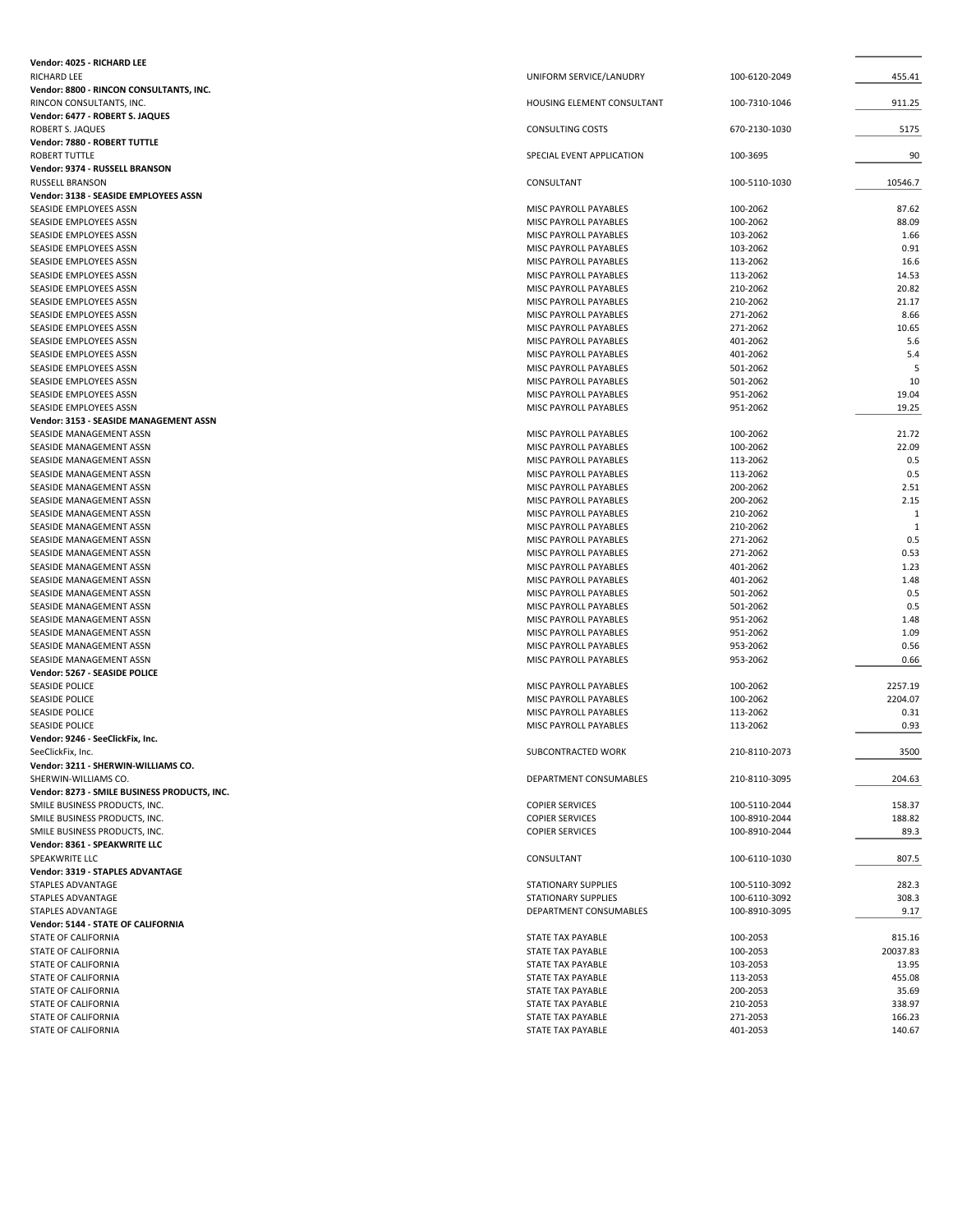| STATE OF CALIFORNIA                                | STATE TAX PAYABLE              | 501-2053      | 109.75  |
|----------------------------------------------------|--------------------------------|---------------|---------|
| STATE OF CALIFORNIA                                | STATE TAX PAYABLE              | 503-2053      | 257.19  |
| STATE OF CALIFORNIA                                | STATE TAX PAYABLE              | 951-2053      | 320.17  |
| STATE OF CALIFORNIA                                | STATE TAX PAYABLE              | 953-2053      | 39.03   |
| Vendor: 9423 - THE FOOD BANK FOR MONTEREY COUNTY   |                                |               |         |
| THE FOOD BANK FOR MONTEREY COUNTY                  | MISC PAYROLL PAYABLES          | 100-2062      | 350     |
| Vendor: 8598 - THE ONLY WAY OUTREACH MINISTRY      |                                |               |         |
| THE ONLY WAY OUTREACH MINISTRY                     | SUBCONTRACTED WORK             | 207-6180-2073 | 4690    |
|                                                    |                                |               |         |
| Vendor: 9106 - THE SOHAGI LAW GROUP                |                                |               |         |
| THE SOHAGI LAW GROUP                               | LITIGATION - CAMPUS TOWN       | 601-2108      | 2957.5  |
| THE SOHAGI LAW GROUP                               | BAKEWELL - CAMPUS TOWN         | 601-2214      | 1575    |
| Vendor: 9461 - TILTHOUSE LLC                       |                                |               |         |
| <b>TILTHOUSE LLC</b>                               | DEPT CONSUMABLES - CV RESPONSE | 100-8110-3095 | 7722    |
| Vendor: 7124 - U.S. BANK N.A. - PARS ARS 457 & SRP |                                |               |         |
| U.S. BANK N.A. - PARS ARS 457 & SRP                | PARS-ARS 457 PAYABLE           | 100-2063      | 2701.22 |
| U.S. BANK N.A. - PARS ARS 457 & SRP                | PARS-ARS 457 PAYABLE           | 100-2063      | 941.85  |
| U.S. BANK N.A. - PARS ARS 457 & SRP                | PARS-ARS 457 PAYABLE           | 100-2063      | 2689.94 |
| U.S. BANK N.A. - PARS ARS 457 & SRP                | PARS-ARS 457 PAYABLE           | 100-2063      | 662.81  |
| U.S. BANK N.A. - PARS ARS 457 & SRP                | <b>PARS PENSION</b>            | 100-7110-0032 | $-4020$ |
| U.S. BANK N.A. - PARS ARS 457 & SRP                | PARS-ARS 457 PAYABLE           | 113-2063      | 38.89   |
| U.S. BANK N.A. - PARS ARS 457 & SRP                | PARS-ARS 457 PAYABLE           | 113-2063      | 41.46   |
| U.S. BANK N.A. - PARS ARS 457 & SRP                | PARS-ARS 457 PAYABLE           | 210-2063      | 75.36   |
| U.S. BANK N.A. - PARS ARS 457 & SRP                | PARS-ARS 457 PAYABLE           | 210-2063      | 75.72   |
| U.S. BANK N.A. - PARS ARS 457 & SRP                | PARS-ARS 457 PAYABLE           | 271-2063      | 37.69   |
| U.S. BANK N.A. - PARS ARS 457 & SRP                | PARS-ARS 457 PAYABLE           | 271-2063      | 97.86   |
| U.S. BANK N.A. - PARS ARS 457 & SRP                | PARS-ARS 457 PAYABLE           | 271-2063      | 39.98   |
|                                                    |                                | 271-2063      | 97.86   |
| U.S. BANK N.A. - PARS ARS 457 & SRP                | PARS-ARS 457 PAYABLE           |               |         |
| U.S. BANK N.A. - PARS ARS 457 & SRP                | PARS-ARS 457 PAYABLE           | 401-2063      | 35.75   |
| U.S. BANK N.A. - PARS ARS 457 & SRP                | PARS-ARS 457 PAYABLE           | 401-2063      | 28.43   |
| U.S. BANK N.A. - PARS ARS 457 & SRP                | PARS-ARS 457 PAYABLE           | 501-2063      | 37.69   |
| U.S. BANK N.A. - PARS ARS 457 & SRP                | PARS-ARS 457 PAYABLE           | 501-2063      | 37.87   |
| U.S. BANK N.A. - PARS ARS 457 & SRP                | PARS-ARS 457 PAYABLE           | 503-2063      | 375.01  |
| U.S. BANK N.A. - PARS ARS 457 & SRP                | PARS-ARS 457 PAYABLE           | 503-2063      | 375.01  |
| U.S. BANK N.A. - PARS ARS 457 & SRP                | PARS-ARS 457 PAYABLE           | 951-2063      | 82.39   |
| U.S. BANK N.A. - PARS ARS 457 & SRP                | PARS-ARS 457 PAYABLE           | 951-2063      | 91.04   |
| U.S. BANK N.A. - PARS ARS 457 & SRP                | PARS-ARS 457 PAYABLE           | 953-2063      | 40.13   |
| U.S. BANK N.A. - PARS ARS 457 & SRP                | PARS-ARS 457 PAYABLE           | 953-2063      | 46.47   |
| Vendor: 5873 - UNITED SITE SERVICES, INC.          |                                |               |         |
| UNITED SITE SERVICES, INC.                         | DEPT CONSUMABLES - CV RESPONSE | 100-8110-3095 | 189.68  |
| UNITED SITE SERVICES, INC.                         | <b>EQUIPMENT RENTAL</b>        | 100-8420-2087 | 54.26   |
| UNITED SITE SERVICES, INC.                         | RENTAL PROPERTY EXP & MAINT    | 961-9610-9599 | 2609.76 |
| Vendor: 3560 - UNITED WAY OF MONTEREY PENINSULA    |                                |               |         |
| UNITED WAY OF MONTEREY PENINSULA                   | MISC PAYROLL PAYABLES          | 100-2062      | 31.02   |
| UNITED WAY OF MONTEREY PENINSULA                   | MISC PAYROLL PAYABLES          | 100-2062      | 30.17   |
| UNITED WAY OF MONTEREY PENINSULA                   | MISC PAYROLL PAYABLES          | 210-2062      | 1.12    |
| UNITED WAY OF MONTEREY PENINSULA                   | MISC PAYROLL PAYABLES          | 210-2062      | 1.67    |
| UNITED WAY OF MONTEREY PENINSULA                   | MISC PAYROLL PAYABLES          | 271-2062      | 0.86    |
|                                                    |                                |               |         |
| UNITED WAY OF MONTEREY PENINSULA                   | MISC PAYROLL PAYABLES          | 271-2062      | 1.16    |
| Vendor: 7370 - UPEC, LOCAL 792                     |                                |               |         |
| UPEC, LOCAL 792                                    | MISC PAYROLL PAYABLES          | 100-2062      | 448.64  |
| UPEC, LOCAL 792                                    | MISC PAYROLL PAYABLES          | 100-2062      | 454.53  |
| UPEC, LOCAL 792                                    | MISC PAYROLL PAYABLES          | 103-2062      | 7.8     |
| UPEC, LOCAL 792                                    | MISC PAYROLL PAYABLES          | 103-2062      | 4.24    |
| UPEC, LOCAL 792                                    | MISC PAYROLL PAYABLES          | 113-2062      | 78.87   |
| UPEC, LOCAL 792                                    | MISC PAYROLL PAYABLES          | 113-2062      | 69.01   |
| UPEC, LOCAL 792                                    | MISC PAYROLL PAYABLES          | 210-2062      | 113.99  |
| UPEC, LOCAL 792                                    | MISC PAYROLL PAYABLES          | 210-2062      | 111.88  |
| UPEC, LOCAL 792                                    | MISC PAYROLL PAYABLES          | 271-2062      | 41.13   |
| UPEC, LOCAL 792                                    | MISC PAYROLL PAYABLES          | 271-2062      | 50.61   |
| UPEC, LOCAL 792                                    | MISC PAYROLL PAYABLES          | 401-2062      | 26.58   |
| UPEC, LOCAL 792                                    | MISC PAYROLL PAYABLES          | 401-2062      | 25.65   |
| UPEC, LOCAL 792                                    | MISC PAYROLL PAYABLES          | 501-2062      | 23.75   |
| UPEC, LOCAL 792                                    | MISC PAYROLL PAYABLES          | 501-2062      | 47.5    |
| UPEC, LOCAL 792                                    | MISC PAYROLL PAYABLES          | 951-2062      | 90.49   |
| UPEC, LOCAL 792                                    | MISC PAYROLL PAYABLES          | 951-2062      | 91.58   |
| Vendor: 3569 - URBAN FUTURES, INC.                 |                                |               |         |
|                                                    |                                |               |         |
| URBAN FUTURES, INC.                                | CONSULTANT                     | 100-5110-1030 | 3049.5  |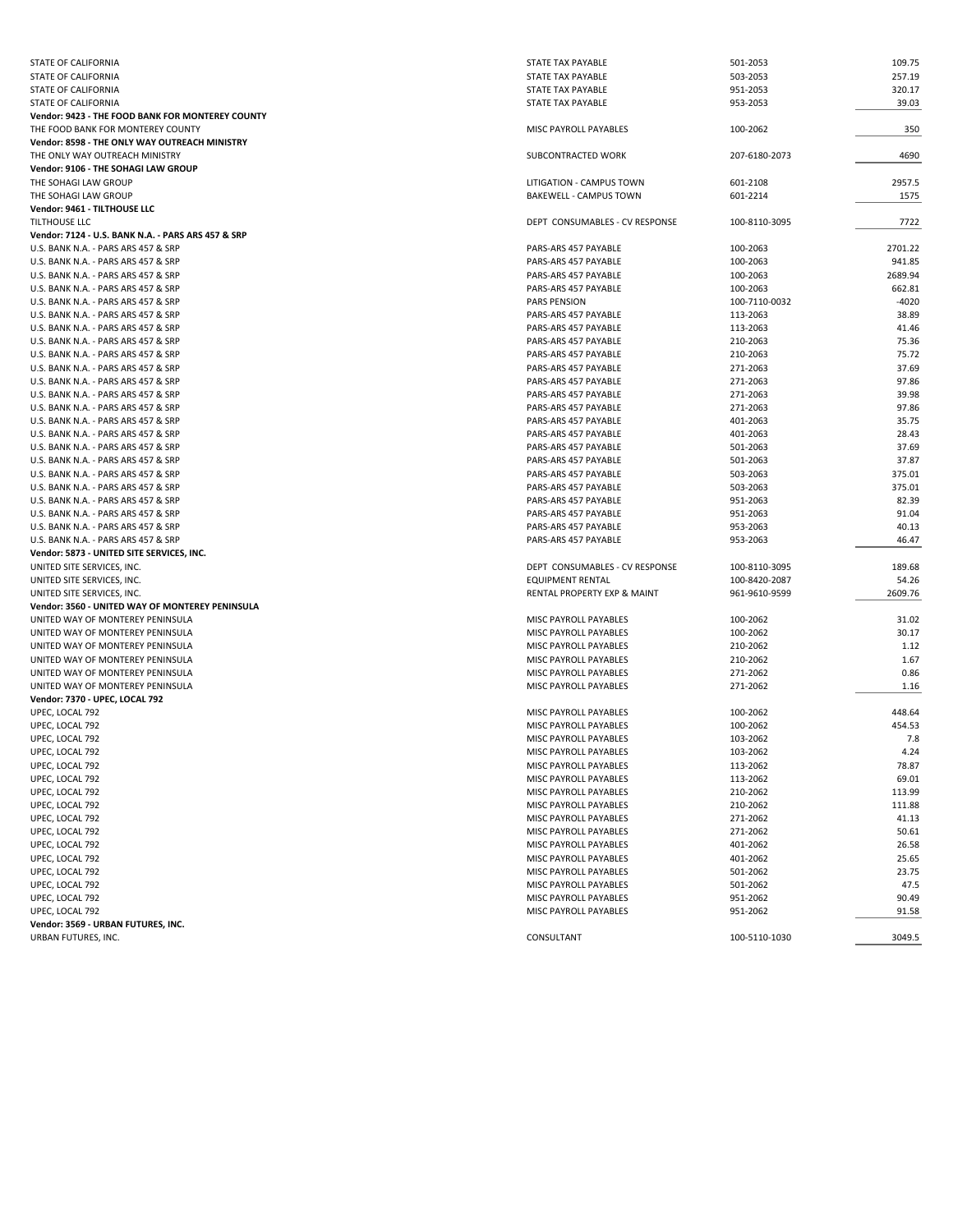**Vendor: 9247 ‐ VERIZON CONNECT NWF INC.** VERIZON CONNECT NWF INC. **Vendor: 2328 ‐ WALLACE GROUP Vendor: 9212 ‐ WEX BANK Vendor: 9415 ‐ WILFREDO VIRAY**

| Vendor: 9247 - VERIZON CONNECT NWF INC. |                                     |               |         |
|-----------------------------------------|-------------------------------------|---------------|---------|
| VERIZON CONNECT NWF INC.                | <b>OUTSIDE REPAIRS</b>              | 501-8520-6148 | 1851.95 |
| Vendor: 2328 - WALLACE GROUP            |                                     |               |         |
| WALLACE GROUP                           | SUBCONTRACTED WORK                  | 210-8110-2073 | 146.25  |
| WALLACE GROUP                           | WEST END PARTNERS DEVELOPER DEPOSIT | 601-2133      | 40      |
| Vendor: 9212 - WEX BANK                 |                                     |               |         |
| WEX BANK                                | <b>VEHICLE FUEL</b>                 | 501-8520-6145 | 153.28  |
| Vendor: 9415 - WILFREDO VIRAY           |                                     |               |         |
| WILFREDO VIRAY                          | <b>CENTER RENTAL</b>                | 100-3672      | 226     |
|                                         |                                     |               |         |

### **Report Summary**

|                                 | <b>Fund Summary</b>                                 |                       |
|---------------------------------|-----------------------------------------------------|-----------------------|
| Fund                            |                                                     | <b>Payment Amount</b> |
| 100 - GENERAL FUND              |                                                     | 346189.76             |
| 103 - LAGUNA GRANDE PKG FUND    |                                                     | 981.01                |
| 113 - POMA & DMDC FUND          |                                                     | 6816.54               |
| 200 - CDBG FUND                 |                                                     | 749.78                |
| 207 - CNTY GRNT DOMSTIC VIOLNC  |                                                     | 4690                  |
| 210 - STREETS FUND              |                                                     | 13421.83              |
| 271 - STORMWATER FUND           |                                                     | 4656.84               |
| 291 - PEG ACCESS FUND           |                                                     | 10867.68              |
| 401 - WATER FUND                |                                                     | 10128.08              |
| 501 - EQUIPMT MAINT FUND        |                                                     | 5848.22               |
| 502 - PROP/CASUALTY INS FUND    |                                                     | 3337.95               |
| 503 - MIS FUND                  |                                                     | 7770.59               |
| 601 - EXPEND TRUST FUND         |                                                     | 5572.5                |
| 670 - WATERMASTER FUND          |                                                     | 9702.5                |
| 951 - SAN, DISTRICT GEN, FUND   |                                                     | 5520.18               |
| 953 - SAN. DISTRICT CAP. IMPROV |                                                     | 42476.52              |
| 961 - SA FORT ORD CAPITAL PROJ  |                                                     | 2609.76               |
| 971 - SA MERGED CAPITAL PROJ    |                                                     | 30.52                 |
| 973 - SA MERGED - LMIHF         |                                                     | 6.2                   |
|                                 | <b>Account Summary</b>                              |                       |
| <b>Account Num</b>              | <b>Account Name</b>                                 | <b>Payment Amount</b> |
| 100-1010-1024                   | <b>COMMUNITY RELATIONS</b>                          | 2000                  |
| 100-2010                        | TID ASSESSMENT                                      | 10532.61              |
| 100-2021-2063                   | PUBLISHING & LEGAL ADVERTISING                      | 257.93                |
| 100-2021-8187                   | DEPARTMENT EQUIPMENT                                | 1819                  |
| 100-2031-1030                   | CONSULTANT                                          | 400                   |
| 100-2042-1039                   | JAN ROEHL CONSULTING                                | 1200                  |
| 100-2042-7201                   | COMM PARTNERSHIP FOR YOUTH                          | 1747                  |
| 100-2042-7206                   | PARTNERS FOR PEACE                                  | 1695.38               |
| 100-2052                        | FEDERAL TAX PAYABLE                                 | 52659.53              |
| 100-2053                        | <b>STATE TAX PAYABLE</b>                            | 20852.99              |
| 100-2056                        | PERS PAYABLE                                        | 119221.63             |
| 100-2057                        | EE HEALTHCARE PAYABLE                               | 25875.76              |
| 100-2059                        | <b>GARNISHMENT PAYABLE</b>                          | 2163.16               |
| 100-2060                        | DEFERRED COMP PAYABLE                               | 31423.16              |
| 100-2062                        | MISC PAYROLL PAYABLES                               | 9037.64               |
| 100-2063                        | PARS-ARS 457 PAYABLE                                | 6995.82               |
| 100-2064                        | LIUNA PENSION PAYABLE                               | 4042.76               |
| 100-3231                        | STREET OPENING/ENCR PERMIT                          | 335                   |
| 100-3672                        | <b>CENTER RENTAL</b>                                | 292                   |
| 100-3695                        | SPECIAL EVENT APPLICATION                           | 90                    |
| 100-5110-1015                   | BENEFITS ADMINISTRATION                             | 1392.64               |
| 100-5110-1030                   | CONSULTANT                                          | 13596.2               |
| 100-5110-2044                   | <b>COPIER SERVICES</b>                              | 158.37                |
| 100-5110-3092                   | <b>STATIONARY SUPPLIES</b>                          | 282.3                 |
| 100-6110-1024                   | <b>COMMUNITY RELATIONS</b>                          | 175                   |
| 100-6110-1030                   | CONSULTANT                                          | 807.5                 |
| 100-6110-1037                   | <b>EMPLOYEE RECOGNITION</b>                         | 270.5                 |
| 100-6110-2049                   | UNIFORM SERVICE/LAUNDRY                             | 439.08                |
| 100-6110-2057                   | PEST CONTROL                                        | 60                    |
| 100-6110-2078                   | OTHER EXPENSE                                       | 125.47                |
| 100-6110-3092                   | STATIONARY SUPPLIES                                 | 308.3                 |
| 100-6110-3095                   | DEPARTMENT CONSUMABLES                              | 239.47                |
| 100-6120-2049                   | UNIFORM SERVICE/LANUDRY                             | 455.41                |
| 100-6120-3096                   | CSA74 APPROVED MEDICAL SUPP                         | 99                    |
|                                 | <b>Account Summary</b>                              |                       |
| <b>Account Num</b>              | <b>Account Name</b>                                 | <b>Payment Amount</b> |
| 100-6130-4125                   | <b>INVESTIGATION EXPENSE</b>                        | 150                   |
| 100-6610-2043<br>100-6610-2045  | TEMPORARY CONTRACT SERVICES<br><b>ACCREDITATION</b> | 430<br>11550          |
| 100-6640-2049                   | UNIFORM SERVICE/LAUNDRY                             | 117.7                 |
|                                 |                                                     |                       |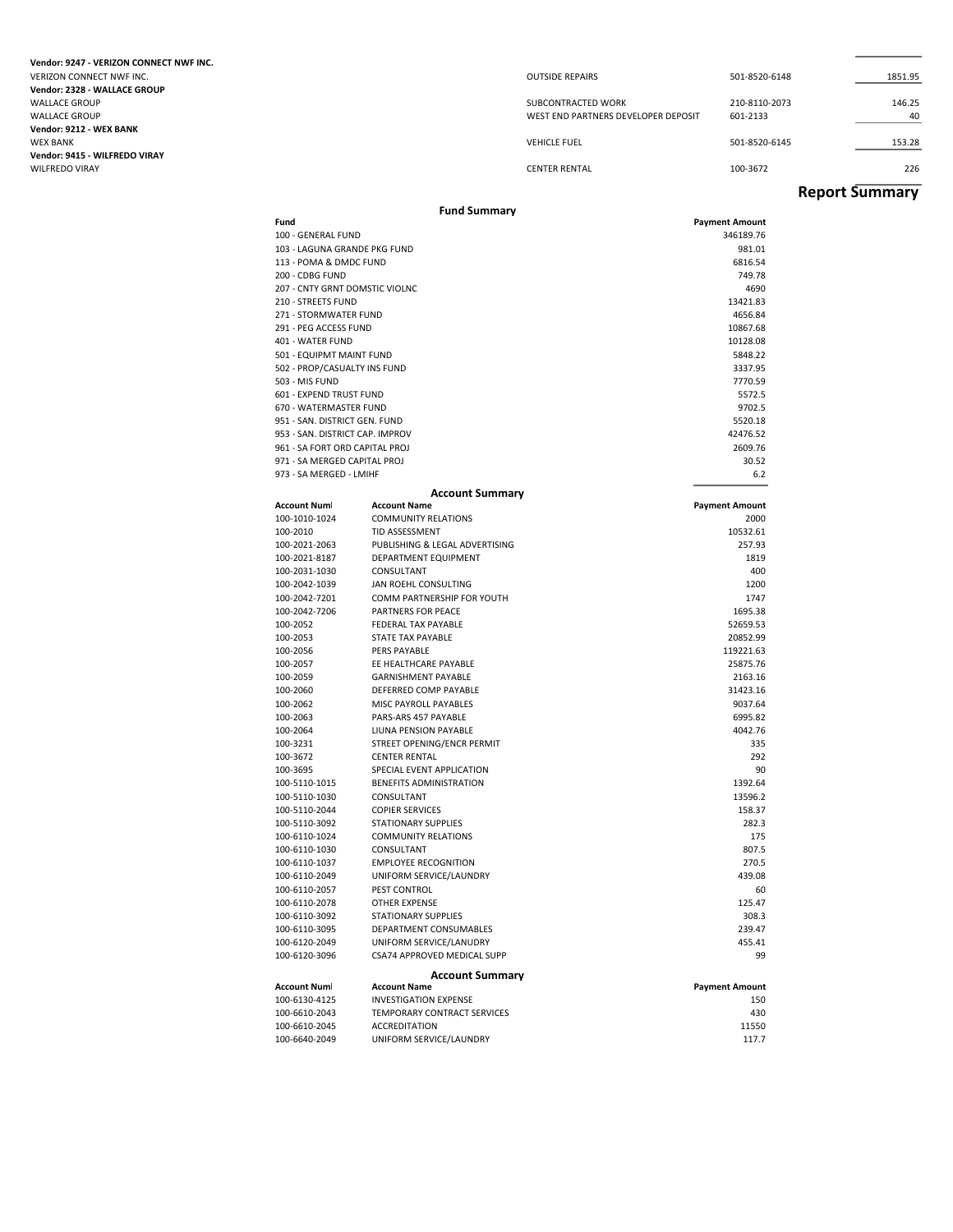| 100-6640-2055                  | FIRE EQUIPMENT REPAIR                               | 63.98                 |
|--------------------------------|-----------------------------------------------------|-----------------------|
| 100-7110-0032                  | <b>PARS PENSION</b>                                 | $-4020$               |
| 100-7310-1046                  | HOUSING ELEMENT CONSULTANT                          | 911.25                |
| 100-8110-1030                  | CONSULTANT - CV RESPONSE                            | 1155                  |
| 100-8110-3095                  | DEPT CONSUMABLES - CV RESPONSE                      | 15059.42<br>139.79    |
| 100-8310-2049<br>100-8310-2057 | UNIFORM SERVICE / LAUNDRY<br>PEST CONTROL           | 350                   |
| 100-8310-2070                  | <b>ALARM SERVICE</b>                                | 1717.8                |
| 100-8310-2073                  | SUBCONTRACTED WORK                                  | 867.66                |
| 100-8310-3095                  | DEPARTMENT CONSUMABLES                              | 698.66                |
| 100-8310-3099                  | CHEMICALS                                           | 3711.99               |
| 100-8410-2049                  | UNIFORM SERVICE/LAUNDRY                             | 44.75                 |
| 100-8420-2049                  | UNIFORM SERVICE/LAUNDRY                             | 139.79                |
| 100-8420-2073                  | SUBCONTRACTED WORK                                  | 238.54                |
| 100-8420-2087                  | EQUIPMENT RENTAL                                    | 54.26                 |
| 100-8420-3095                  | DEPARTMENT CONSUMABLES                              | 404.81                |
| 100-8440-2049                  | UNIFORM SERVICE / LAUNDRY                           | 83.84                 |
| 100-8450-2049                  | UNIFORM SERVICE / LAUNDRY<br><b>COPIER SERVICES</b> | 44.75<br>1044.18      |
| 100-8910-2044<br>100-8910-3095 | DEPARTMENT CONSUMABLES                              | 9.17                  |
| 100-9100-3095                  | DEPARTMENT CONSUMABLES                              | 28                    |
| 100-9105-2049                  | UNIFORM SERVICE/LAUNDRY                             | 143.81                |
| 103-2052                       | FEDERAL TAX PAYABLE                                 | 40.44                 |
| 103-2053                       | STATE TAX PAYABLE                                   | 13.95                 |
| 103-2056                       | PERS PAYABLE                                        | 238.37                |
| 103-2057                       | EE HEALTHCARE PAYABLE                               | 68.75                 |
| 103-2060                       | DEFERRED COMP PAYABLE                               | 33.47                 |
| 103-2062                       | MISC PAYROLL PAYABLES                               | 14.61                 |
| 103-2064                       | LIUNA PENSION PAYABLE                               | 145.94                |
| 103-8710-2049                  | UNIFORM SERVICE/LAUNDRY                             | 27.98                 |
| 103-8710-3095<br>113-2052      | DEPARTMENT CONSUMABLES<br>FEDERAL TAX PAYABLE       | 397.5<br>1166.85      |
| 113-2053                       | STATE TAX PAYABLE                                   | 455.08                |
| 113-2056                       | PERS PAYABLE                                        | 1787.7                |
| 113-2057                       | EE HEALTHCARE PAYABLE                               | 428.87                |
| 113-2059                       | <b>GARNISHMENT PAYABLE</b>                          | 180                   |
| 113-2060                       | DEFERRED COMP PAYABLE                               | 342.34                |
| 113-2062                       | MISC PAYROLL PAYABLES                               | 181.25                |
| 113-2063                       | PARS-ARS 457 PAYABLE                                | 80.35                 |
| 113-2064                       | LIUNA PENSION PAYABLE                               | 106.25                |
| 113-8730-2049                  | UNIFORM SERVICE / LAUNDRY                           | 213.48                |
| 113-8730-2073                  | SUBCONTRACTED WORK                                  | 1460.25               |
| 113-8730-3095                  | DEPARTMENT CONSUMABLES                              | 414.12                |
| 200-2052<br>200-2053           | FEDERAL TAX PAYABLE<br>STATE TAX PAYABLE            | 120.82<br>35.69       |
| 200-2056                       | <b>PERS PAYABLE</b>                                 | 373.25                |
| 200-2057                       | EE HEALTHCARE PAYABLE                               | 107.87                |
| 200-2060                       | DEFERRED COMP PAYABLE                               | 107.49                |
| 200-2062                       | MISC PAYROLL PAYABLES                               | 4.66                  |
| 207-6180-2073                  | SUBCONTRACTED WORK                                  | 4690                  |
| 210-2052                       | FEDERAL TAX PAYABLE                                 | 1049.19               |
| 210-2053                       | STATE TAX PAYABLE                                   | 338.97                |
| 210-2056                       | PERS PAYABLE                                        | 1782.82               |
| 210-2057                       | EE HEALTHCARE PAYABLE                               | 968.14                |
|                                | <b>Account Summary</b>                              |                       |
| Account Num                    | <b>Account Name</b>                                 | <b>Payment Amount</b> |
| 210-2059                       | <b>GARNISHMENT PAYABLE</b>                          | 80.24                 |
| 210-2060                       | DEFERRED COMP PAYABLE                               | 1187.31               |
| 210-2062                       | MISC PAYROLL PAYABLES                               | 272.65                |
| 210-2063                       | PARS-ARS 457 PAYABLE                                | 151.08                |
| 210-2064<br>210-8110-2049      | LIUNA PENSION PAYABLE<br>UNIFORM SERVICE/LAUNDRY    | 1419.32<br>111.81     |
| 210-8110-2073                  | SUBCONTRACTED WORK                                  | 3646.25               |
| 210-8110-3095                  | DEPARTMENT CONSUMABLES                              | 2386.07               |
| 210-8420-2049                  | UNIFORM SERVICE/LAUNDRY                             | 27.98                 |
| 271-2052                       | FEDERAL TAX PAYABLE                                 | 601.26                |
| 271-2053                       | <b>STATE TAX PAYABLE</b>                            | 166.23                |
| 271-2056                       | PERS PAYABLE                                        | 1169.62               |
| 271-2057                       | EE HEALTHCARE PAYABLE                               | 503.06                |
| 271-2060                       | DEFERRED COMP PAYABLE                               | 632.27                |
| 271-2062                       | MISC PAYROLL PAYABLES                               | 114.1                 |
| 271-2063                       | PARS-ARS 457 PAYABLE                                | 273.39                |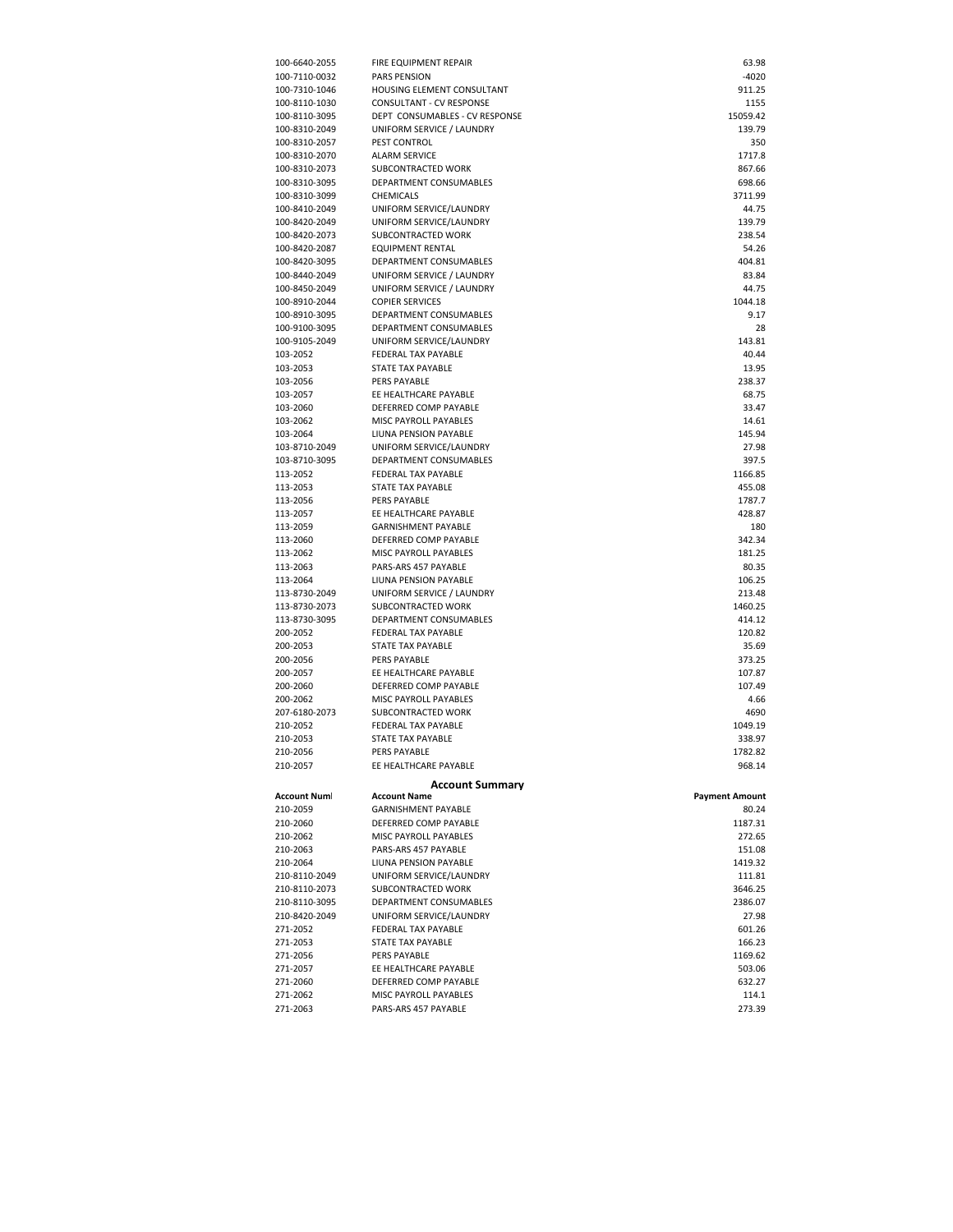| 271-2064                                                                                                                                 | LIUNA PENSION PAYABLE           | 1085.1                |
|------------------------------------------------------------------------------------------------------------------------------------------|---------------------------------|-----------------------|
| 271-8110-2049                                                                                                                            | UNIFORM SERVICE/LAUNDRY         | 111.81                |
| 291-2010-1047                                                                                                                            | AMP - PRODUCTION & BROADCAST    | 10867.68              |
| 401-2002                                                                                                                                 | A/P MPWMD SURCHARGE             | 5457.27               |
| 401-2052                                                                                                                                 | FEDERAL TAX PAYABLE             | 449.86                |
|                                                                                                                                          |                                 |                       |
| 401-2053                                                                                                                                 | STATE TAX PAYABLE               | 140.67                |
| 401-2056                                                                                                                                 | PERS PAYABLE                    | 1279.17               |
| 401-2057                                                                                                                                 | EE HEALTHCARE PAYABLE           | 306.35                |
| 401-2060                                                                                                                                 | DEFERRED COMP PAYABLE           | 369.61                |
| 401-2062                                                                                                                                 | MISC PAYROLL PAYABLES           | 65.94                 |
|                                                                                                                                          |                                 |                       |
| 401-2063                                                                                                                                 | PARS-ARS 457 PAYABLE            | 64.18                 |
| 401-2064                                                                                                                                 | LIUNA PENSION PAYABLE           | 621.39                |
| 401-8620-1030                                                                                                                            | CONSULTANT                      | 1030                  |
| 401-8620-2049                                                                                                                            | UNIFORM SERVICE/LAUNDRY         | 111.81                |
|                                                                                                                                          |                                 |                       |
| 401-8620-2072                                                                                                                            | <b>WATER SAMPLING</b>           | 78                    |
| 401-8620-3095                                                                                                                            | DEPARTMENT CONSUMABLES          | 153.83                |
| 501-2052                                                                                                                                 | FEDERAL TAX PAYABLE             | 481.55                |
| 501-2053                                                                                                                                 | STATE TAX PAYABLE               | 109.75                |
| 501-2056                                                                                                                                 | PERS PAYABLE                    | 954.44                |
|                                                                                                                                          |                                 |                       |
| 501-2057                                                                                                                                 | EE HEALTHCARE PAYABLE           | 251.54                |
| 501-2060                                                                                                                                 | DEFERRED COMP PAYABLE           | 354.82                |
| 501-2062                                                                                                                                 | MISC PAYROLL PAYABLES           | 87.25                 |
| 501-2063                                                                                                                                 | PARS-ARS 457 PAYABLE            | 75.56                 |
| 501-2064                                                                                                                                 | LIUNA PENSION PAYABLE           | 576                   |
|                                                                                                                                          |                                 |                       |
| 501-8520-2049                                                                                                                            | UNIFORM SERVICE/LAUNDRY         | 111.81                |
| 501-8520-6144                                                                                                                            | <b>VEHICLE PARTS</b>            | 189.28                |
| 501-8520-6145                                                                                                                            | <b>VEHICLE FUEL</b>             | 153.28                |
| 501-8520-6147                                                                                                                            | <b>TIRES</b>                    | 650.99                |
|                                                                                                                                          |                                 |                       |
| 501-8520-6148                                                                                                                            | <b>OUTSIDE REPAIRS</b>          | 1851.95               |
| 502-5120-2088                                                                                                                            | JUDGEMENTS/DAMAGES              | 3337.95               |
| 503-2052                                                                                                                                 | FEDERAL TAX PAYABLE             | 1049.35               |
| 503-2053                                                                                                                                 | STATE TAX PAYABLE               | 257.19                |
| 503-2056                                                                                                                                 | PERS PAYABLE                    | 1346.17               |
|                                                                                                                                          |                                 |                       |
| 503-2057                                                                                                                                 | EE HEALTHCARE PAYABLE           | 162.68                |
| 503-2060                                                                                                                                 | DEFERRED COMP PAYABLE           | 1261.56               |
| 503-2063                                                                                                                                 | PARS-ARS 457 PAYABLE            | 750.02                |
|                                                                                                                                          |                                 |                       |
|                                                                                                                                          |                                 |                       |
|                                                                                                                                          | <b>TELEPHONE</b>                | 2672.75               |
|                                                                                                                                          | DATA COMMUNICATION              | 270.87                |
|                                                                                                                                          | LITIGATION - CAMPUS TOWN        | 2957.5                |
|                                                                                                                                          | WEST END PARTNERS DEVELOPER DEP | 40                    |
|                                                                                                                                          | <b>BAKEWELL - CAMPUS TOWN</b>   | 1575                  |
|                                                                                                                                          |                                 |                       |
| 503-4010-5132<br>503-4010-5138<br>601-2108<br>601-2133<br>601-2214<br>601-2225                                                           | <b>ENCROACHMENT BONDS</b>       | 1000                  |
|                                                                                                                                          | <b>Account Summary</b>          |                       |
|                                                                                                                                          | <b>Account Name</b>             |                       |
|                                                                                                                                          |                                 | <b>Payment Amount</b> |
|                                                                                                                                          | CONSULTANT                      | 2450                  |
|                                                                                                                                          | <b>CONSULTING COSTS</b>         | 7252.5                |
|                                                                                                                                          | FEDERAL TAX PAYABLE             | 829.42                |
|                                                                                                                                          | STATE TAX PAYABLE               | 320.17                |
|                                                                                                                                          | PERS PAYABLE                    | 1886.43               |
|                                                                                                                                          |                                 |                       |
|                                                                                                                                          | EE HEALTHCARE PAYABLE           | 553.66                |
|                                                                                                                                          | <b>GARNISHMENT PAYABLE</b>      | 3.57                  |
|                                                                                                                                          | DEFERRED COMP PAYABLE           | 667.05                |
| Account Num<br>670-2120-1030<br>670-2130-1030<br>951-2052<br>951-2053<br>951-2056<br>951-2057<br>951-2059<br>951-2060<br>951-2062        | MISC PAYROLL PAYABLES           | 222.93                |
|                                                                                                                                          |                                 |                       |
| 951-2063                                                                                                                                 | PARS-ARS 457 PAYABLE            | 173.43                |
| 951-2064                                                                                                                                 | LIUNA PENSION PAYABLE           | 643.24                |
| 951-8820-2049                                                                                                                            | UNIFORM SERVICE / LAUNDRY       | 111.82                |
| 951-8820-3095                                                                                                                            | DEPARTMENT CONSUMABLES          | 8.46                  |
| 951-8820-4121                                                                                                                            | <b>MEETINGS AND TRAVEL</b>      | 100                   |
|                                                                                                                                          |                                 |                       |
| 953-2052                                                                                                                                 | FEDERAL TAX PAYABLE             | 92.4                  |
|                                                                                                                                          | STATE TAX PAYABLE               | 39.03                 |
|                                                                                                                                          | PERS PAYABLE                    | 63.88                 |
|                                                                                                                                          | EE HEALTHCARE PAYABLE           | 19.32                 |
|                                                                                                                                          | DEFERRED COMP PAYABLE           | 25.51                 |
|                                                                                                                                          | MISC PAYROLL PAYABLES           | 1.22                  |
|                                                                                                                                          |                                 |                       |
|                                                                                                                                          | PARS-ARS 457 PAYABLE            | 86.6                  |
|                                                                                                                                          | LIFT STATION UPGRADES           | 307.5                 |
|                                                                                                                                          | DEL MONTE SWR MAIN REPLACEMEN'  | 15682.93              |
|                                                                                                                                          | SEWER LINE REPLACEMENTS         | 26158.13              |
| 953-2053<br>953-2056<br>953-2057<br>953-2060<br>953-2062<br>953-2063<br>953-8820-9204<br>953-8820-9214<br>953-8820-9218<br>961-9610-9599 | RENTAL PROPERTY EXP & MAINT     | 2609.76               |
|                                                                                                                                          |                                 |                       |
| 971-2056<br>973-2056                                                                                                                     | PERS PAYABLE<br>PERS PAYABLE    | 30.52<br>6.2          |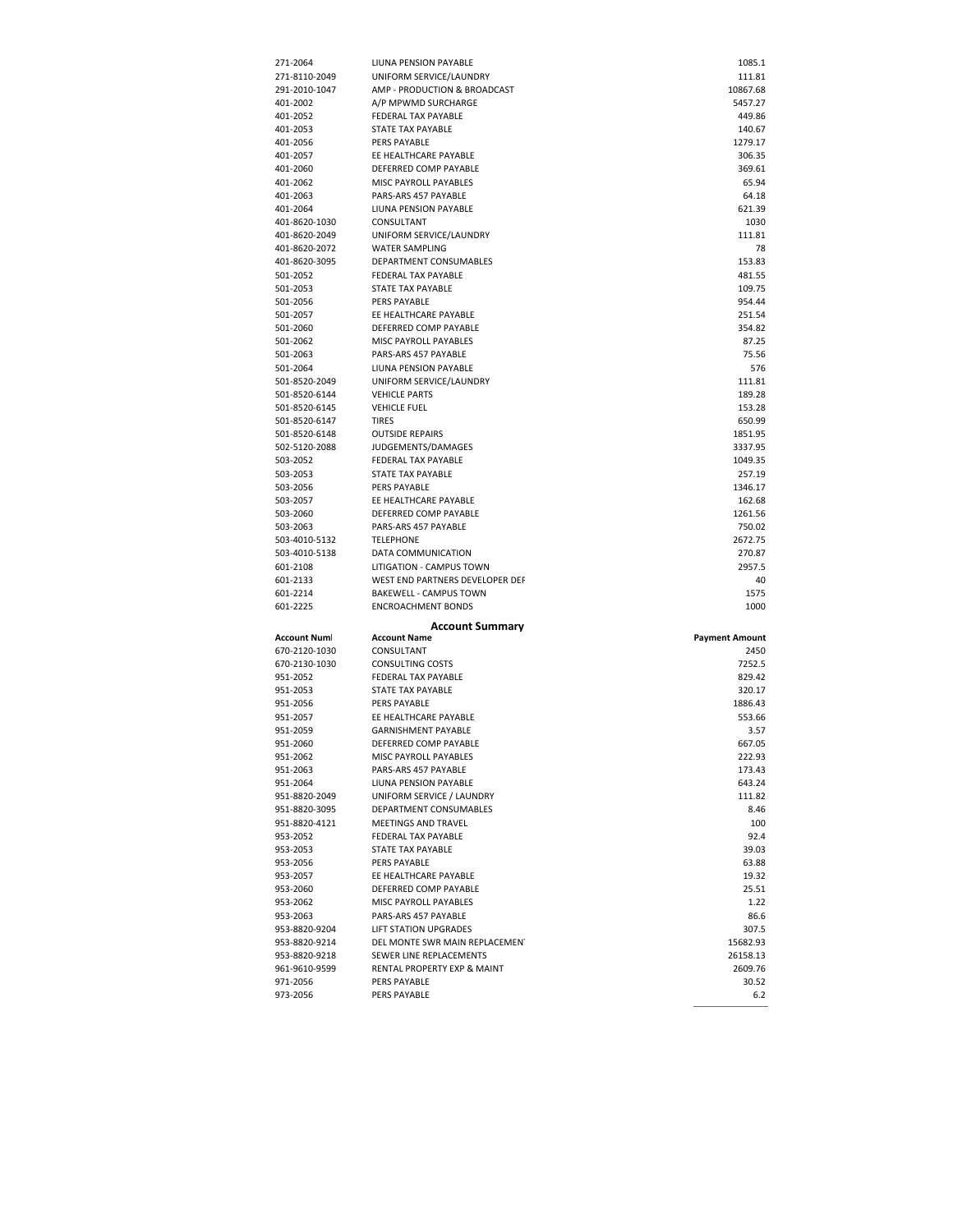#### **Pro ject Account Summar y**

5005060 AA 1741.73 **Project Account Key Project Account**<br>\*\*None\*\* **Payment Amount**<br>479288.61 \*\*None\*\* 479288.61 5005010 AA 203.98 5005012 AA 142.14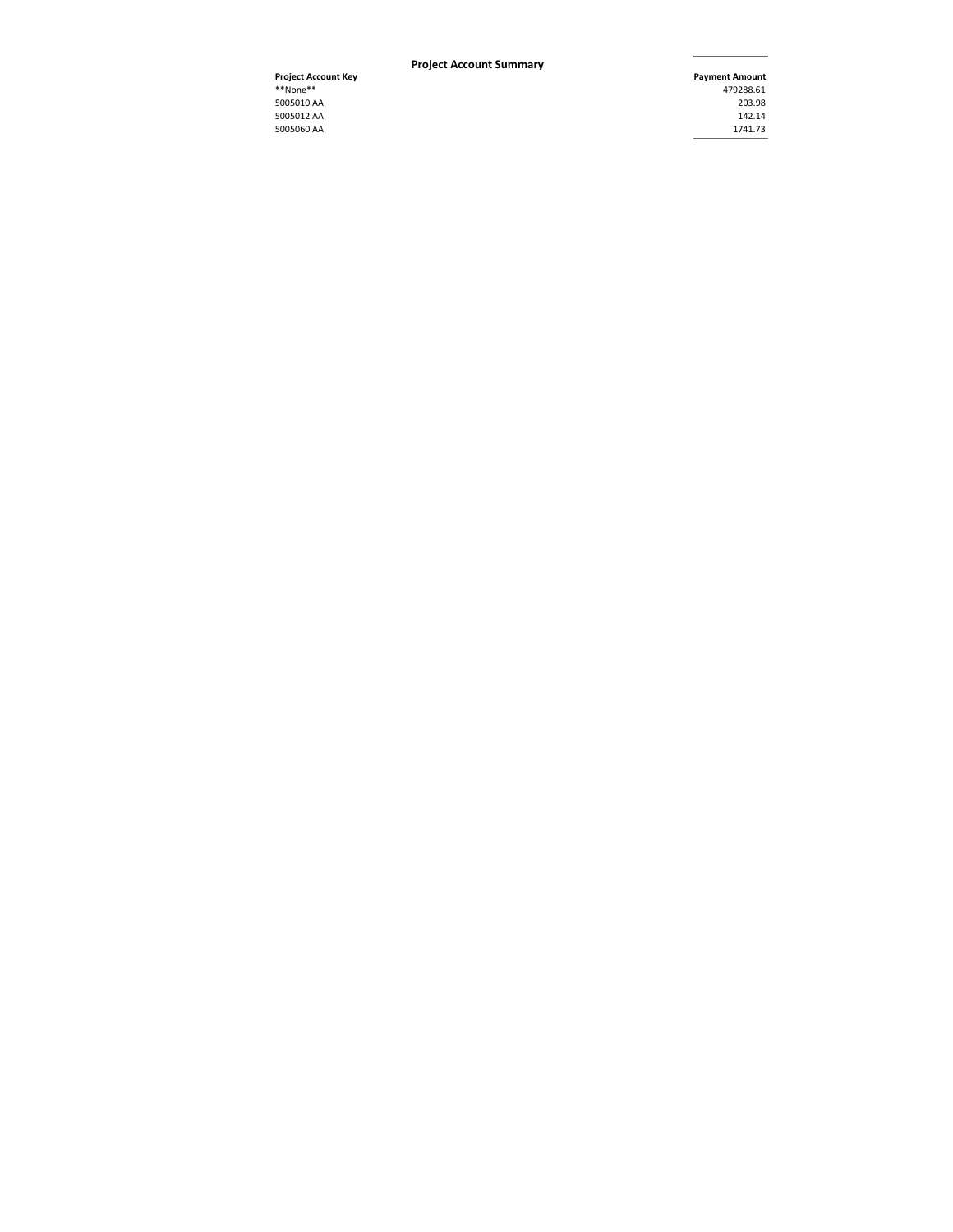

# **Distribution Report**

Seaside, CA Payroll Set: 01 Expense Range - Payment Range 05/09/2020-05/22/2020

| <b>Fund: 100 - GENERAL FUND</b> |                                |            |
|---------------------------------|--------------------------------|------------|
| 100-1010-0001                   | SALARIES                       | 912.24     |
| 100-2010-0001                   | SALARIES                       | 9,020.93   |
| 100-2010-0012                   | VACATION/COMP TIME PAYOFF      | 9,202.90   |
| 100-2010-0018                   | <b>AUTO ALLOWANCE</b>          | 200.00     |
| 100-2010-0020                   | PART-TIME HOURLY WAGES         | 1,790.35   |
| 100-2021-0001                   | SALARIES                       | 7,082.49   |
| 100-2031-0001                   | SALARIES                       | 12,663.82  |
| 100-2042-0020                   | PART-TIME HOURLY WAGES         | 2,442.88   |
| 100-3010-0001                   | SALARIES                       | 7,384.61   |
| 100-3010-0020                   | PART-TIME HOURLY WAGES         | 1,581.79   |
| 100-5110-0001                   | <b>SALARIES</b>                | 21,909.39  |
| 100-5110-0020                   | PART-TIME HOURLY               | 274.80     |
| 100-5110-0041                   | <b>MEDICAL INSURANCE</b>       | 46.15      |
| 100-6110-0001                   | SALARIES                       | 43,332.09  |
| 100-6110-0002                   | <b>OVERTIME</b>                | 116.91     |
| 100-6110-0004                   | UNIFORM ALLOWANCE              | 353.06     |
| 100-6120-0001                   | SALARIES                       | 130,717.47 |
| 100-6120-0002                   | <b>OVERTIME</b>                | 9,361.98   |
| 100-6120-0004                   | UNIFORM ALLOWANCE              | 714.36     |
| 100-6120-0020                   | PART-TIME HOURLY WAGES         | 2,014.77   |
| 100-6130-0001                   | SALARIES                       | 34,862.75  |
| 100-6130-0002                   | <b>OVERTIME</b>                | 2,906.19   |
| 100-6130-0004                   | UNIFORM ALLOWANCE              | 224.28     |
| 100-6150-0001                   | SALARIES                       | 3,663.68   |
| 100-6150-0004                   | <b>UNIFORM ALLOWANCE</b>       | 36.00      |
| 100-6160-0001                   | SALARIES                       | 2,746.91   |
| 100-6160-0004                   | UNIFORM ALLOWANCE              | 36.00      |
| 100-6160-0041                   | <b>MEDICAL INSURANCE</b>       | 46.15      |
| 100-6610-0001                   | SALARIES                       | 7,803.93   |
| 100-6610-0004                   | UNIFORM ALLOWANCE              | 34.62      |
| 100-6640-0001                   | SALARIES                       | 125,486.50 |
| 100-6640-0002                   | <b>OVERTIME</b>                | 14,419.99  |
| 100-6640-0004                   | UNIFORM ALLOWANCE              | 3,203.86   |
| 100-6640-0012                   | VACATION\COMP TIME PAYOFF      | 162.71     |
| 100-7110-0001                   | SALARIES                       | 3,070.04   |
| 100-7110-0020                   | PART-TIME HOURLY WAGES         | 1,423.44   |
| 100-7210-0001                   | SALARIES                       | 11,158.80  |
| 100-7220-0001                   | SALARIES                       | 3,132.32   |
| 100-7310-0001                   | SALARIES                       | 7,930.39   |
| 100-7310-0020                   | PART-TIME HOURLY WAGES         | 1,327.00   |
| 100-7410-0001                   | SALARIES                       | 12,201.62  |
| 100-7410-0020                   | PART-TIME HOURLY               | 1,678.28   |
| 100-7410-0041                   | MEDICAL INSURANCE              | 46.15      |
| 100-8110-3095                   | DEPT CONSUMABLES - CV RESPONSE | 417.92     |
| 100-8310-0001                   | SALARIES                       | 3,527.64   |
| 100-8310-0097                   | UNALLOCATED PAGER              | 1,889.12   |
| 100-8410-0001                   | SALARIES                       | 1,200.58   |
| 100-8420-0001                   | SALARIES                       | 9,954.54   |
| 100-8420-0002                   | <b>OVERTIME</b>                | 115.23     |
| 100-8430-0001                   | SALARIES                       | 2,571.98   |
| 100-8440-0001                   | SALARIES                       | 3,786.74   |
| 100-8450-0001                   | SALARIES                       | 1,282.47   |
| 100-8910-0001                   | SALARIES                       | 16,169.61  |
|                                 |                                |            |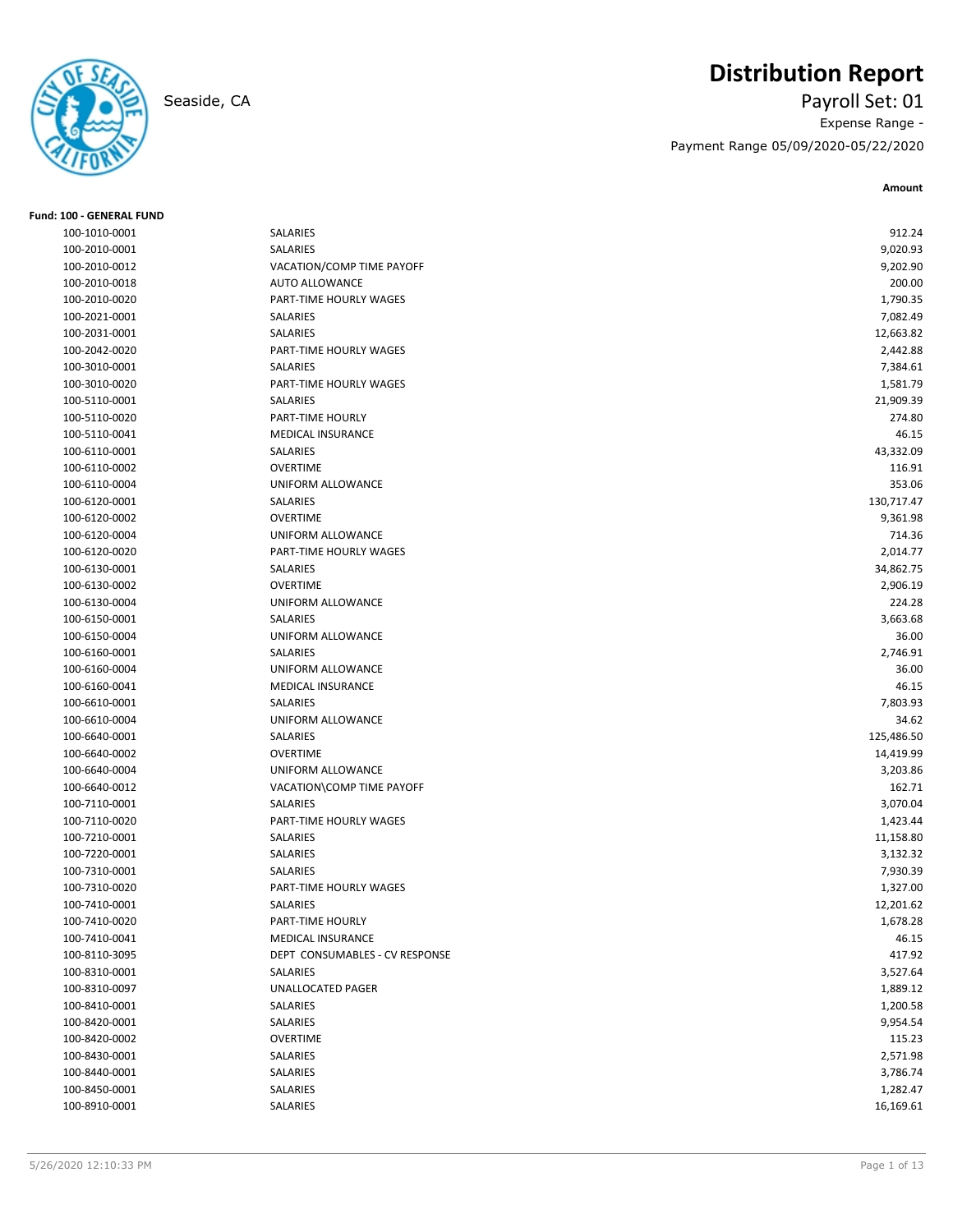#### **Distribution Report Expense Range: - Payment Range: 05/09/2020-05/22/2020**

| 100-9100-0001 | <b>SALARIES</b>               |                                          | 5,372.25   |
|---------------|-------------------------------|------------------------------------------|------------|
| 100-9100-0020 | PART-TIME HOURLY WAGES        |                                          | 1,915.17   |
| 100-9105-0001 | SALARIES                      |                                          | 2,253.37   |
| 100-9105-0020 | PART-TIME HOURLY WAGES        |                                          | 7,300.95   |
| 100-9200-0020 | PART-TIME HOURLY WAGES        |                                          | 1,216.80   |
| 100-9310-0001 | <b>SALARIES</b>               |                                          | 5,854.64   |
| 100-9320-0020 | <b>PART-TIME HOURLY WAGES</b> |                                          | 86.19      |
| 100-9340-0020 | <b>PART-TIME HOURLY WAGES</b> |                                          | 393.84     |
| 100-9400-0020 | PART-TIME HOURLY WAGES        |                                          | 198.44     |
| 100-9500-0020 | <b>PART-TIME HOURLY WAGES</b> |                                          | 2,078.40   |
|               |                               | Fund 100 - GENERAL FUND Total: 11.391.85 | 566.310.48 |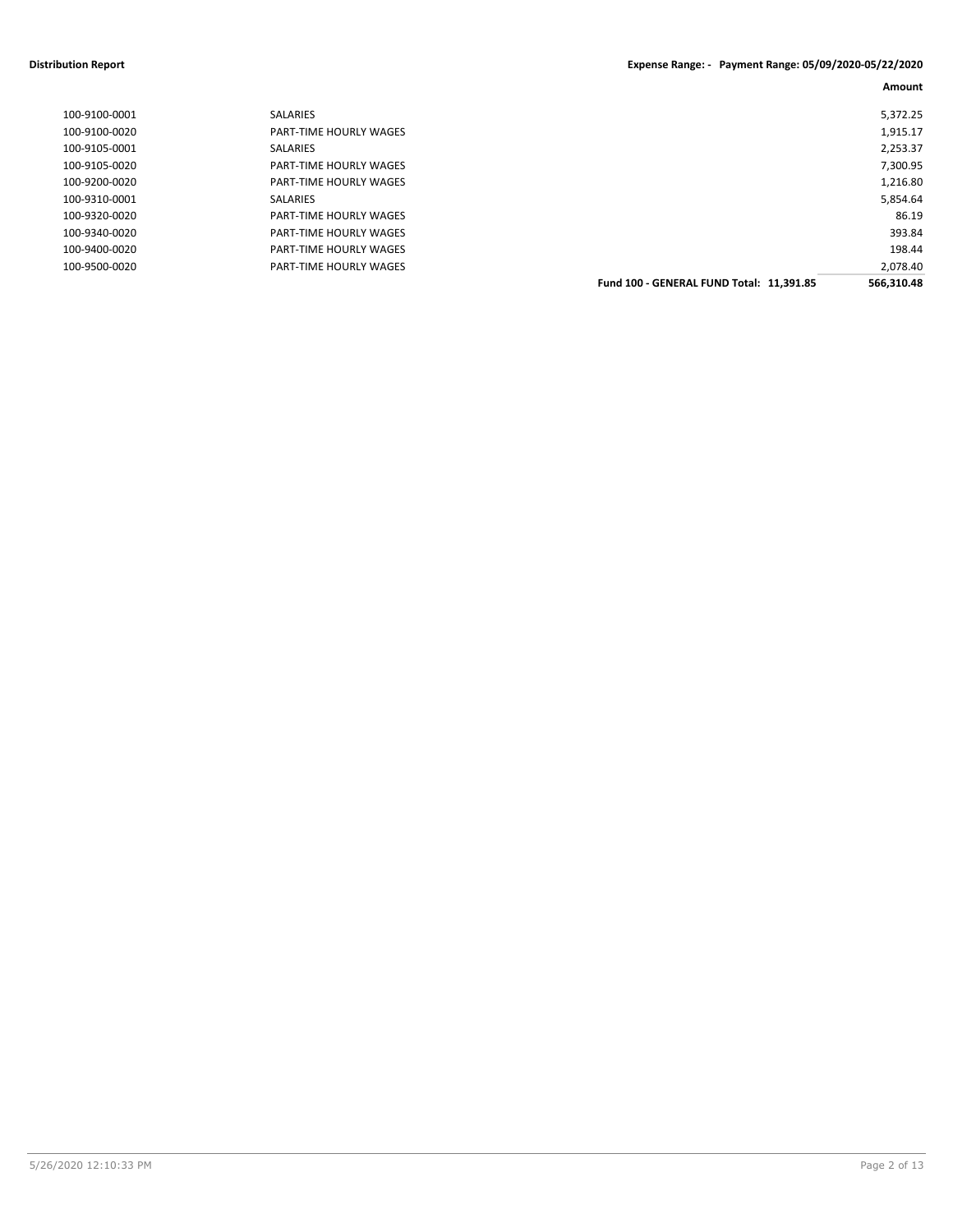**Fund: 103 - LAGUNA GRANDE PKG FUND**

103-8710-0001 SALARIES 543.35

**Fund 103 - LAGUNA GRANDE PKG FUND Total: 11.50 543.35**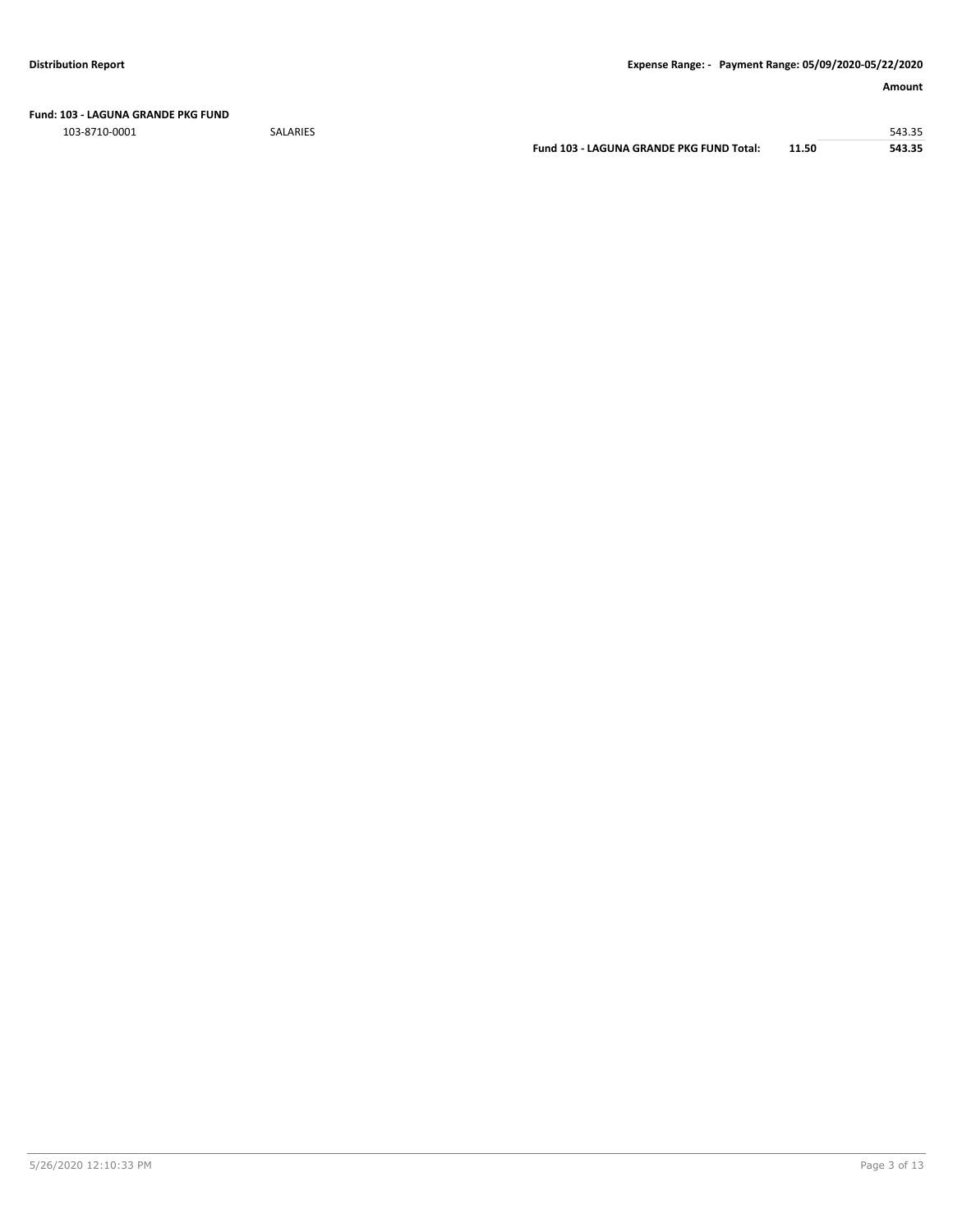|  | Fund: 113 - POMA & DMDC FUND |  |
|--|------------------------------|--|
|  |                              |  |

| .             |                               |                                    |        |           |
|---------------|-------------------------------|------------------------------------|--------|-----------|
| 113-8730-0001 | SALARIES                      |                                    |        | 12,163.95 |
| 113-8730-0020 | <b>PART-TIME HOURLY WAGES</b> |                                    |        | 936.75    |
| 113-8730-0041 | MEDICAL INSURANCE             |                                    |        | 46.15     |
|               |                               | Fund 113 - POMA & DMDC FUND Total: | 367.00 | 13,146.85 |
|               |                               |                                    |        |           |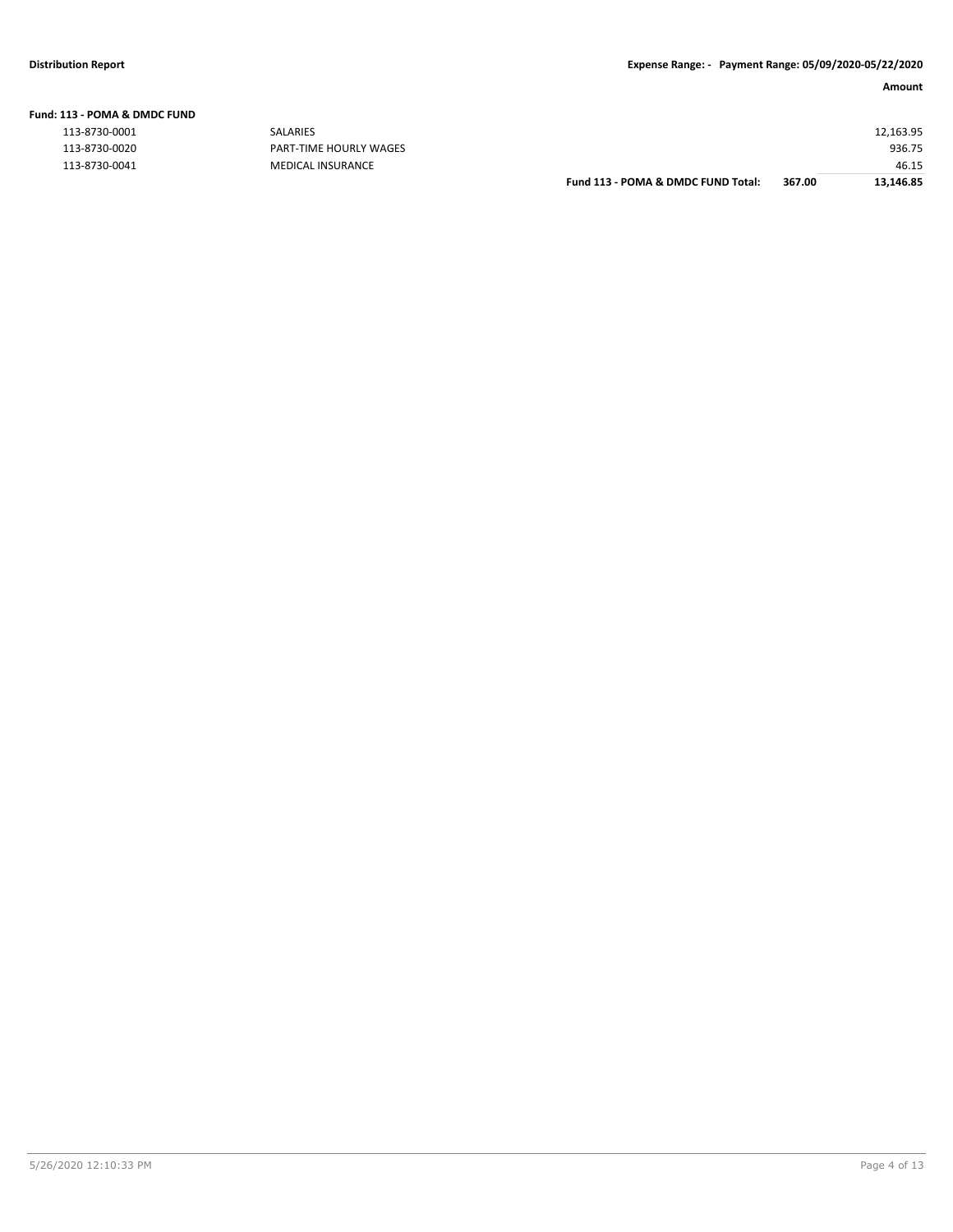**Fund: 200 - CDBG FUND** 200-5410-0001 SALARIES 1,583.98

**Fund 200 - CDBG FUND Total: 34.40 1,583.98**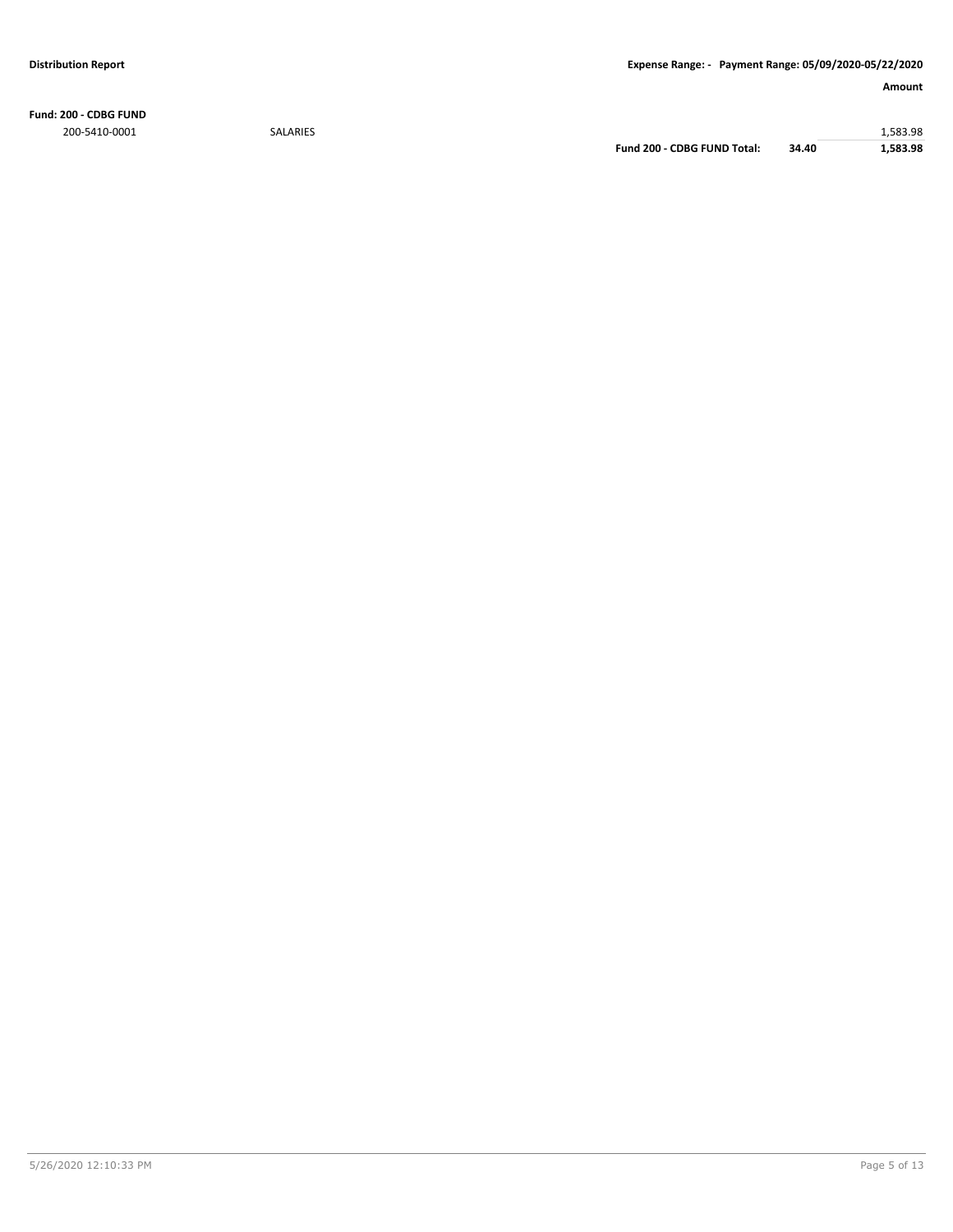#### **Fund: 210 - STREETS FUND**

| 210-8110-0001 | <b>SALARIES</b> |                                       |        | 9,580.72  |
|---------------|-----------------|---------------------------------------|--------|-----------|
| 210-8110-0002 | <b>OVERTIME</b> |                                       |        | 153.77    |
| 210-8420-0001 | <b>SALARIES</b> |                                       |        | 3,929.39  |
|               |                 | <b>Fund 210 - STREETS FUND Total:</b> | 411.50 | 13,663.88 |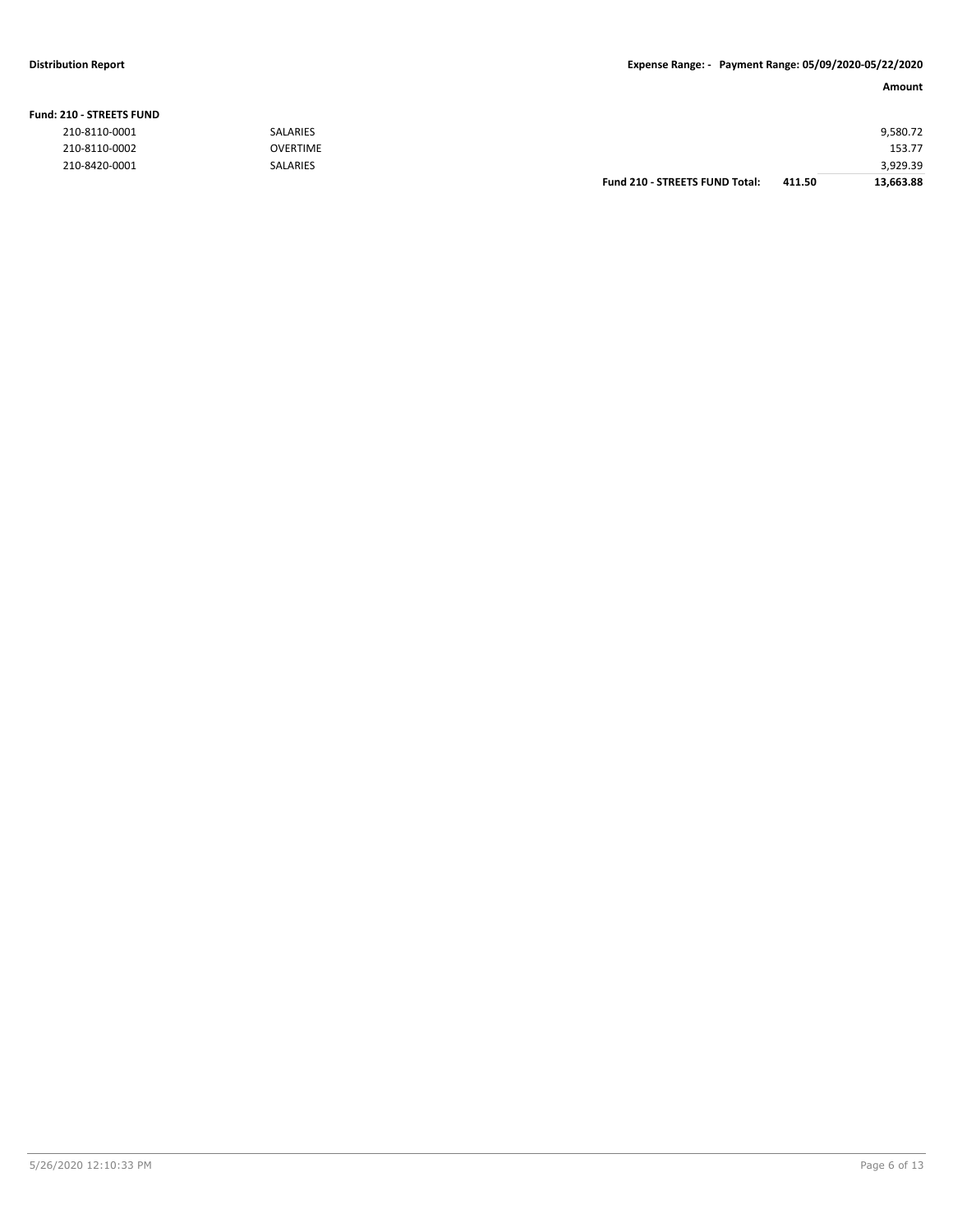| <b>Fund: 271 - STORMWATER FUND</b> |  |
|------------------------------------|--|
|                                    |  |

| 271-8110-0001 |
|---------------|
| 271-8110-0020 |
| 771 0010 0000 |

PART-TIME HOURLY WAGES 271-8910-8000 STRORM WATER TRASH AMENDMENT

|               |                              | <b>Fund 271 - STORMWATER FUND Total:</b> | 251.00 | 8.804.97 |
|---------------|------------------------------|------------------------------------------|--------|----------|
| 271-8910-8000 | STRORM WATER TRASH AMENDMENT |                                          |        | 29.67    |
| 271-8110-0020 | PART-TIME HOURLY WAGES       |                                          |        | 1,304.76 |
| 271-8110-0001 | <b>SALARIES</b>              |                                          |        | 7.470.54 |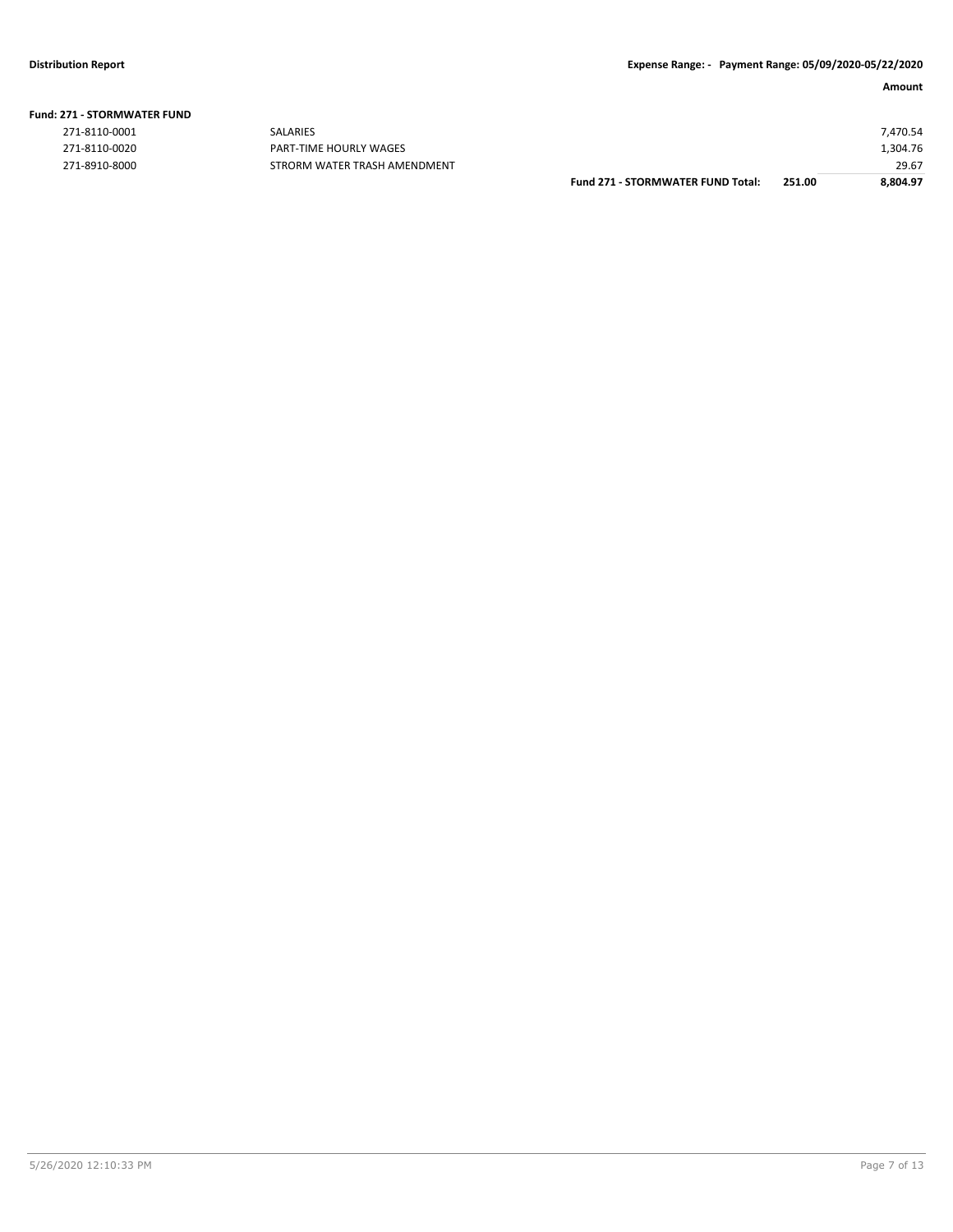#### **Fund: 401 - WATER FUND**

| 401-8610-0001 | <b>SALARIES</b> |                              |        | 264.63   |
|---------------|-----------------|------------------------------|--------|----------|
| 401-8620-0001 | <b>SALARIES</b> |                              |        | 6,017.49 |
| 401-8620-0002 | <b>OVERTIME</b> |                              |        | 266.50   |
|               |                 | Fund 401 - WATER FUND Total: | 164.00 | 6.548.62 |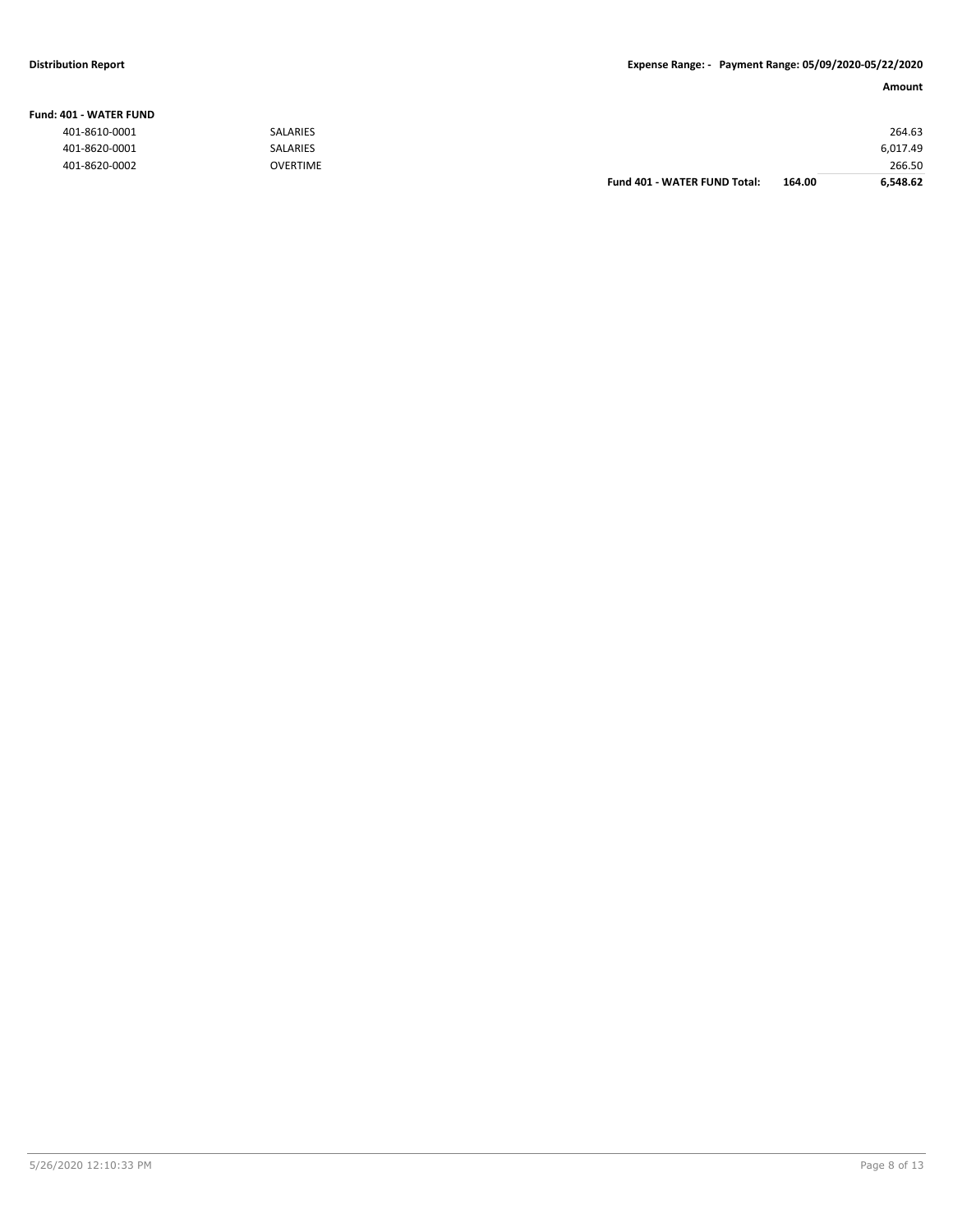| <b>501 - EQUIPMT MAINT FUND</b> |                 |                                      |        |          |
|---------------------------------|-----------------|--------------------------------------|--------|----------|
| 501-8510-0001                   | <b>SALARIES</b> |                                      |        | 529.28   |
| 501-8520-0001                   | <b>SALARIES</b> |                                      |        | 5,480.64 |
|                                 |                 | Fund 501 - EQUIPMT MAINT FUND Total: | 168.00 | 6,009.92 |

# **Fund: 501 - EQUIPMT MAINT FUND**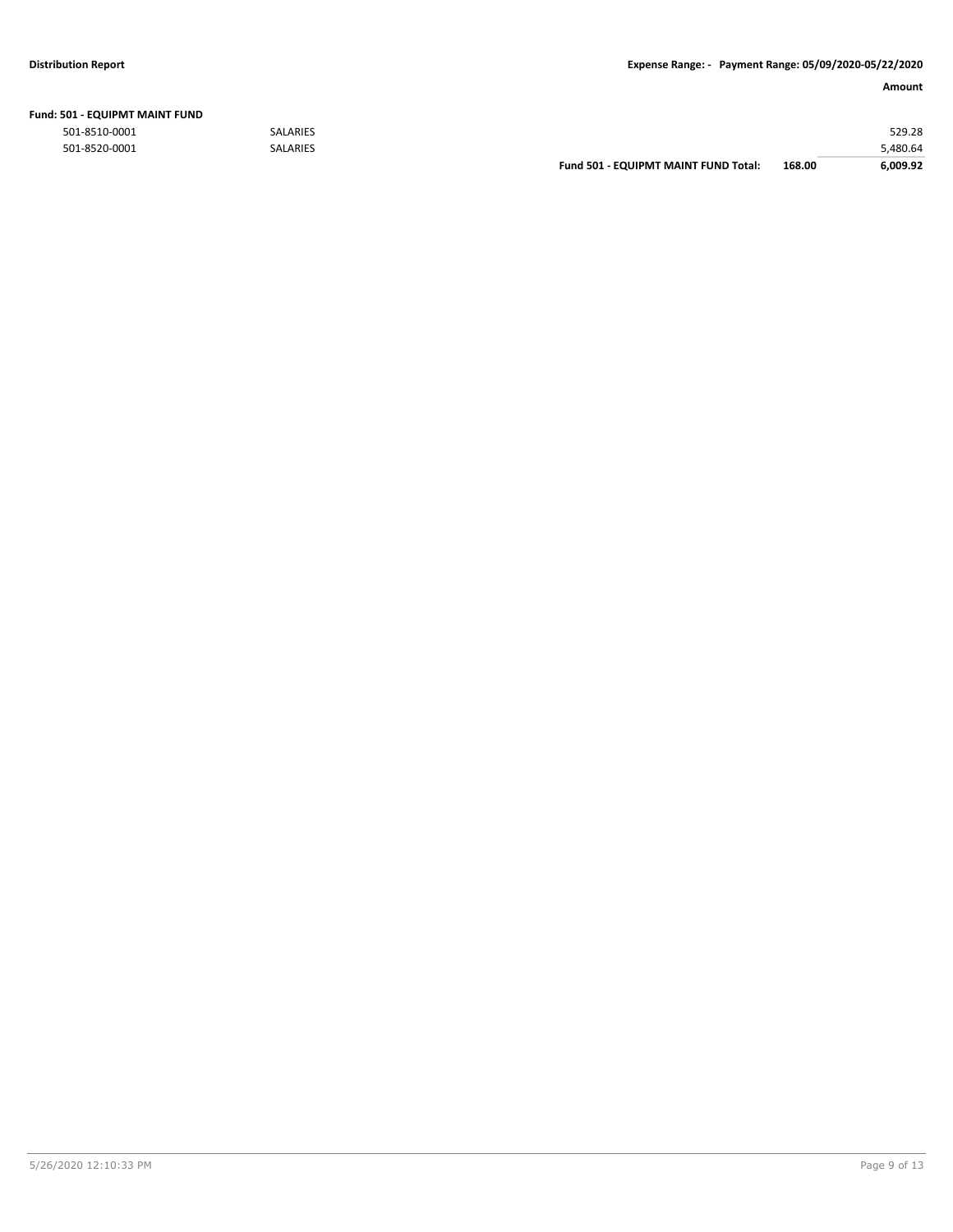**Fund: 503 - MIS FUND**

|               |                           | Fund 503 - MIS FUND Total: | 93.35 | 5.798.29 |
|---------------|---------------------------|----------------------------|-------|----------|
| 503-4010-0012 | VACATION/COMP TIME PAYOFF |                            |       | 531.27   |
| 503-4010-0001 | <b>SALARIES</b>           |                            |       | 5,267.02 |
|               |                           |                            |       |          |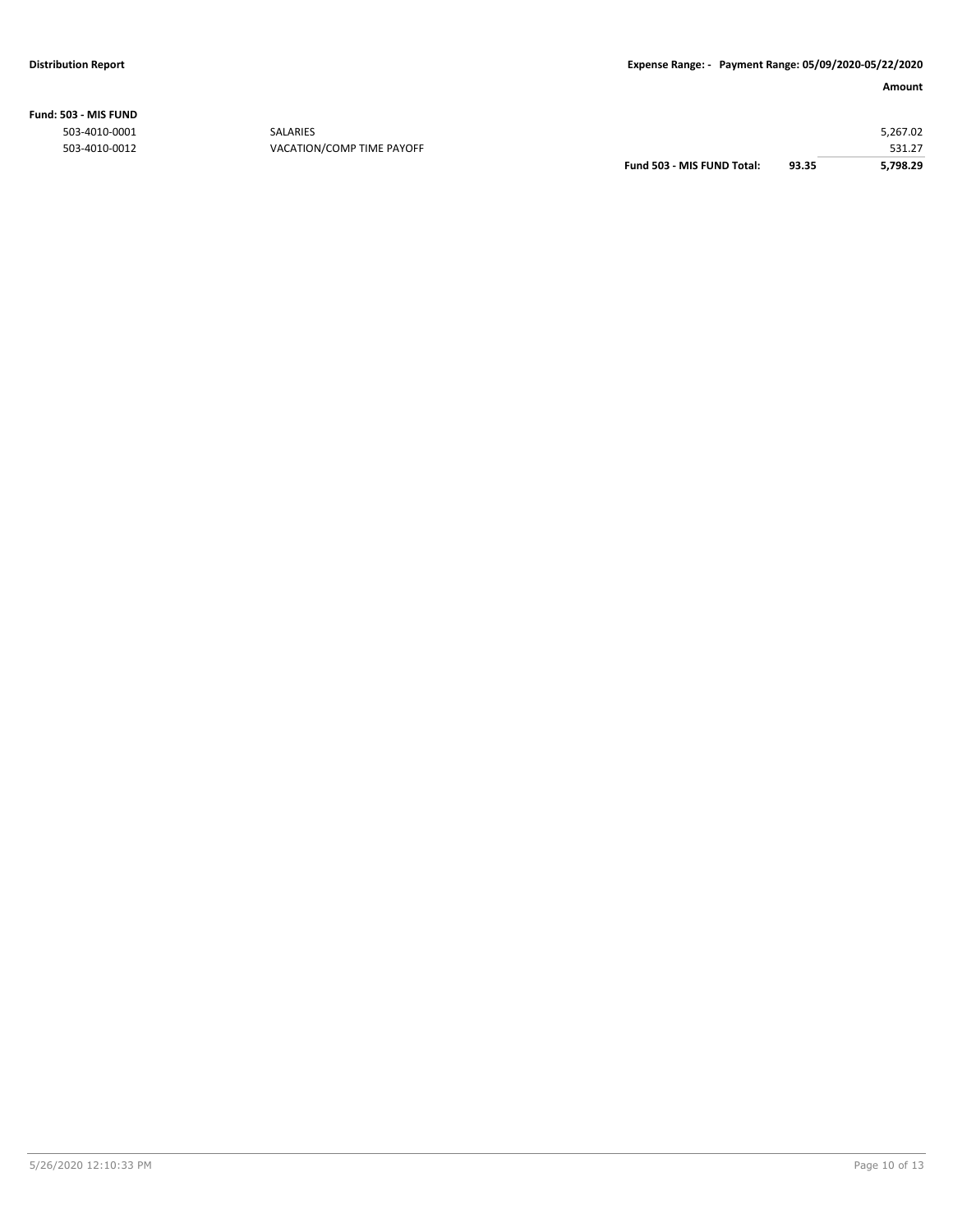|  | Fund: 951 - SAN. DISTRICT GEN. FUND |  |  |
|--|-------------------------------------|--|--|
|  |                                     |  |  |

| 12.384.22 |
|-----------|
| 11,523.20 |
| 861.02    |
|           |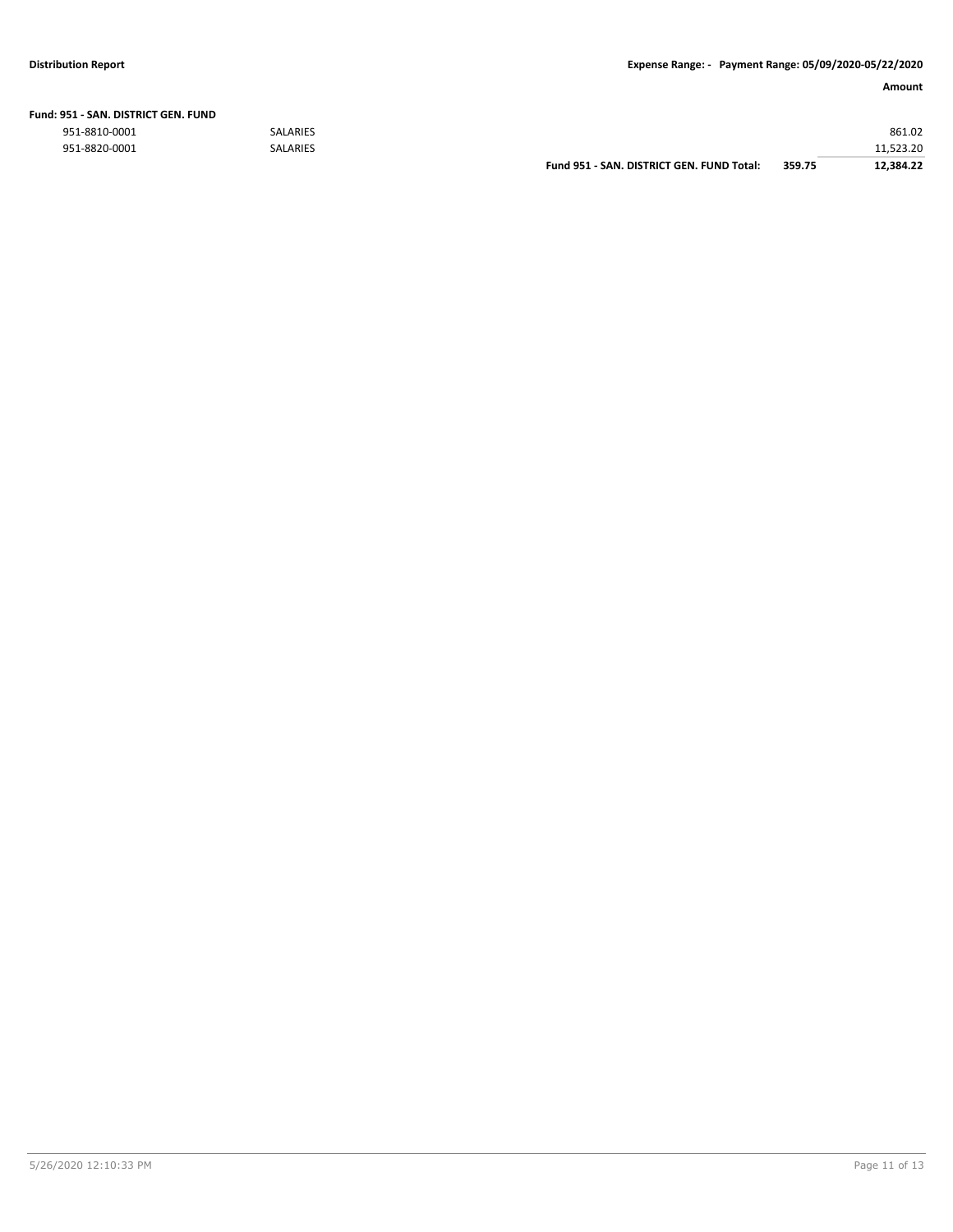|  | Fund: 953 - SAN. DISTRICT CAP. IMPROV |  |
|--|---------------------------------------|--|
|  |                                       |  |

953-8820-9208 SEWER MAIN UPGRADE 216.93

| 953-8820-9214 | DEL MONTE SWR MAIN REPLACEMENT |                                             |       | 474.68 |
|---------------|--------------------------------|---------------------------------------------|-------|--------|
|               |                                | Fund 953 - SAN, DISTRICT CAP, IMPROV Total: | 11.75 | 691.61 |